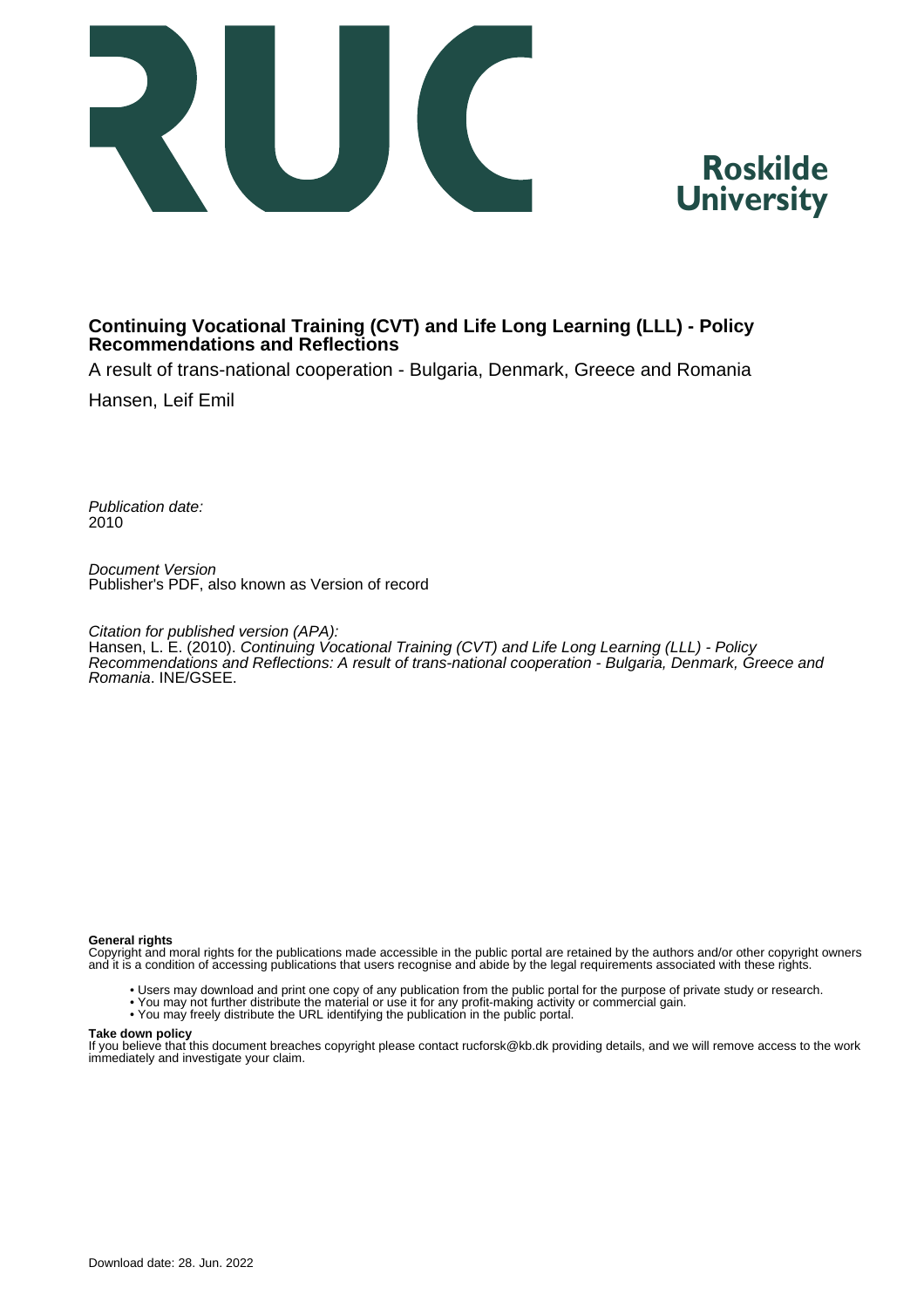# **Continuing Vocational Training (CVT) and Life Long Learning (LLL) - Policy Recommendations and Reflections**

### **A result of trans-national cooperation – Bulgaria, Denmark, Greece and Romania**



By Associate Professor *Leif Emil Hansen,* Department of Psychology and Educational Studies, Roskilde University, *Denmark*

**November, 2009**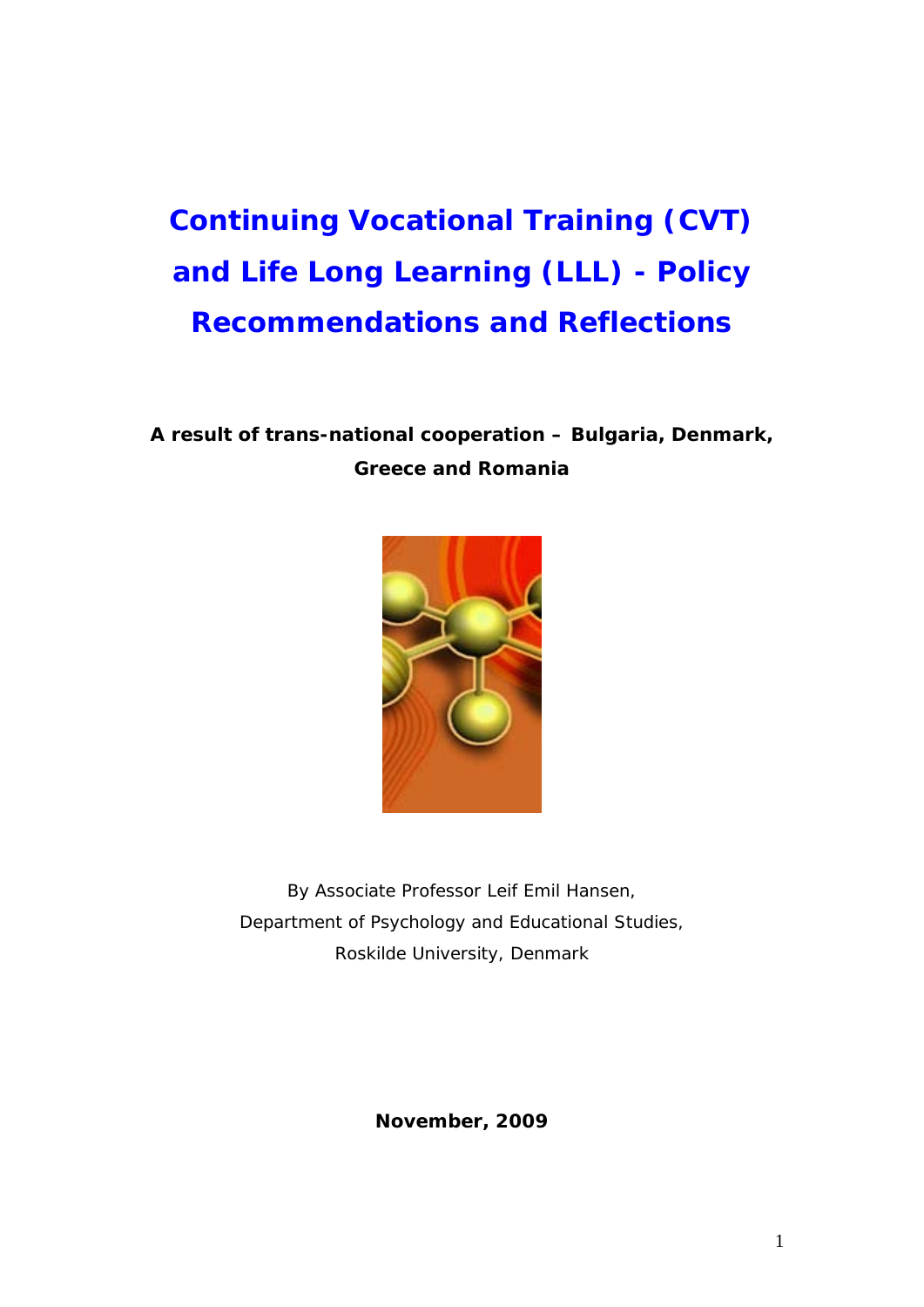



**Community Programme "PROGRESS" - Follow up and Dissemination Activities to the Mutual Learning Programme of the European Employment Strategy**

**[www.mutuallearning.net](http://www.mutuallearning.net/)**

### **Εδώ βάλτε όλους τους φορείς με τα λογότυπά τους.**

| <b>Vocational Training Center - Labour Institute</b> |
|------------------------------------------------------|
| of the Greek General Confederation of Labour         |
| (KEK-INE/ GSEE) / Greece (coordinator)               |
| <b>National Accreditation Centre for Continuing</b>  |
| <b>Vocational Training (EKEPIS) / Greece</b>         |
| <b>UEHR (University Research Institute of Urban</b>  |
| <b>Environment and Human Resources) / Greece</b>     |
| IGO, Institute of Geography, Bulgarian               |
| <b>Academy of Sciences / Bulgaria</b>                |
| <b>EUROED' Association/Romania</b>                   |
| Federation of Societies for Support of               |
| Knowledge (FSSK) / Bulgaria                          |
| Roskilde University, Department<br>$\bullet$         |
| Psychology and Educational Studies/                  |
| <b>Denmark</b>                                       |

**The Action is co-financed by the European Union**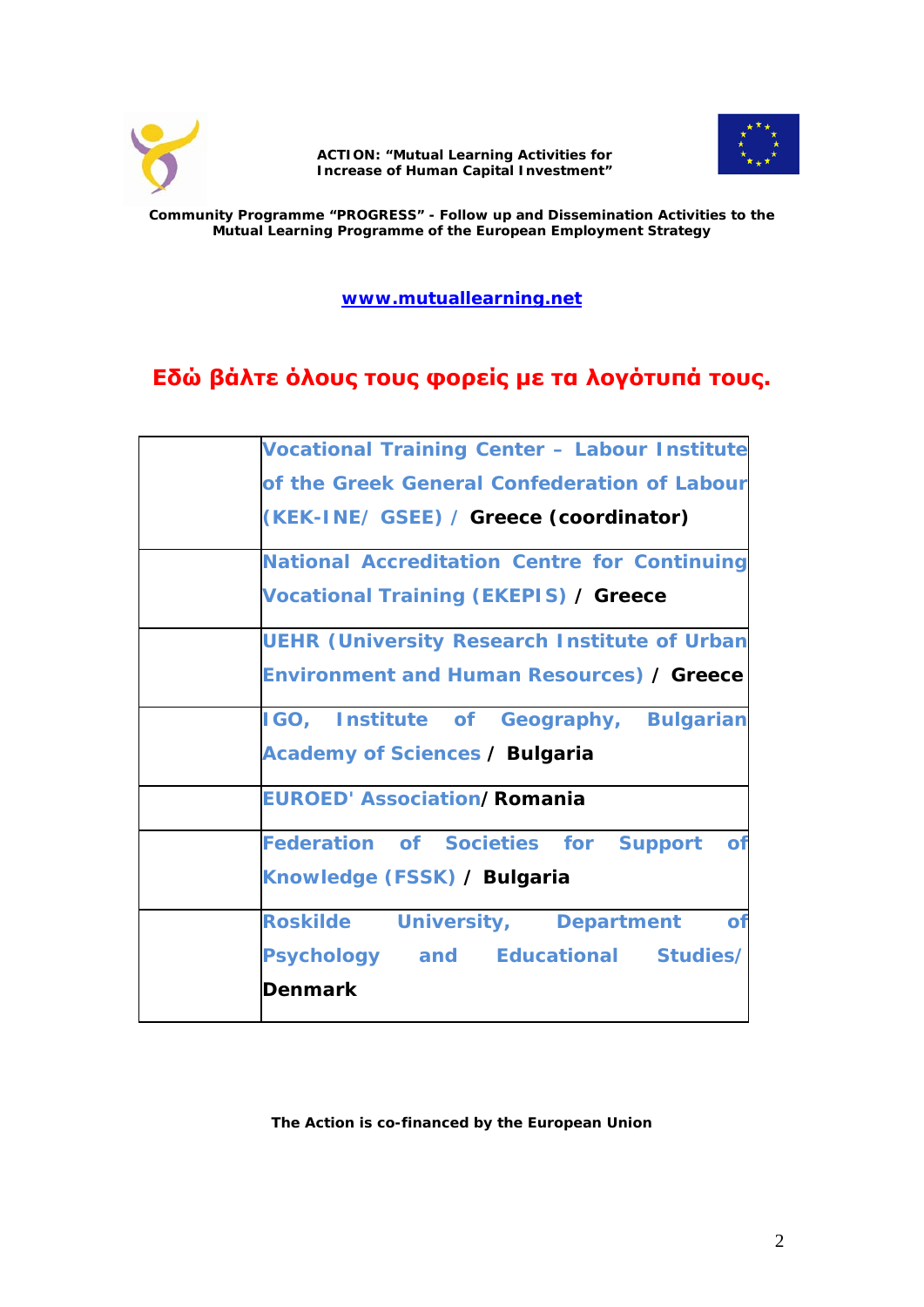The present study was implemented in the framework of an Action of the **Community Programme "PROGRESS"** by the title: **"Mutual Learning Activities for Increase of Human Capital Investment"**.

The study entails information from recent national reports from Bulgaria, Denmark, Greece and Romania regarding their national continuing vocational training systems. The national reports highlighted the strong and weak points of each system, along with good practices and policy recommendations for their improvement, giving emphasis on the increase of citizens' participation. The national reports were based on qualitative approaches and specifically on SWOT analysis, focus groups and national workshops.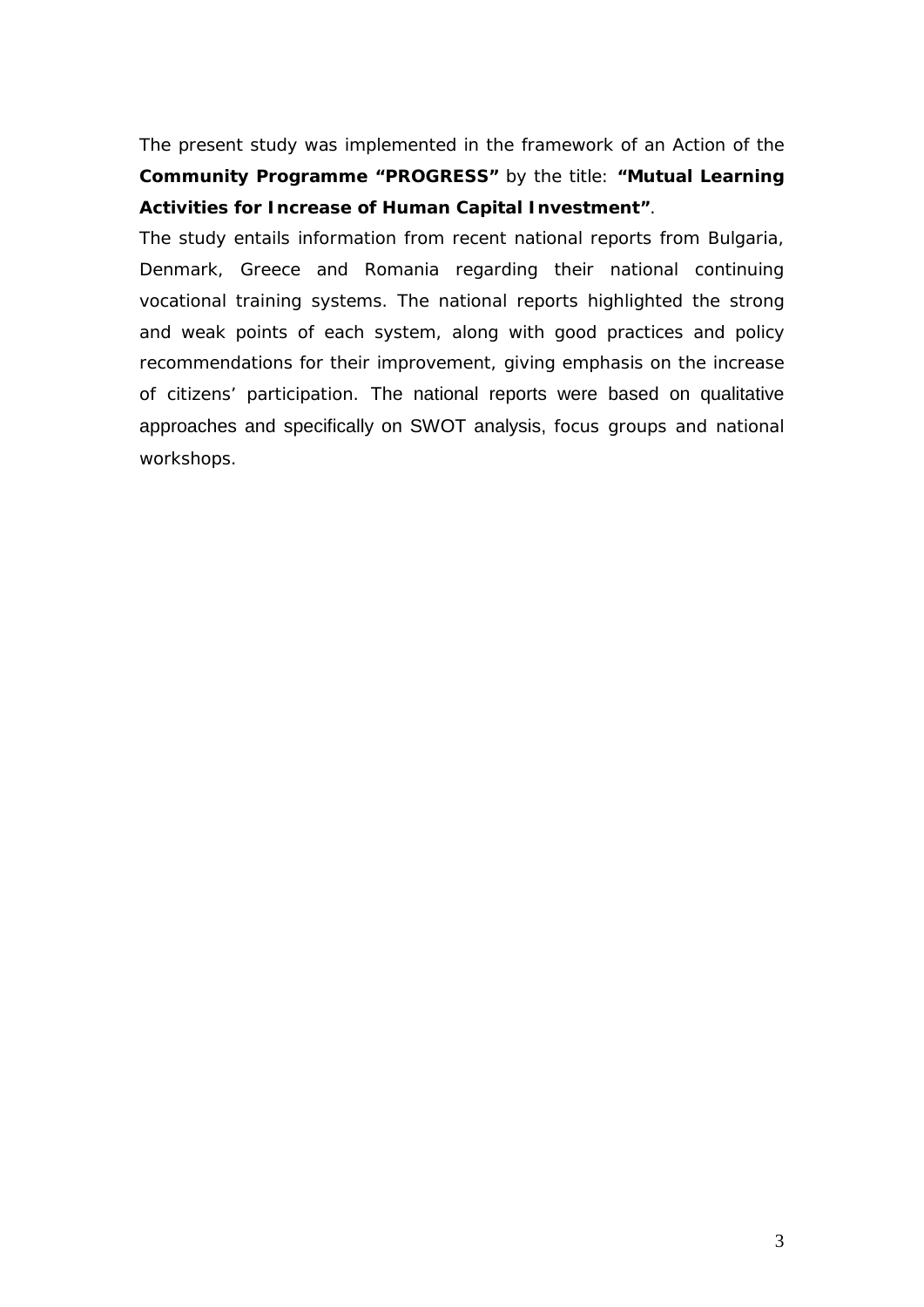### **TABLE OF CONTENTS**

| 1.  |                                                              |
|-----|--------------------------------------------------------------|
| 2.  | Bulgaria: the CVT-situation, reflections and recommendations |
|     | 11                                                           |
| 3.  | Denmark: the CVT situation, reflections and                  |
|     |                                                              |
|     |                                                              |
| 4.  | Greece: the CVT situation, reflections and recommendations   |
|     | 22                                                           |
| 5.  | Romania: the CVT situation, reflections and                  |
|     |                                                              |
| 6.  | The European policy on Life Long Learning and The Lisbon     |
|     |                                                              |
| 6.1 |                                                              |
| 6.2 | The Lisbon goals in relation to Lifelong Learning  37        |
| 6.3 | The Integrated Guidelines for Growth and Jobs (2008-2010)    |
|     |                                                              |
| 6.4 | The European Policy on Lifelong Learning 41                  |
| 6.5 | The strategic challenges on Lifelong Learning 42             |
| 6.6 |                                                              |
| 7.  | European Employment Strategy (EES) and LLL - a critical      |
|     | assessment and some policy recommendations  48               |
|     |                                                              |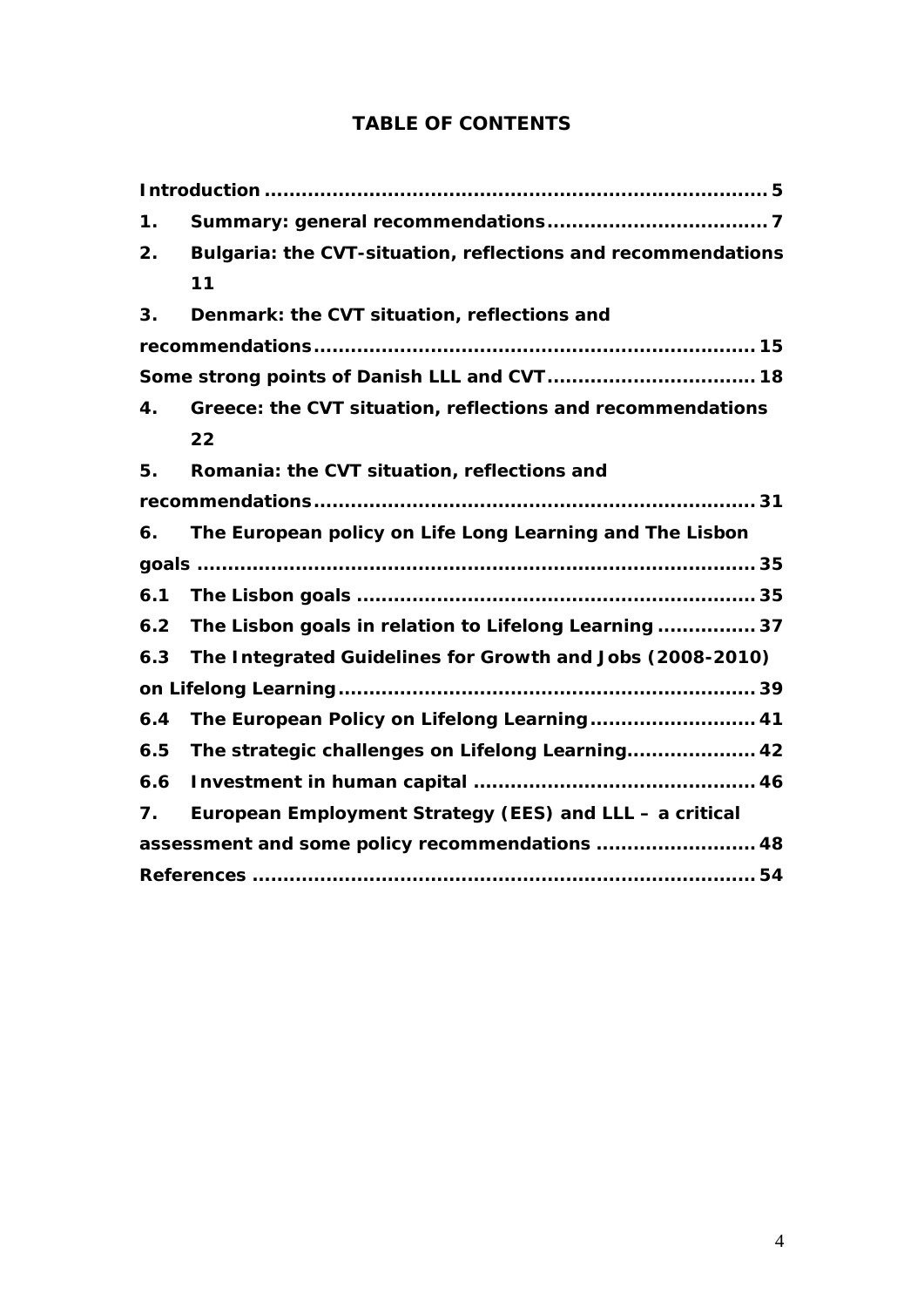#### <span id="page-5-0"></span>**Introduction**

The present study was implemented in the framework of the Action "Mutual Learning Activities for Increase of Human Capital Investment" which is included in the Community Program Progress. The aim of the Action was to develop mutual learning activities in order to strengthen the investment in human capital in Greece, Bulgaria and Romania which are three of the member states that hold the lowest participation rates in lifelong learning.

This was attempted to be achieved through the analysis of the implemented policies in life long learning in each participant country and the detection of the crucial points, along with the know how transfer from Denmark that holds one of the highest rates as regards lifelong learning participation.

In order to specify the width and the boundaries of the each national life long learning system it was necessary to narrow our field of interest within Continuing Vocational Training.

Particularly, the analysis was focused on the following sub areas:

- 1. Continuing Vocational Training Policies.
- 2. Financing schemes for the participation of citizens in Continuing Vocational Training.
- 3. National Studies for the characteristics of the participants in Continuing Vocational Training.
- 4. Motives/incentives and counterincentives for participation.
- 5. «Good Practices».
- 6. The contribution of the organizations that implement Continuing Vocational Training.
- 7. The role of the trainer/educator.
- 8. Vulnerable social groups.
- 9. Alternative training schemes (distant training, mixed/combined systems)
- 10. The contribution and the role of new technologies (e-learning).
- 11. Connection of Continuing Vocational Training with the European Employment strategy in a national level.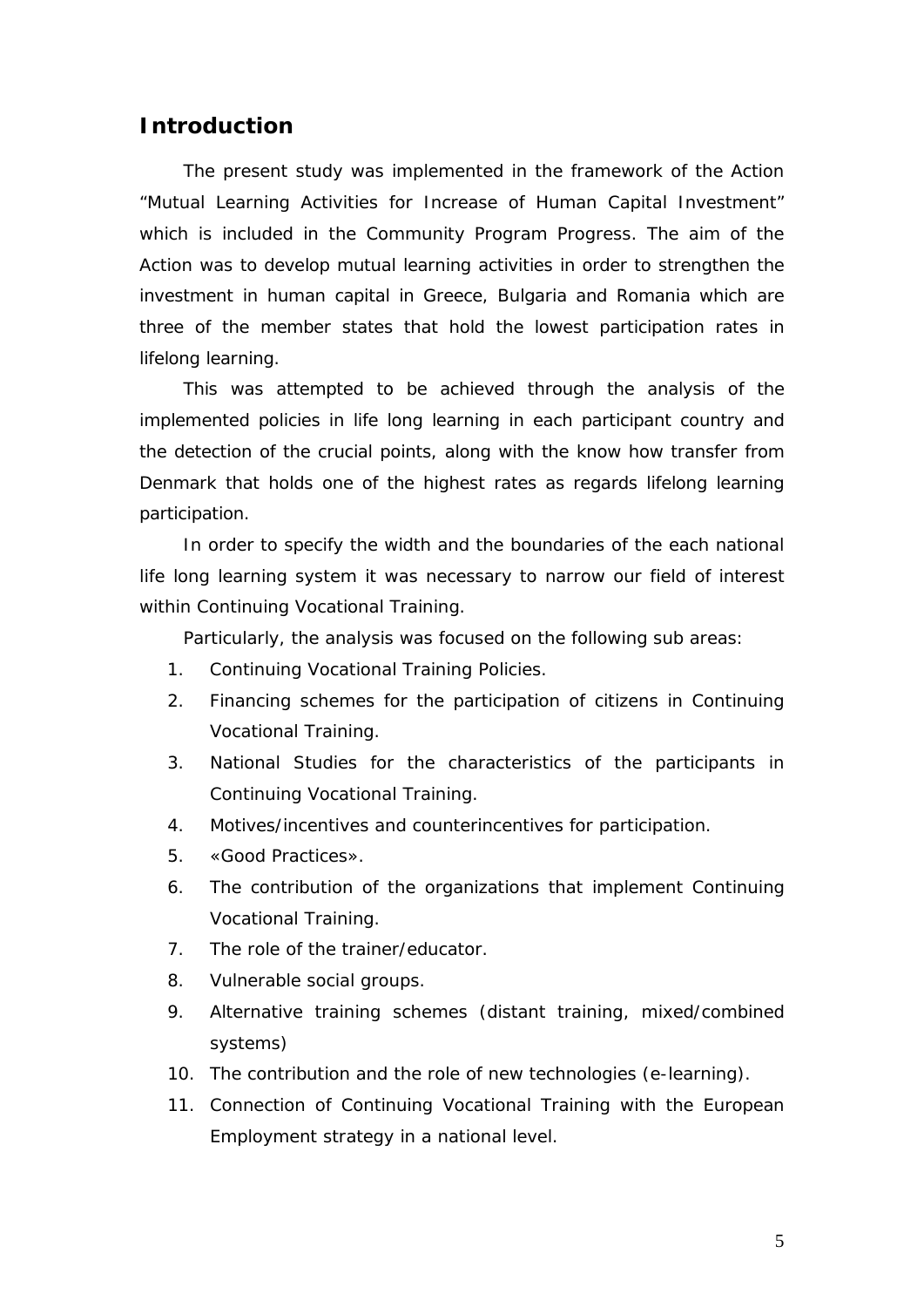12. Connection of Continuing Vocational Training with the labour market in a national level.

Basically through the comparative analysis of continuing vocational training systems in the participant countries and by valorising other European good practices we concluded to the following policy recommendations and reflections for improving the implemented strategies.

Different policy approaches and choices are being applied in each member state regarding their national systems of continuing vocational training which implies that there is a need for deeper understanding of the conditions for successful policy implementation.

Firstly we will briefly present the present situation regarding each national continuing vocational training system along with some reflections and basic recommendations. Secondly the European policy on Life Long Learning and the Lisbon goals are presented.

Lastly a critical assessment and some policy recommendations regarding the European Employment Strategy (EES) and LLL are presented.

It should be noted that through this document it is highlighted that there are no magic solutions regarding each countries situation in LLL but we present some policy recommendations that might be useful to every system if they are further elaborated.

The basic author and editor of the study is Associate Professor Leif Emil Hansen, Department of Psychology and Educational Studies, Roskilde University, Denmark. Chapter six (6) is written by Menelaos Theodoroulakis, PhD in Social Policy, Researcher of the UEHR-Greece.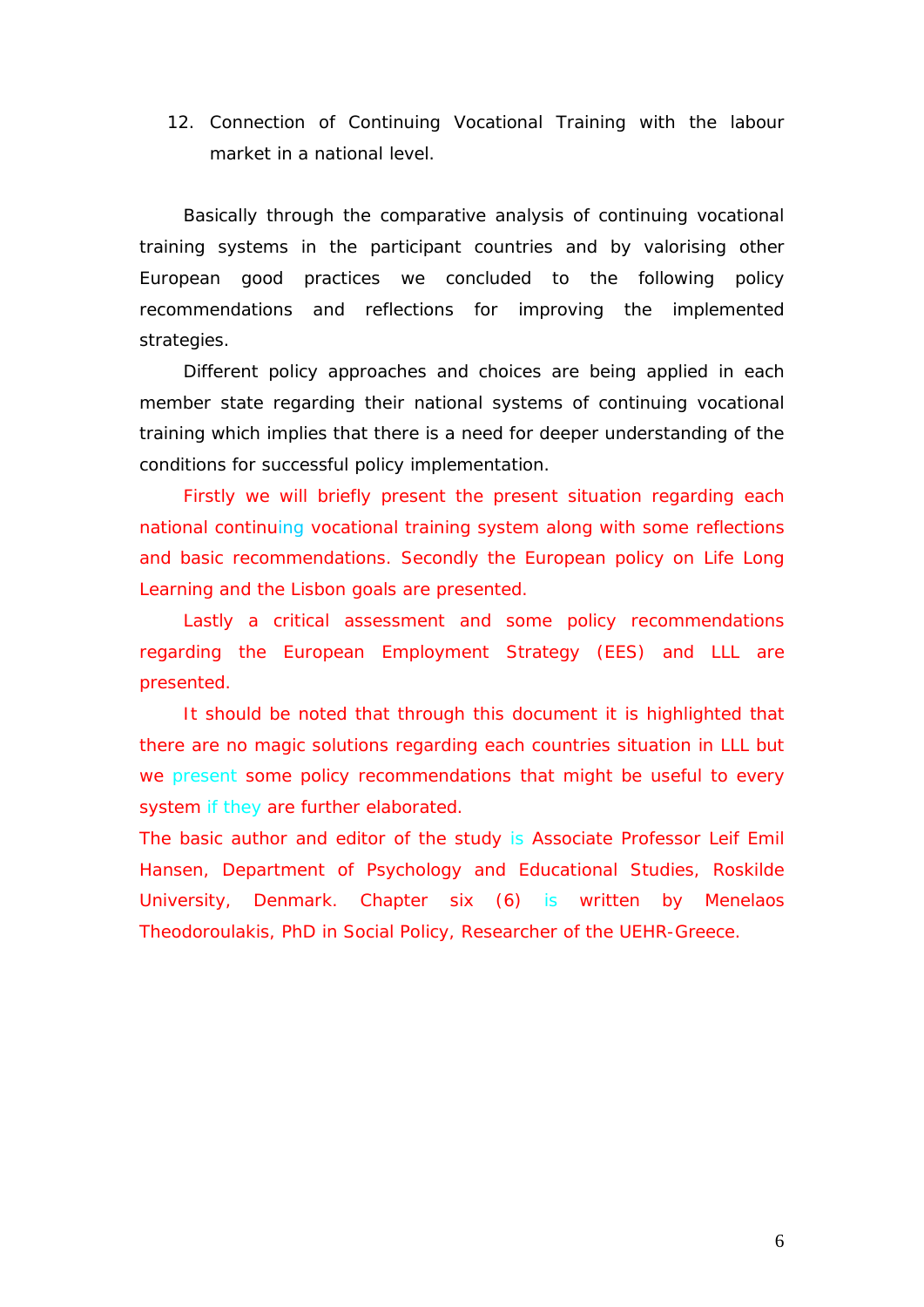### <span id="page-7-0"></span>**1. Summary: general recommendations**

Basically, of course, any system and stakeholder in LLL and CVT should celebrate important and well known features in adult education – meaning that institutions, providers etc. should actively work on and develop their professionalism within:

- To optimal extent involving all stakeholders in participatory processes (for instance via the method of 'future work shops' – bottom up processes, during which criticism, utopian horizons and reality elements are brought forward, reflected upon and elaborated in decision processes)
- Identifying priorities and focus points
- Realise the balance between the complexity of the challenge and the resources needed
- Establish a well reflected complex of 'before' 'during' 'after' in learning processes. *Before:* solid needs analysis; preconditions and situation of the participants; etc. *During:* adequate learning arena; study material; professional trainers – with knowledge of subject matter plus teaching methodology; etc. *After*: follow up and implementation in the workplace; solid evaluation of learning outcome; improvement of participants/workers' autonomy in job performance, in accordance with newly acquired skills; etc.
- What role should the stakeholders play (state, civil society, market – professionals, workers, employers, unions, associations, NGOs etc.)? What is the concrete situation in the national context? What interplay is desirable and possible? Learning is much more than curricula and teaching methods – the considerations just mentioned are among decisive macro factors for successful LLL and CVT participation and outcome
- Finding adequate pedagogics and teaching methods for the concrete target group
- Basing activities on needs analysis that curricula reflects articulated needs and interests of participants and enterprises etc., not being standard supplies and matrixes, in which the hidden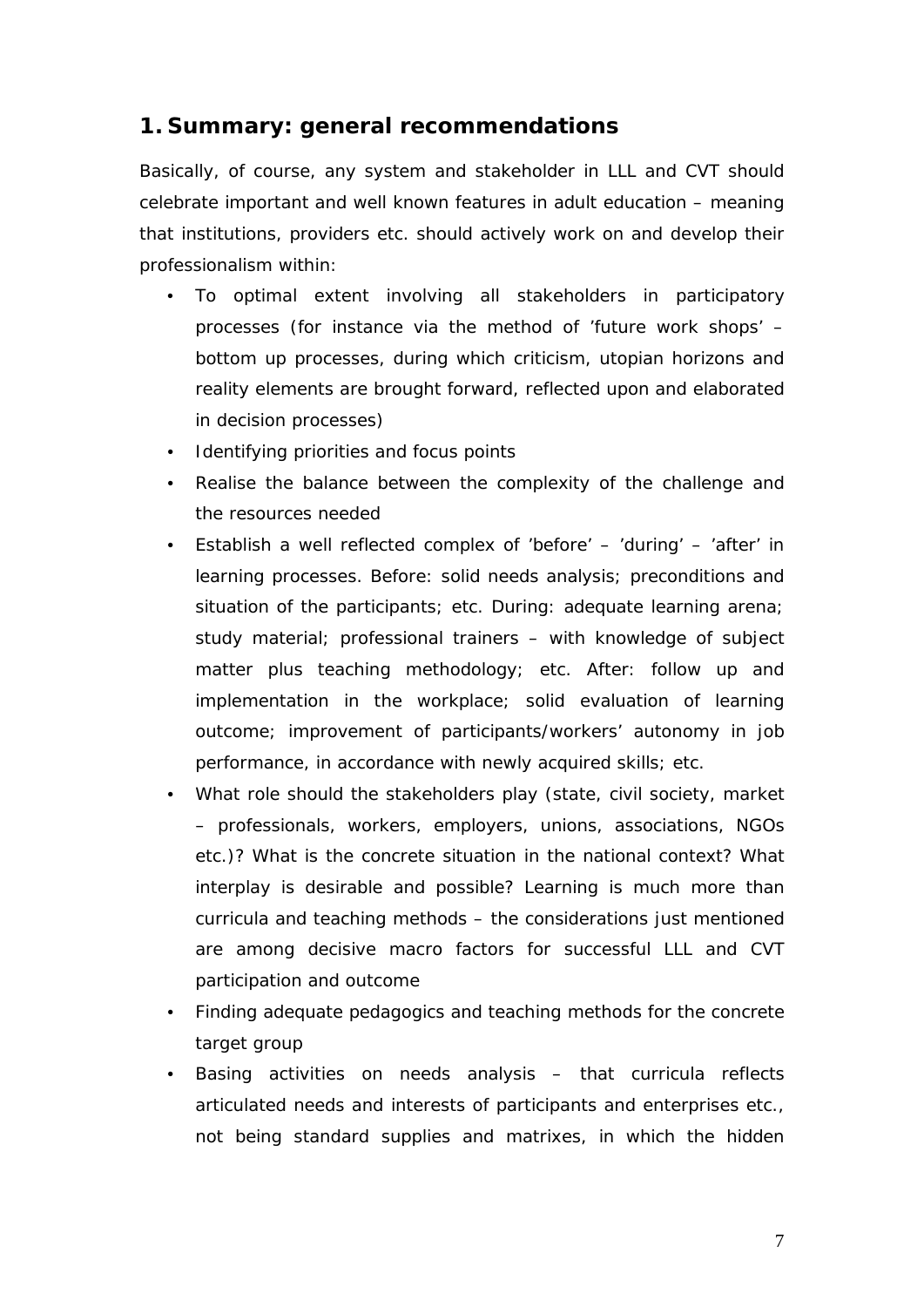quality criteria is the optimal convenience and comfort of the provider, not the participant

- Experimenting with participatory methods, appropriate to the specific situation
- Making sure that the training concepts, aims and goals are practical and concrete – we are not talking just about 'schooling' – the learning arena is much more diversified, for instance workplace learning is of great importance
- Legislation, policies and practises should optimise easy access for potential participants
- Making sure that there are no extra expenditures for the participants (fees, transport costs, loss of wages and salaries, etc.)
- The learning arena should represent a secure environment and atmosphere, in which the participants can feel confident and at home
- Low skilled potential participants will often suffer from a lack of basic skills – which will often be hidden and kept as their personal secret; they will often feel embarrassed as grown up and mature people to have this deficit revealed, due to life history experiences of being stigmatised and oppressed, related to their socio-cultural belonging and profile. They will therefore often develop defence reactions towards schooling and education; institutions and 'culture' linked to this aspect of society is seen through a dichotomy of dividing the world into 'them' (the others, the meritocracy, the privileged, the arrogant etc.) and 'us' (the underprivileged, the ordinary people etc.)
- The SMEs often need support they have no professional departments for strategic planning, including Human Resources development (HR), CVT, lean organisation etc. Professional stakeholders, providers, institutions should support them by providing this infrastructure for qualification needs analyses, advanced work organisation, CVT and LLL possibilities etc. The public authorities should subsidise these actions, since it will be of mutual benefit for all parties in society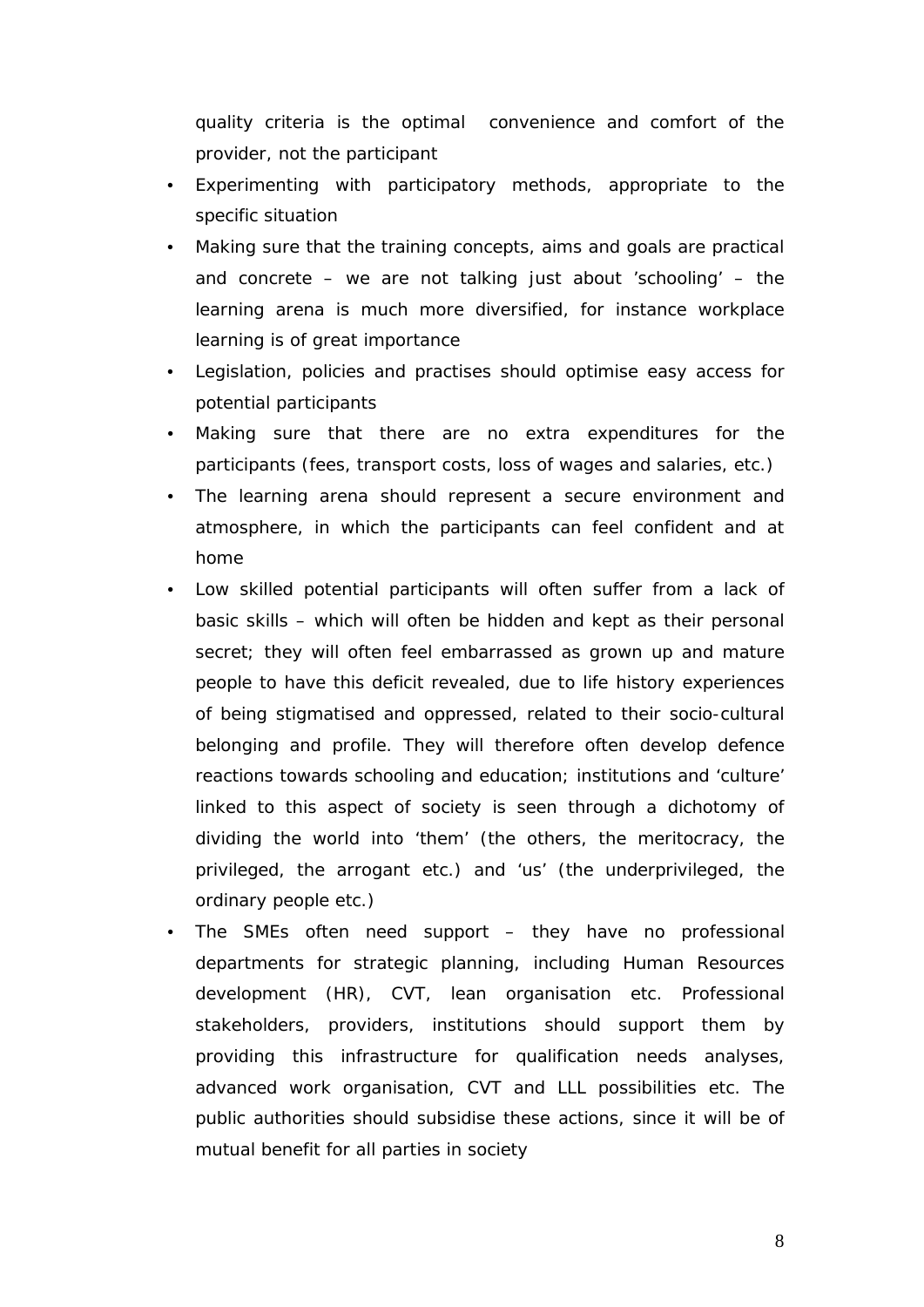- Programmes for job-rotation and paid educational leave should be established in combination with each other – i.e. for example 10 workers from a company could join CVT in accordance with above principles. They could be replaced temporarily by 10 unemployed persons, which have been trained for this replacement according to active labour market policies for unemployed. They should as unemployed be offered fully financed (including living costs) CVT and LLL schemes instead of passive social benefits. After a period of time this will lead to a higher level of qualifications in the company and in the workforce in general
- The adult trainers and teachers should be actively involved in research and development projects (R&D) together with universities and other research institutions. They should also recurrently participate in continuing education for their own skills renewal and development, both when it comes to the subject matter they teach – and when it comes to adult education pedagogics and didactics (sometimes referred to as 'andragogy'). They should somehow develop a professional profile characterised by sensitivity towards the 'thematic universe' of the participants; and they should of course have knowledge of a wide variety of methods and approaches. This 'training the trainers' concept should be developed together with and closely linked to active researchers within LLL
- Counselling centres with a highly professional staff should be established in local communities – to communicate proper options for the individual potential participant, and to disseminate these opportunities in a local context, in which people can feel safe and secure
- These centres in collaboration with other stakeholders could also organise and implement outreach activities in local environments, like for instance workplaces, housing areas, leisure time activities, sports associations etc.
- In general all information activities should take place in 'natural settings', i.e. environments and forms that are not socio-culturally unfamiliar to potential participants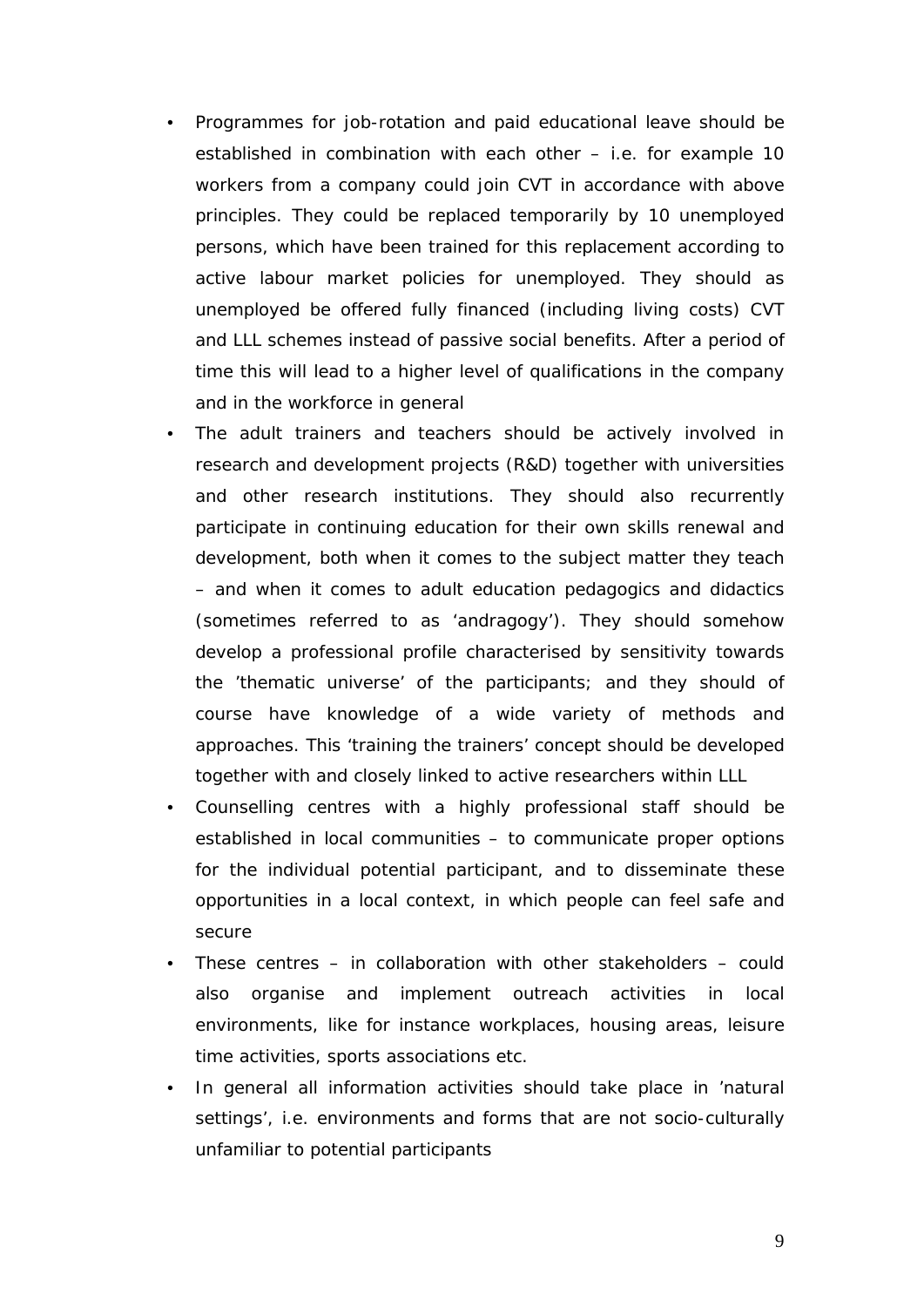- Alongside with this goes the identification and activation of volunteer peers, who would like to function as role models and good examples in various information and outreach activities
- A valuable initiative would be to establish educative channels on national TV and other media; visualised information and motivation efforts are known to have a certain popularity among the otherwise sceptical target groups
- Of utter importance are systematised and acknowledged activities regarding clarification and assessment of the target groups' prior/real competences. Typically, they have a lot of informal skills and practical knowledge. To have this learning formally recognised would no doubt create strong incentives for the formally low skilled people to add some more training etc., in order for them to obtain a formal diploma etc. and an official recognition of already acquired skills – with a minimum of time spent in schooling and training
- Also, the ethos and practice of compulsory, primary/grammar school is of great importance. Basic school is where attitudes towards education and learning are first established. It is decisive whether 'school' and 'learning' represents positive experiences for children and young people, based on inclusive, participatory approaches, equality between social and ethnic groups and genders, respect between students and teachers, based on a vision of symmetric relations, modern learning theories and didactical anchoring, including a close collaboration between parents and school. This is relevant because of the fact that many of the psychological barriers against participation of adults in CVT and LLL can be related to problematic experiences from compulsory school.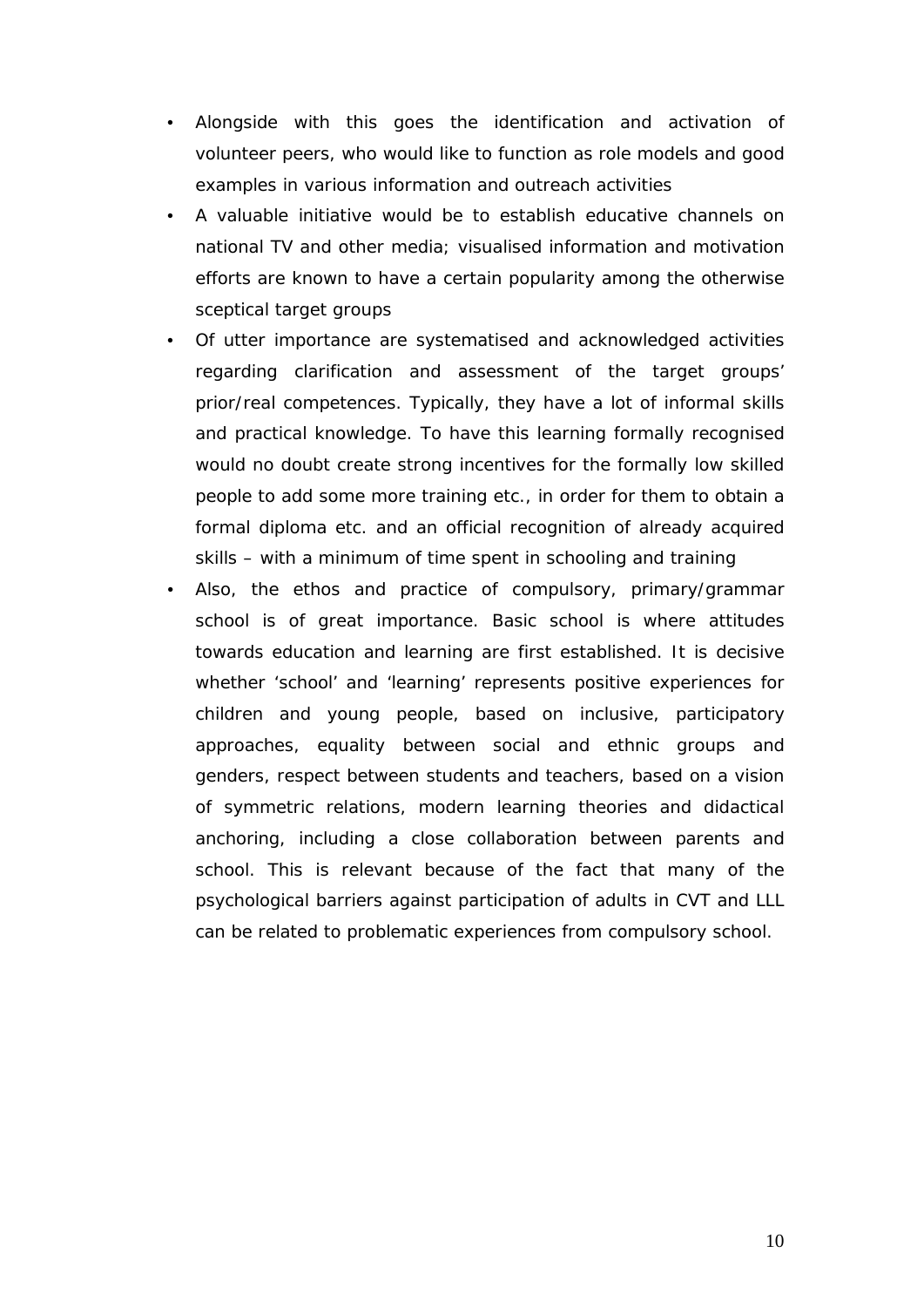### <span id="page-11-0"></span>**2. Bulgaria: the CVT-situation, reflections and recommendations**

According to the Bulgarian national report on continuing vocational training system there are some *strong points* in the Bulgarian situation for the moment. It is stated in the report, that in the past the political situation regarding CVT was well organised and comprehensive. Unfortunately, this was strongly harmed during post-communism transition and the contemporary financial crisis has worsened the situation. Despite this, there has recently been efforts to 'modernize' and 'Europeanize' the CVT system: this means that elements of market approach and free competition have been introduced, and also there has been made space for commercial, private enterprise players etc. These are attempts to harmonize with EU standards. Further strong elements are pointed out: that for the moment the CVT providers are independent, private enterprises – but they are well regulated by the government. According to the report, they are oriented towards the concrete needs of the labour market; this implies that they are demand-, and not supplyoriented.

The selection mechanisms of the participants have now been democratized – and also the participants have a "growing market motivation". Furthermore, a comprehensive information system has been developed, based on private providers' "own commercial purposes".

This leaves the impression that there is a certain fascination of the present market orientation of CVT arrangements in Bulgaria. Probably this is due to a low confidence in state activities and regulations, based on experiences from the political situation in the past. In the meantime it is not fully explained how, for instance, an information system based on private providers' "own commercial purposes" can make sure that societal, general needs for Life Long Learning (LLL) and CVT can be met. Also, one might claim that a "growing market motivation" among (potential) participants runs a risk of being short-sighted and narrow, tied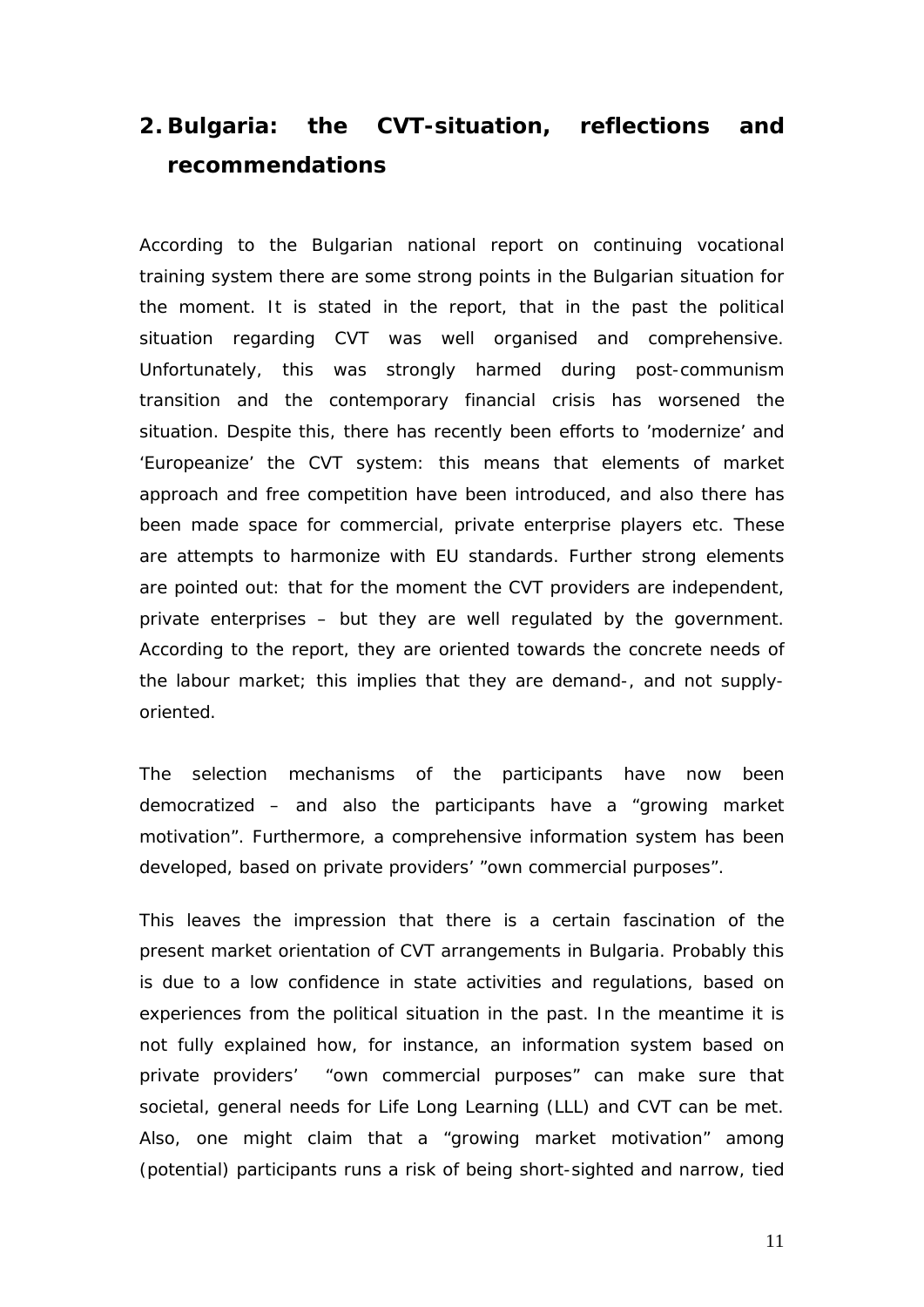to the concrete, present employability situation. But in a dynamic, ever changing world with a globalised economy and international division of labour, there should be some strategic thinking about scenarios that exceed the present moment.

The Bulgarian national report is pointing to some other *outstanding problems* in the present Bulgarian CVT situation. There are too few resources compared to the amount of ideas, strategies and policies, it is said. This leaves behind the impression that there might be much talk, and less action. This is not specific for Bulgaria; unfortunately, it is not an unfamiliar situation in most of Europe, when it comes to LLL and CVT. Also, there are difficulties connected with the economic structure: the (many) small and medium sized enterprises (SMEs) have a restricted, traditional approach to development. They focus on the material, technological development – and have less focus on development of work organisation and human resources, without which potentials for productivity and full exploitation of technological development cannot be realised. A productive perspective would be to combine the two types of development in a well planned and implemented, smart way.

The report also points to the fact that the Bulgarian employers do not finance CVT adequately. This is said to be due to a certain shortsightedness of the individual entrepreneur; but the question is which stakeholder could guarantee long term strategies for competitiveness by implementation of LLL and CVT? In other countries, for instance in Scandinavia, the state functions as 'the total capitalist' – meaning that it provides the general, fundamental infrastructure for a competitive capitalistic economy (laws, roads, ports, skills and qualifications etc.). But it seems as if in the Bulgarian present situation there is no such lean but strong state structure that the civil society would trust to take on this role. Another important point is that in the Bulgarian situation there is an absence of validation structures. We do know from surveys and experiences in for instance Scandinavia that this is of great importance to (potential) participants. Especially the low skilled workers are sceptical towards any educational activity that is not undoubtedly leading to a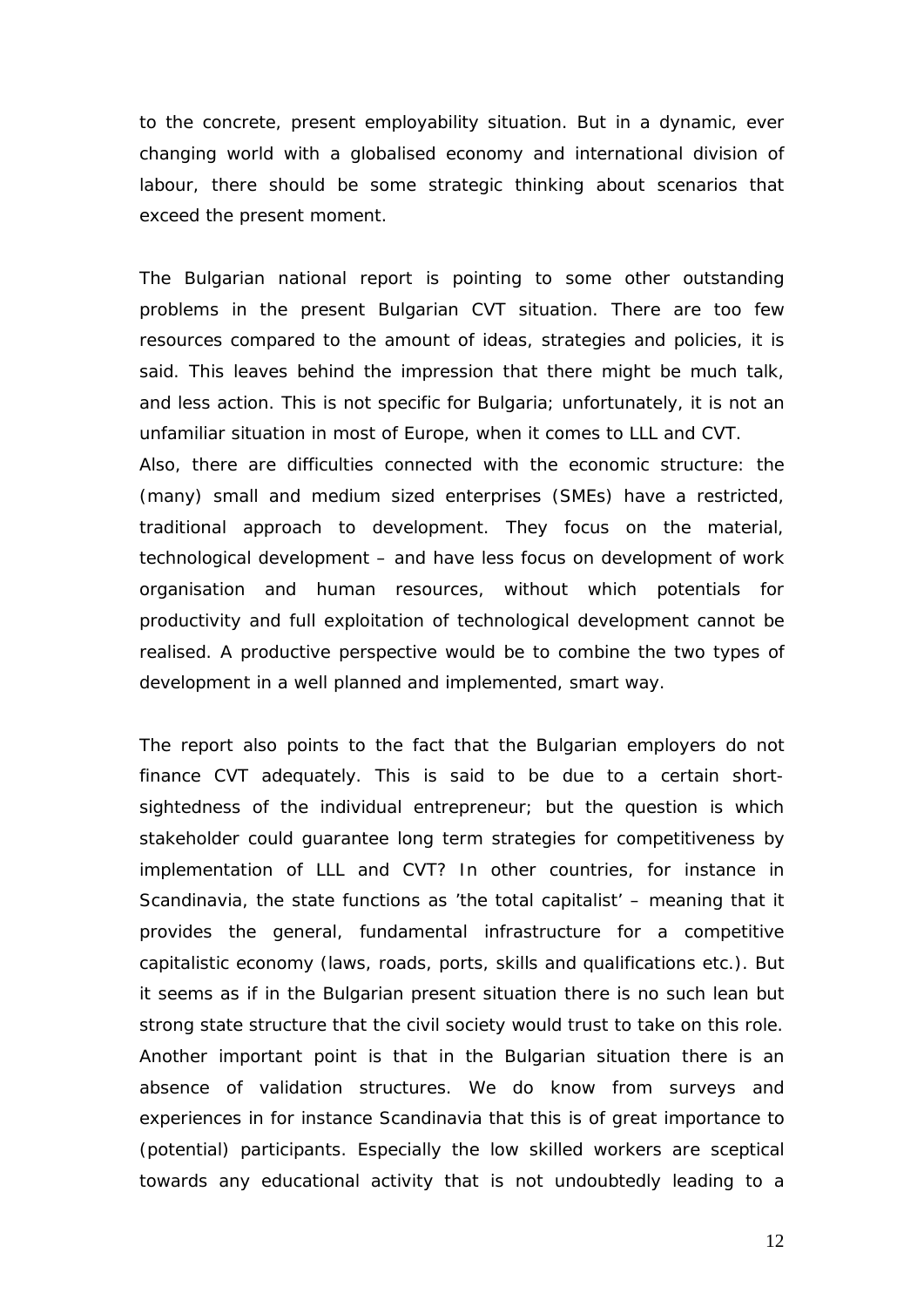concrete improvement of their social life situation: job security, raise of salaries and wages etc. They want material proof that this effort (to participate) is worth it – and a formal paper in their hands that validates their acquired skills would no doubt function as that kind of a 'proof'.

Nevertheless there are potentials for an improvement of the CVT situation in Bulgaria. Specifically one could mention that a strong and comprehensive dialogue with all stakeholders should be initiated especially with the SMEs, given the fact that most potential participants are employed in SMEs for the moment.

When it comes to necessary initiatives of a legislative and organisational nature these should sensitively reflect the concrete situation of Bulgaria – and not mirror abstract ideas from Western Europe. The present social and mental structure in Bulgaria (and for that matter any country) cannot be seen separate from historical experiences, traditions etc. (the past lives on inside the present). Therefore, a strong effort to create partnerships between all stakeholders should be made; this could bring forward as many voices as possible, in order to fortify democracy and solidity of discussions and decisions, bringing about maximal legitimacy. Of course, among the sources for these discussions should be also inspiration from outside (other EU member states etc.). But this inspiration should be critically inspected and reflected, and then consciously adapted to the Bulgarian situation.

Lastly, it is also pointed out that it would probably be productive to reflect further on the following points. That there should be established a new interplay between 'state', 'civil society' and 'market'. This might be fruitful, and hopefully imply a conceptualisation of a modernised, reformed, nonbureaucratic lean 'state' that could supervise activities for the general good. This should be a 'public service' state, which regulates – but at the same time responses to the needs of the people and the market. This could regulate and subordinate elements of market forces that might be in it only for the profit, and not for the short and long term needs of society. (Society is more than state; society includes all stakeholders: workers, companies and enterprises, public and private providers,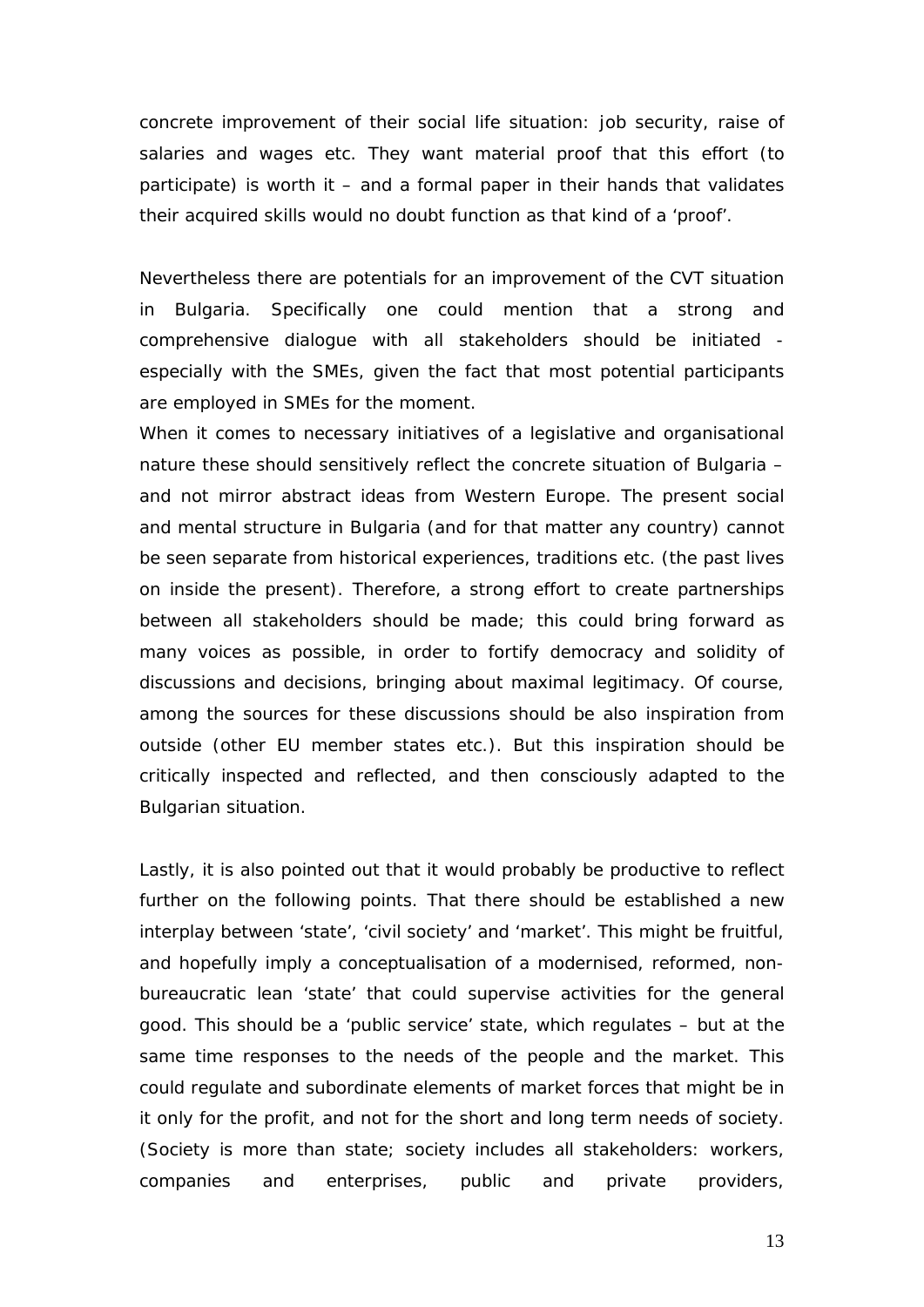professionals/trainers, researchers, NGOs, civil associations, politicians on all levels etc. etc.). As mentioned, partnerships between all stakeholders should be established, for the benefit of dialogue and exchange of positions and approaches. This could inform decision makers about which way Bulgaria wants to head in these matters.

In Denmark the majority of stakeholders support the idea that when it comes to education and learning (LLL and CVT included) it is a national, general, public service task to bring about competitiveness of the country. Because – for good reasons – the main target of private enterprise is to maximise own profit and benefits; not to service the common good. This is the very logic of market economy; but in most cases we are better off seeing 'market' as our servant and not as our master.

Of course this is easier said than done: it is well known that we have a different social history in Scandinavia, with our long term democracy, social welfare state, wealth, taxation, new public management, highly organised labour market, tripartite collaboration, flexicurity, strong civil society, etc. But it can probably serve as a source for inspiration.

Also, the ethos and practice of compulsory, primary/grammar school is of great importance. Basic school is where attitudes towards education and learning is first established. It is decisive whether 'school' and 'learning' represents positive experiences for children and young people, based on inclusive, participatory approaches, equality between social and ethnic groups and genders, respect between students and teachers, based on a vision of symmetric relations, modern learning theories and didactical anchoring, including a close collaboration between parents and school.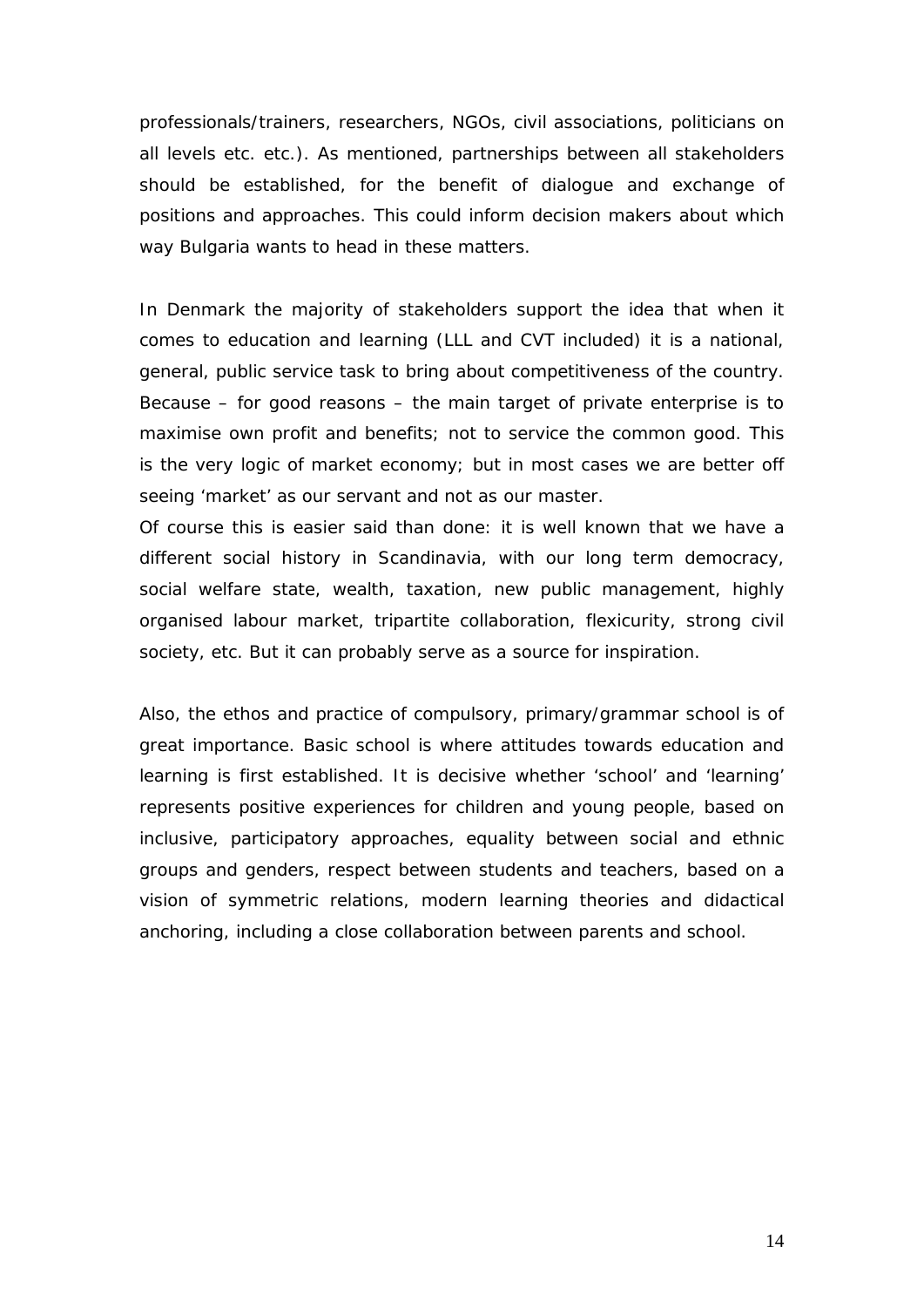# <span id="page-15-0"></span>**3. Denmark – the CVT situation, reflections and recommendations**

In order to better understand the crucial points of the Danish CVT system it is important to present the structure of the *LLL system in Denmark*.

The *pre-school* voluntarily sector is attended by kids, 1/2 - 6 years of age. It consists of the following institutions: day-care, which are either public and institutionalised or private, the latter nursing the kids in private homes, which are accredited and inspected by the authorities. This is for children between1/2 year and 3 years of age. Next step are Kindergarten, which are public (municipal) institutions, running semi-organised, 'playand-learning' programmes for children between 3 and 5 years of age. Finally, at grammar schools there are pre-school activities; introducing small elements of literacy and numeracy programmes for children 6 years of age.

Approximately 90% of all Danish children attend these institutions and programmes; this is due to the fact that in Denmark the species of 'housewives' has disappeared: about 95% of all married women with small kids are wage earners on the labour market. So are often the grandmothers/grandparents – and besides this fact a lot of young families find that their kids are better off with institutionalised professional care and social interaction with kids of their own age – for stimulation of language, learning, development of social competences, maturity etc.

The staff in these institutions is primarily professionals with bachelor degrees in pedagogics and child care from university colleges. The institutions are run and supervised by the municipalities. They are financed partly by the municipality, partly by the parents.

The *compulsory grammar school* is for all children 7 – 15 years of age. It consists of primary and secondary schools. In Denmark these two are integrated: we have a unity school for all children until  $9<sup>th</sup>$  class. There is no division of the children until they leave compulsory school. All kinds of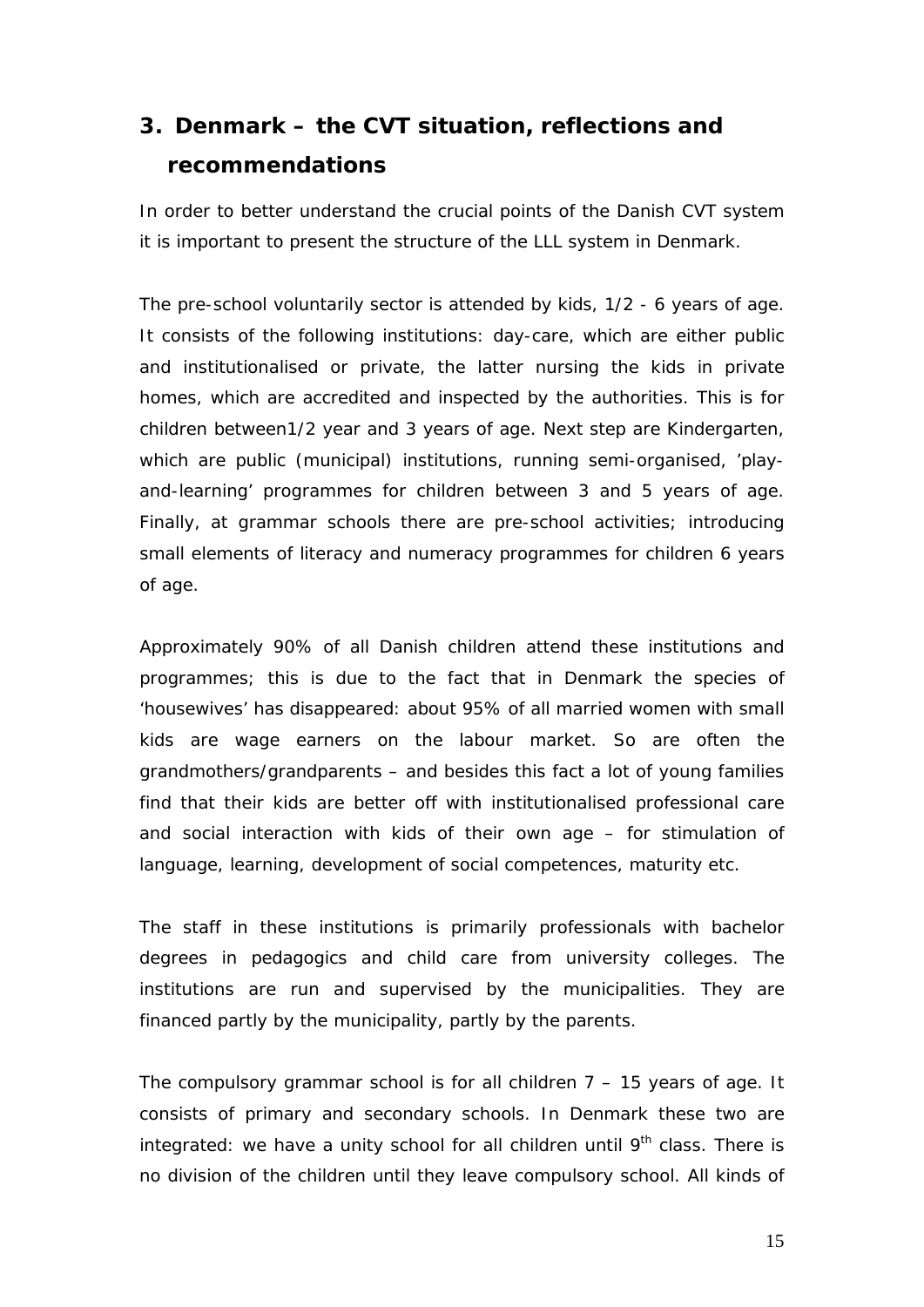subjects are taught. From 3<sup>rd</sup> class foreign languages are taught. From 1st – 9th class the school is compulsory (10th class is voluntarily).

All of the offers of grammar school are totally free of charge, financed by the municipalities, which are again supported/subsidised by state money (exceptions might be voluntarily excursions, summer camps etc., for which the parents might have to pay a fee). The compulsory school has competent, professional, well educated teachers, trained at university colleges (in a 4 year dual programme, consisting of combined elements of theory and practise in real settings). The teachers have in principle an access to recurrent training schemes (paid educational leave), ranging from short updating courses to two years part time master programmes at state universities (we do not have private universities in Denmark). 20% of the expenses are self-financed, in most cases this means that it is generally agreed between the teachers' trade union and the employers organisation (the Danish Association of Municipalities) that the employer (i.e. the municipality) will pay. The problem is for the moment that the municipalities have very limited resources.

Next are the upper secondary schools *and programmes* for young people, 16 – 19/20 years of age. These programmes consist of: A) the general, liberal 'gymnasium' (high school), which prepares the young people for further studies. The programme lasts for 3 years, and is attended by approximately 40% of a cohort. B) The vocational schools and training system; it is a dual system, i.e. it is combining theoretical (in school) and practical (in real work places) elements preparing for work and (semi)professions- i.e. craftsmen, health, office and service workers etc. The students are traditionally called 'apprentices', having a contract of 4 years with the employer. They are being paid a small salary, regulated by agreements between the trade unions and the employers' organisations. This system is attended by approximately another 40 % of a cohort.

The remaining 20% are early school leavers or drop-outs, who are later on in life performing non- or low-skilled jobs. Approximately 1/3 of the Danish work force is without any formal, recognised skills. This group of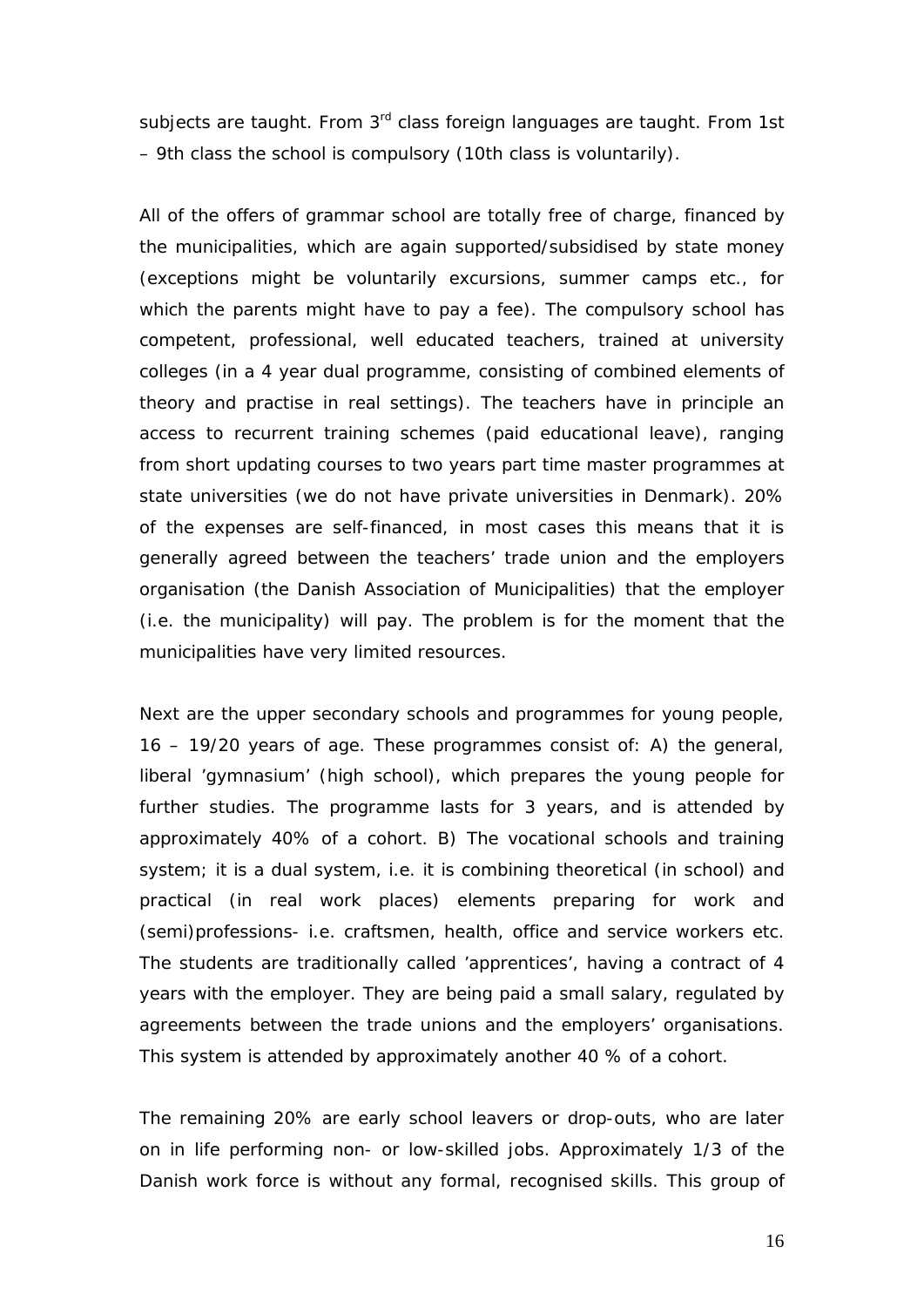low-skilled people is each year supplemented by about 22% of a youth cohort, who do not get any formal competency what so ever. They are either drop-outs from vocational schools or from general gymnasium; or they finish gymnasium, pass their exams, but with so minimal results that it will not allow them access to further studies. There is an element of 'social inheritance' in this, since the group in question mainly consists of young people in whose family background there is no tradition of training, education or studies.

We have a sector of *universities and university colleges,* which are also part of the LLL and (to some extent) the CVT system in Denmark. The universities in Denmark offer bachelor-, extended masters- and PhDdegrees; this is the so-called  $3+2+3$  model, following the EU Bolognaprocess, which aims at harmonising European training and education systems. This is in order to obtain flexibility, free transfer of merits, diplomas, labour etc.

The university colleges offer profession bachelors degrees, which are typically obtained after 4 years of studying and training. It is in most cases a dual system, combining theoretical studies and practise in terms of internships in real work places. This is how nurses, kindergarten and primary/secondary school teachers, social workers etc. are educated and trained.

In this sector there are also numerous CVT part time programmes for adults. At universities the participants can obtain master degrees. At the university colleges they can obtain diplomas. Most young full time students will enter higher education when they are around the age of 20 – but adults in part time programmes are typically 35-40 years of age, performing full time jobs simultaneously. The programmes are 80% financed by the state, 20% is self financed; but in many cases the employer will pay the fee. In return the employee puts in leisure time. This way both parties are putting in resources – for mutual benefit. The adult participant can receive adult education grants from the state, which – in case the employer and the trade union representative have agreed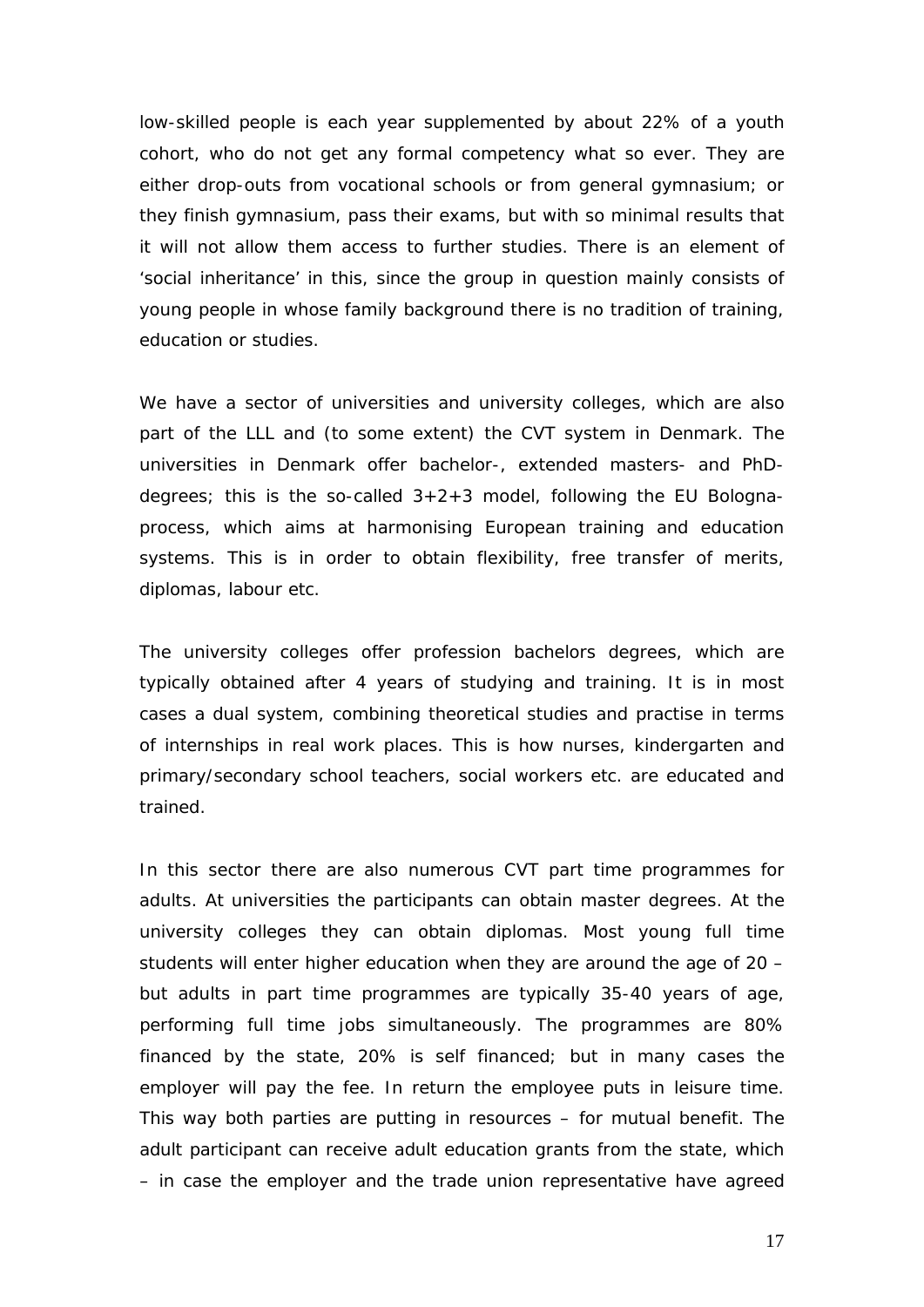upon this – the employer can keep for himself provided that he pays the employee full salary also when participating in life long learning activities during work hours.

Besides this there is a specific *Adult and continuing education sector,*  consisting of 3 state supported and subsidized subsectors:

A) *the continuing vocational training sector*. As just mentioned there are vocationally oriented part time programmes at universities and university colleges; but also vocational training centres, technical and commercial schools, labour market training centres etc. are having (part time) programmes for adults. The purpose of this subsector is to provide the participants with up-dated professional skills; if they pass the exams, they will obtain fully recognised diplomas.

B) *the general, liberal 'peoples enlightenment' sector.* We are here talking about folk high schools, day folk high schools, evening classes, 'peoples university' etc. These institutions provide personal and citizen development on a liberal basis; there are no exams and diplomas. It is a more than 150 years old tradition in Denmark, not found many other places than in Scandinavia.

C) *the formal competencies for 'second chancers'*, preparing for further studies. FVU: providing basic skills in numeracy and literacy. AVU: providing skills for adults, equivalent to exams from grammar school  $-9<sup>th</sup>$ and  $10<sup>th</sup>$  class. HF: preparing for higher education, equivalent to 'gymnasium' exams.

There is also a rather small *private sector*; this is mostly short vocationally and job oriented courses, provided by consultancies, financed by the employers or attendances themselves.

#### <span id="page-18-0"></span>**Some strong points of Danish LLL and CVT**

Some of the strong points of the Danish Life Long Learning and Continuing Vocational Training system are the following.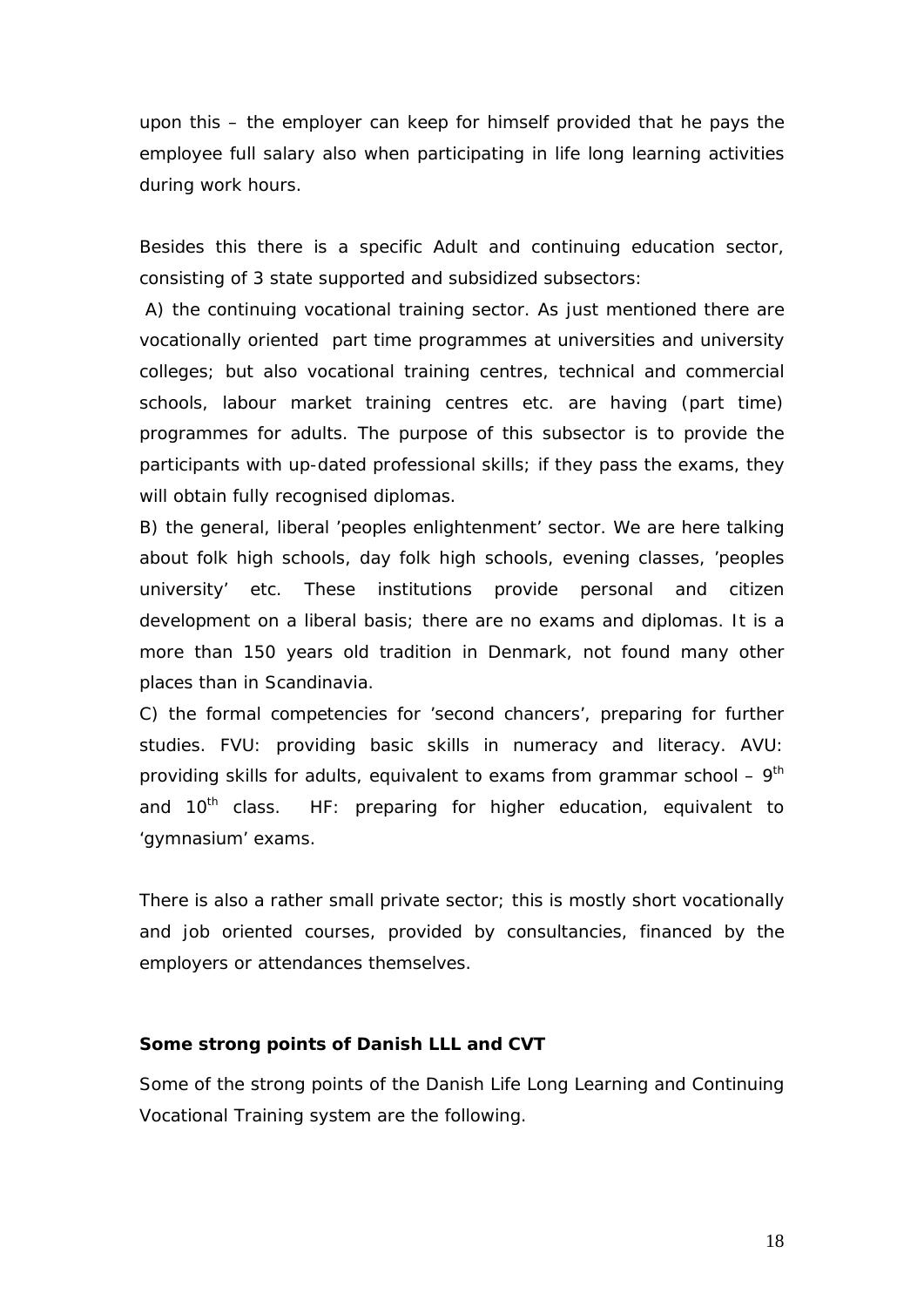*The participatory, tripartite system*, which is based on a highly organized labour market and social partners interaction. More than 80% of the Danish workers are organized in trade unions; most of the employers are organized as well, especially the bigger companies.

The flexible social organization, the so called *flexicurity* system. This means that the companies have no social, health or pension obligations towards the workers. The workers can be sacked with short notice. This is due to the fact that the Danish state (i.e. of course the tax payers) will pay social benefits and offer education etc. So: the workers are paid a high gross salary – but will hand half of it over to the tax office; in return there is free education, social benefits, hospitals, doctors etc.

There is a system of *recognition of prior learning*; it promotes participation of practically oriented, but not formally educated workers. It is not yet fully implemented in Denmark, but it does work with what is called 'adult apprentices': if you have worked for many years as for instance a handy man in a garage you can have your practically acquired skills as a car mechanic assessed and then recognised; if you put some months of schooling on top of this your 'real competence' – as it is called – you can obtain a full formally recognised diploma as a skilled car mechanic. The state will subsidize this training period financially.

So: there are rather *comprehensive state financed training schemes* and support for adult participants – and also well organized schools and systems, with modern equipment and qualified trainers, both in terms of subject matter and pedagogical skills with special regards towards training of adults.

LLL and CVT have in general a *high reputation* in Denmark, due to our social history, long term democratic tradition, many civil associations, NGOs etc. This is also why a political majority across party borders support the strong focus on the importance of LLL and CVT. Also, there is a strong focus on *guidance and counselling,* for instance outreach activities for the not so motivated target groups.

The *management* of daily as well as development activities is run rather professionally and in a non-bureaucratic way; the social partners are integrated in this on local, regional as well as national level.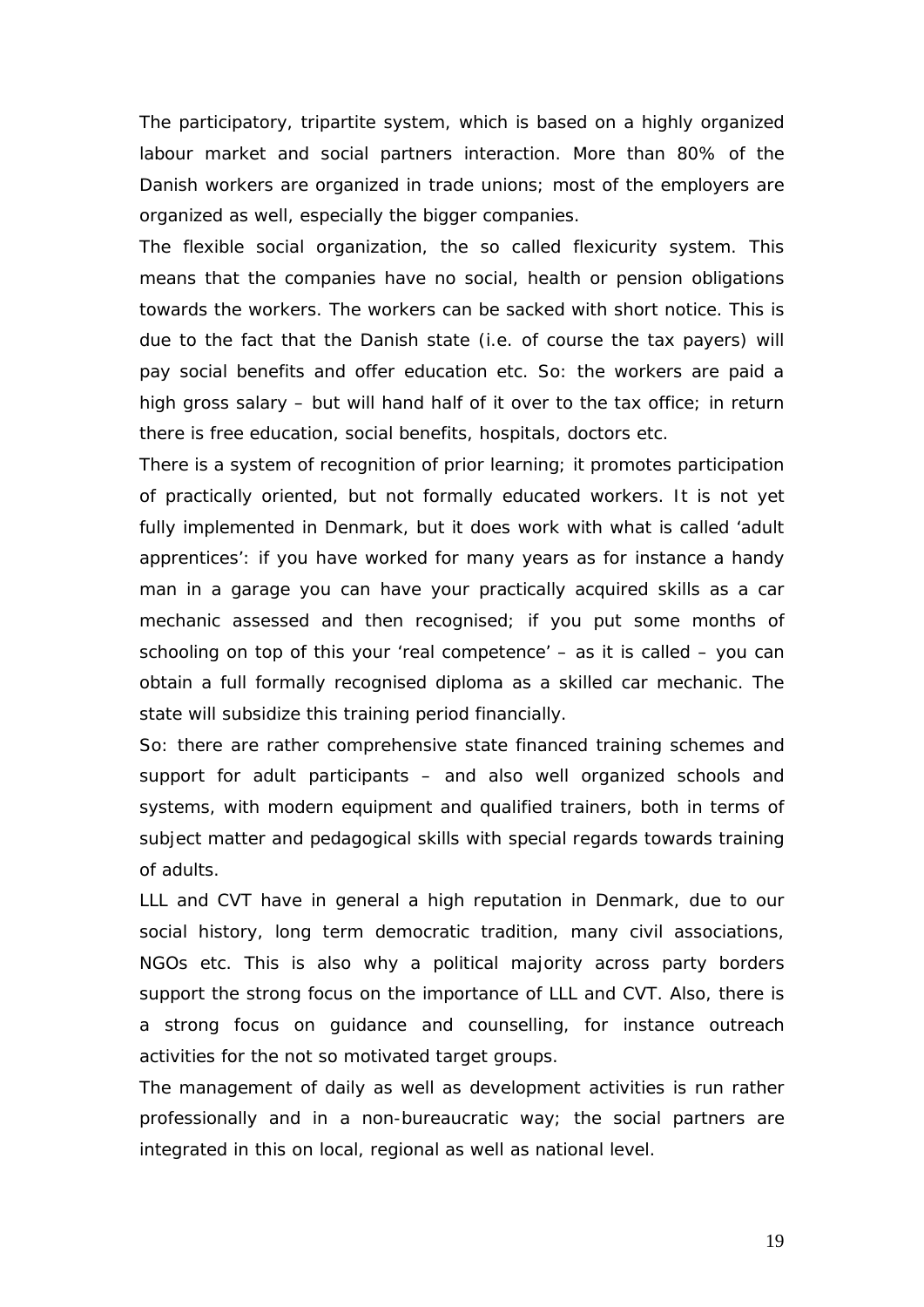As mentioned above there is a rather well developed system of *recognition of prior learning* (including informal and non-formal learning) plus a parallel system from bottom to top for 'second chancers' adults.

#### **Some 'weak' points of and challenges for Danish LLL and CVT**

There are also, of course, some elements of the Danish Life Long Learning and Continuing Vocational Training system that are not so strong:

The participation rate is sub-optimal among the most needy groups: low skilled workers, immigrants, etc. Almost 1/3 of the Danish workforce is without formal schooling, so this fact is not optimal.

In recent years, state subsidises have been cut down; also, it is difficult for unemployed adults to live on adult education grants, when they have to retrain.

The many SMEs do not seem to have a strategic planning of competence building among their workers; they tend to follow a 'hire and fire' strategy. This is especially important since almost 2/3 of the workforce is employed in SMEs.

The low skilled workers themselves do not find long term investments in their own education desirable – they hope to be able to find unskilled (and in Denmark rather well paid) jobs through out their entire work life.

The structure of the 'system' is too complex; it is actually not a coherent system, but it consists of historically grown different institutions and legislative/administrative frameworks under several ministries (education, labour, culture etc.). For among other things this reason there are deficits in transparency and coherence for potential users and other stakeholders.

There are barriers of different kinds: as mentioned there are rather strong motivational problems among low skilled adults; there are significant deficits in strategic planning of skills development in SMEs; and other barriers.

There are difficulties in keeping a proper balance between 'economic' (vocationally and professionally oriented learning activities), 'social' (citizenship and community oriented learning activities) and 'personal' (existentially, family, individuality oriented learning activities) aims and goals for LLL participants. This is reflected in legislation, financing,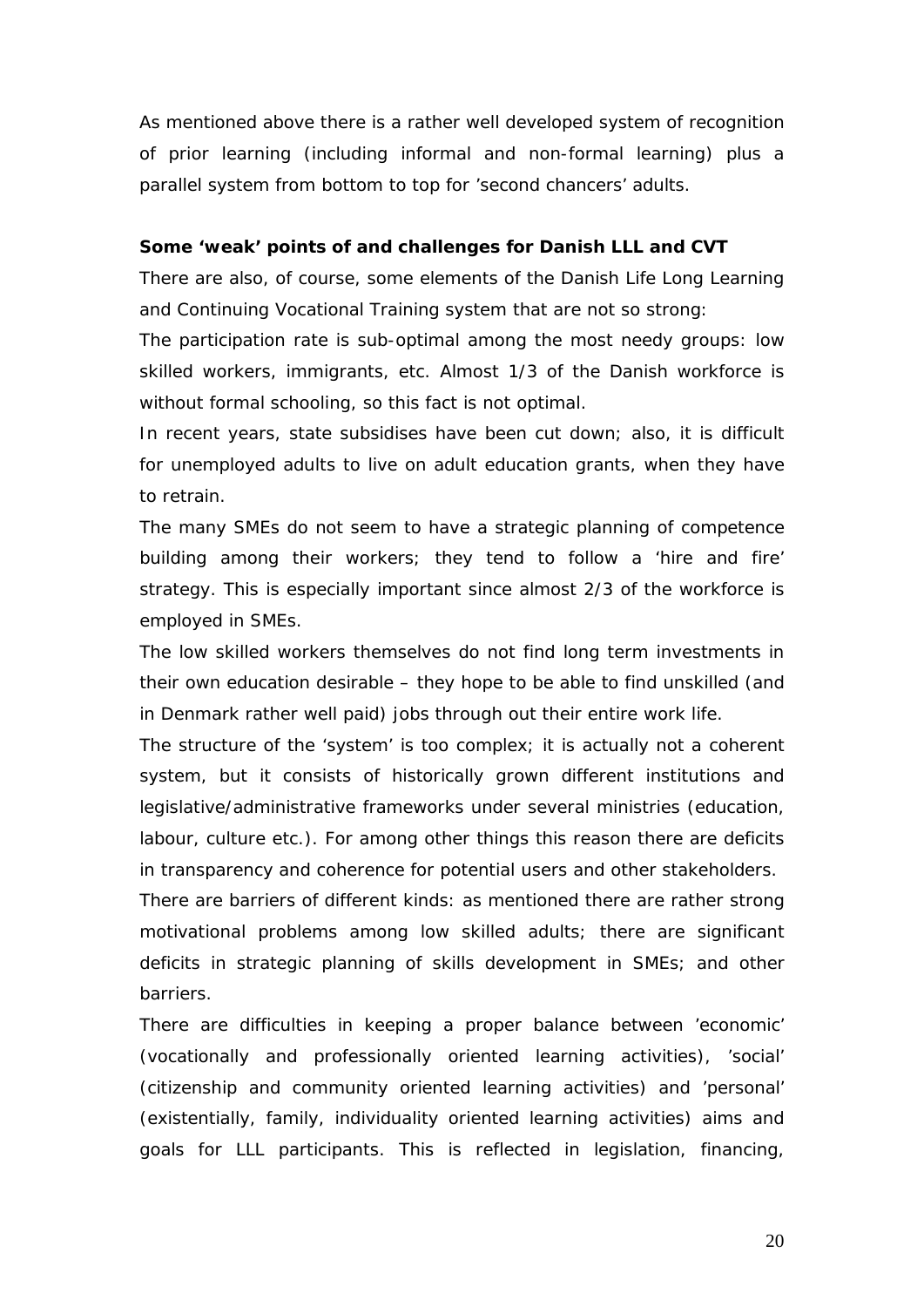discourses, ideologies etc. – and this means that our tradition for general, liberal adult education ('peoples enlightenment') is under pressure.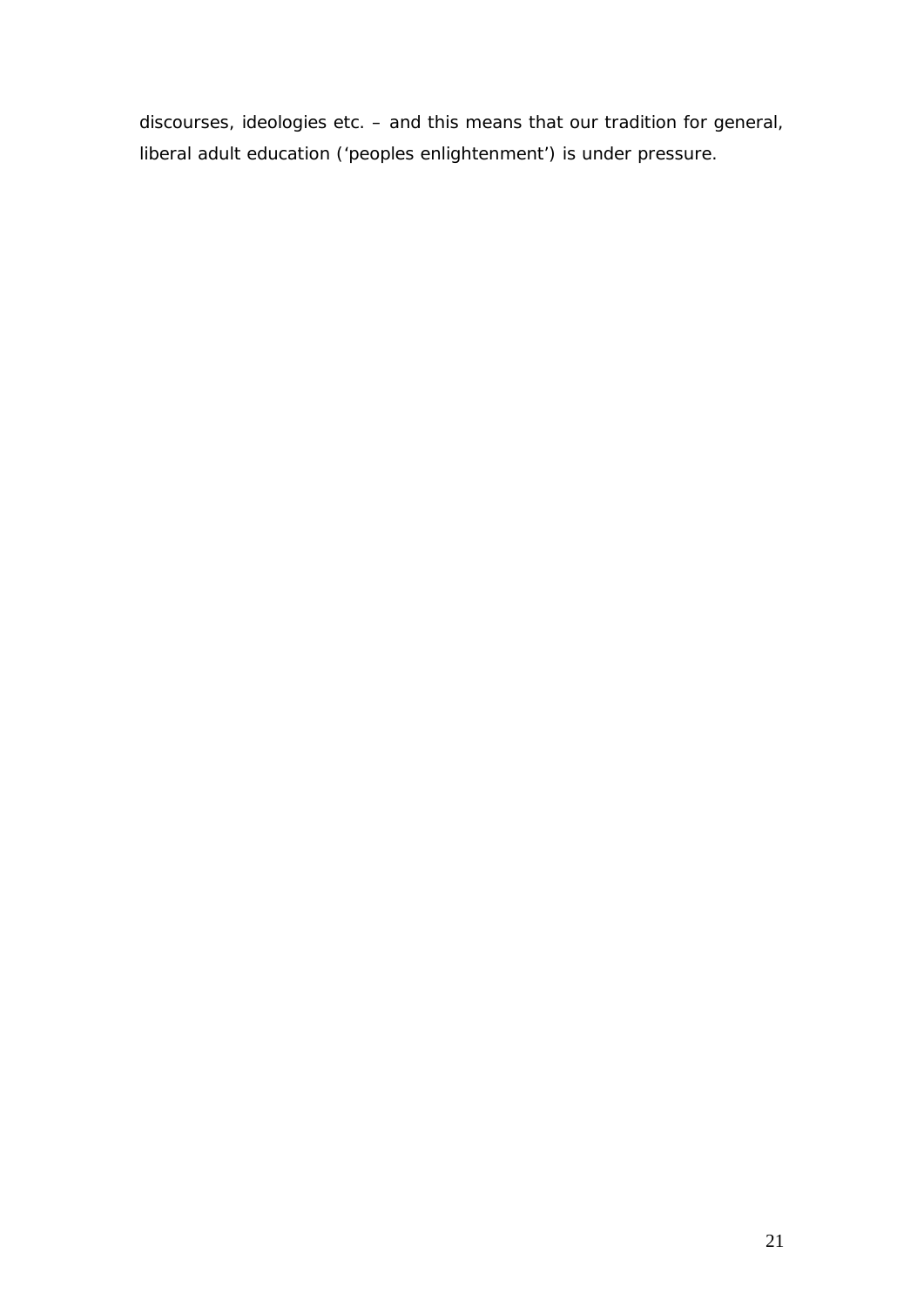### <span id="page-22-0"></span>**4. Greece – the CVT situation, reflections and recommendations**

When it comes to **policies,** there is a reliable system of CVT in Greece, the national report points out. The system contains specifications of demands on providers/educational bodies, and also on conditions regarding the training offers and courses, which are provided. The efforts made for national accreditation has resulted in providers (VTCs), which have an institutionalised quality profile; this means that they are meeting quality demands in infrastructure and staff requirements.

There is evidence that the participating trainees are satisfied with the courses. Still, the report points out, there is a margin for increased participation. Also, it is mentioned, that a further systematised and standardized certification would serve as an element of improvement. This should be seen in relation to the need for a National Vocational Qualification Framework (NVQF).

Also, there is a need for 'optimum coordination' of training actions. The system that is supposed to do it (ESSEEKA) is established, but it is delayed in implementation. The report claims that it is high time to activate it. The same goes for a coordination of training actions with counselling – and for integrating 'social partners, training and research bodies' in the system.

About the **financing** it is said that there is already a target group differentiated financing system or scheme, but that it is mostly initiated by EU funding, and that there has been some inadequate bureaucratic problems and dysfunctions in the system. This has had negative impact on the motivation of (potential) trainees. A national financing system for continuing training actions is needed.

For a Scandinavian it is a bit surprising to realise this profound confidence in 'state' activism and standardized system solutions – without asking which type of 'state', we are talking about: a responsive state? A standard supply state? With a proper modernised, lean, non-bureaucratic state in a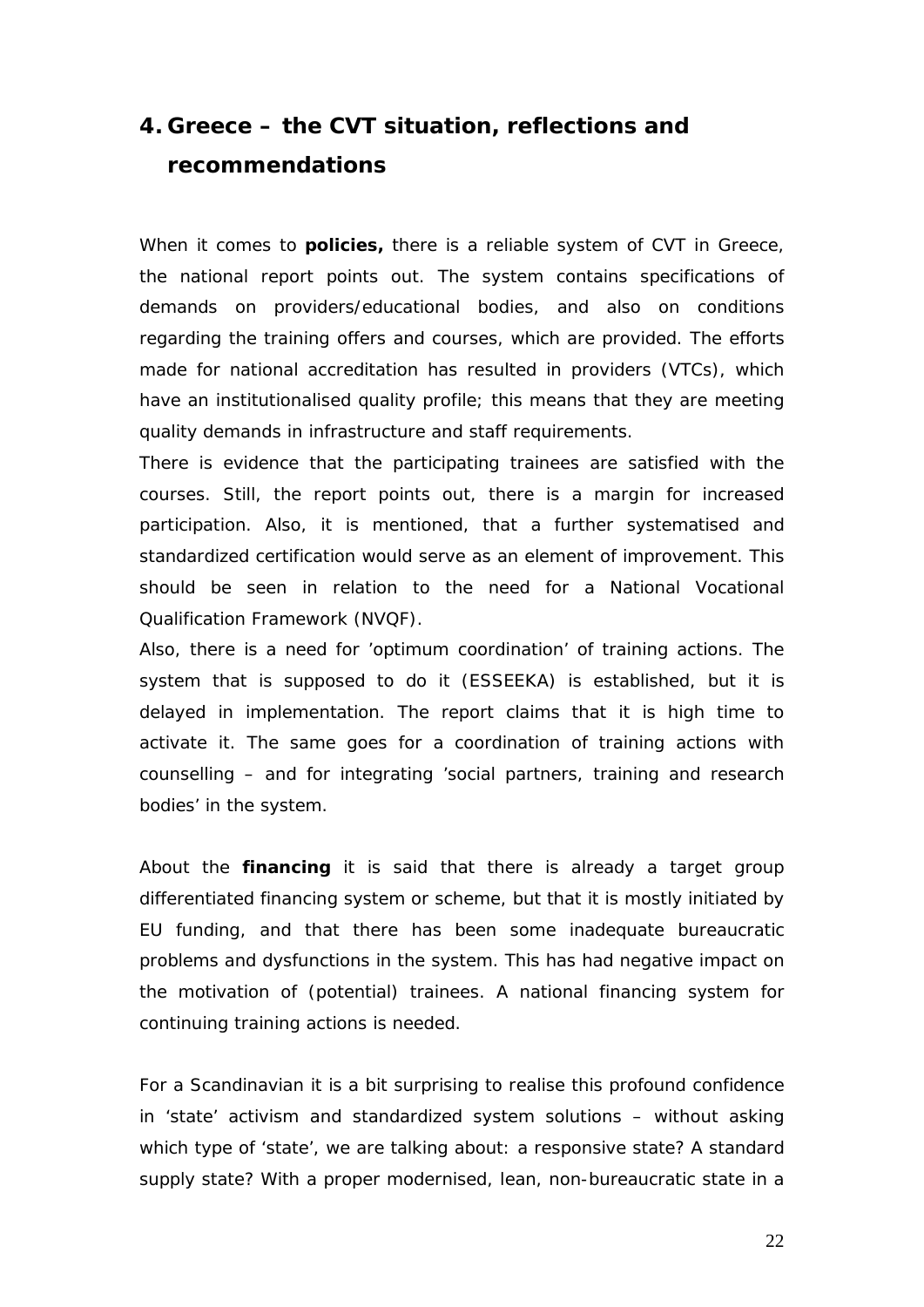strong democracy with a blended economy one can balance a 'state modified market' and a 'market modified state' – which, according to Scandinavian experiences, seem to be the most productive arrangement for a well functioning LLL and CVT.

The situation concerning **research** in LLL and CVT in Greece is a bit precarious. In 2007, for instance, useful statistics about motivations and barriers towards 'informal training courses' were provided. But in general, there has been minimal academic focus on adult education, which has resulted in a situation, in which there is not much valid information on features, needs, incentives, attitudes, views and barriers etc. of adult (potential) trainees. In some cases this has meant that new target groups (for instance unemployed women with low level of formal education) were met with standard approaches – failing optimal success for this reason. So there is a strong need for a systematised, well financed scientific research (R&D), implying also new (qualitative) methodologies – I would add, from a Scandinavian point of view. We do not just need to know 'that' (so and so many participate or do not participate, for instance) – we also want to know 'why'; because we need this solid foundation in order to take proper actions and initiatives. Methodologically we do not only need proper statistics, we also need for instance narrative interviews (one approach among many is FANI-type, Hollway/Jefferson, 2000) – we need the voice of the potential participants themselves to fully understand the complexity of the challenge. If we do this we can produce and detect useful, differentiated socio-cultural information and knowledge, enabling us to target specific groups more sensitively towards their 'thematic universe' (phrase by Brazilian adult educator and thinker Paulo Freire).

Lastly, about the research situation, the report proposes that knowledge based organisations and institutions should function as advisors of the state – and that this should be coordinated and bolstered by the establishment of a research body at national level.

When it comes to the **participation** theme, the report points to incentives that could increase participation rates. Firstly there should be a certification of acquired skills. And, linked to this, an identification of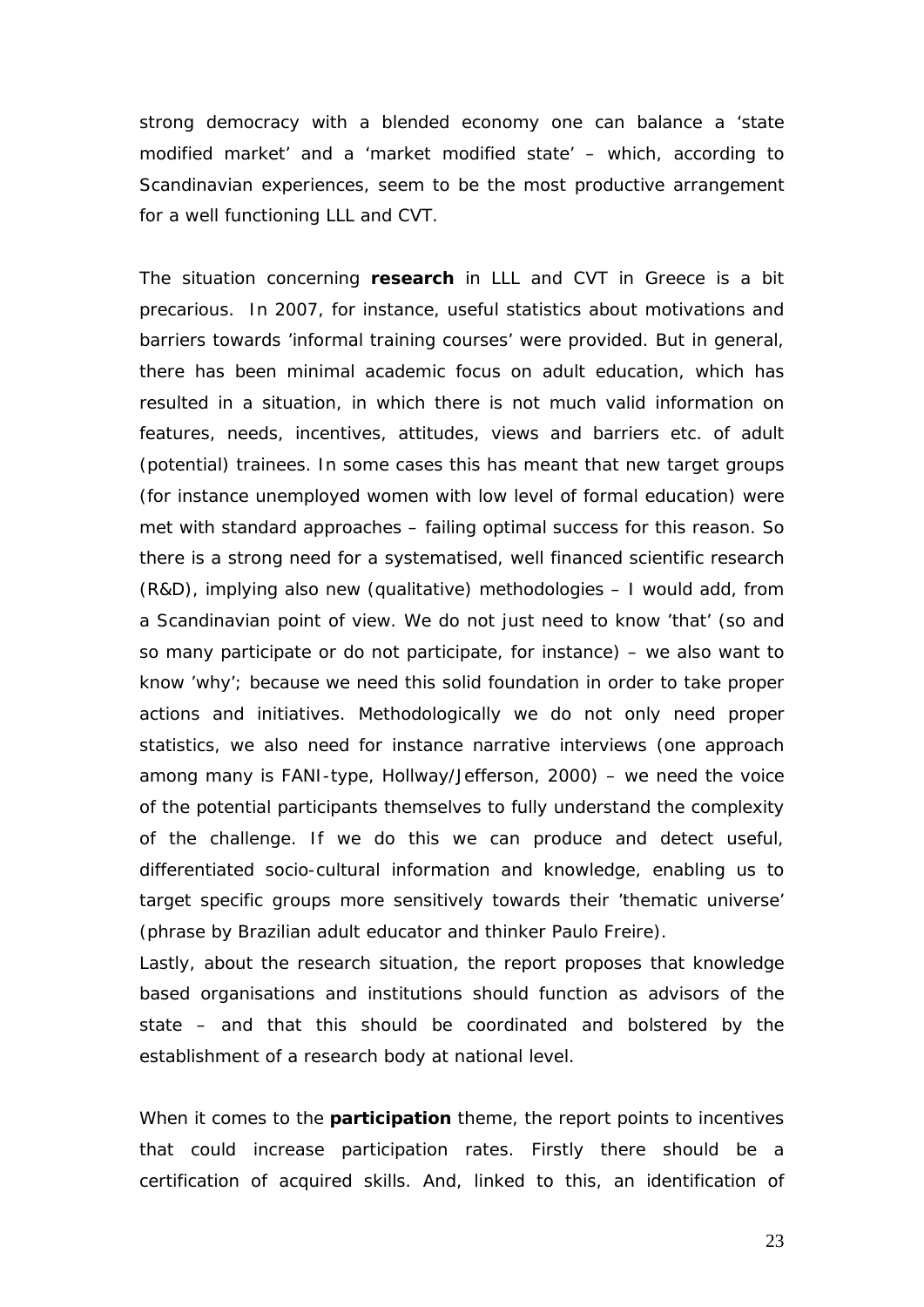vocational profiles is necessary. The financing should be proper and there should be a quality assurance of the provision.

Corresponding with above mentioned incentives, the report has also identified prevailing counter-incentives: that there is a lack of comprehensive, adequate and sufficient and information; that there is a low linkage of LLL and CVT to employment and labour market; that there is a lack of target specificity in the subject matter provided; that there is a lack of 'visitation' (i.e. counselling that mediates between individual potential participants and the programmes and activities that they specifically need). Furthermore, it is counterproductive that there is a weak strategic thinking in the business sector (SMEs) – and that the financing schemes are not sufficient.

In general there is a strong need for more research to establish solid, valid knowledge about these matters. When it comes to identified potentials and barriers the results presented in the Greek report are compatible with research results from Scandinavia. The most important point, when it comes to LLL and CVT for low skilled workers, is that they do not – for good reasons – possess a 'natural grown' motivation for participation. Therefore, to meet their socio-cultural profile and thus motivational structure, one should act according to a detailed knowledge of the specific challenges regarding this target group. Keywords of their symbolic relationship with 'education and learning' is that it should be: A) *instrumental*, which means that it should lead to an immediate, concrete, 'material' gratification, for instance a (better) job (security), a higher salary, better work conditions etc. B) it should be *mimetic*, meaning that the learning arena, the atmosphere, the surroundings, colleagues, trainers etc. should not be too different from their own life history and sociocultural profile. Finally, it should be C*) minimalistic:* the aims and goals of the learning process should not be to change their values, identities and roles – they do not fancy ' permanent change' and 'constant shaping and reshaping of one's own identity', 'career planning in a lifelong learning perspective' and 'innovative entrepreneurship' etc. – they want to live secure lives rooted in semi-traditional patterns. For many reasons – out of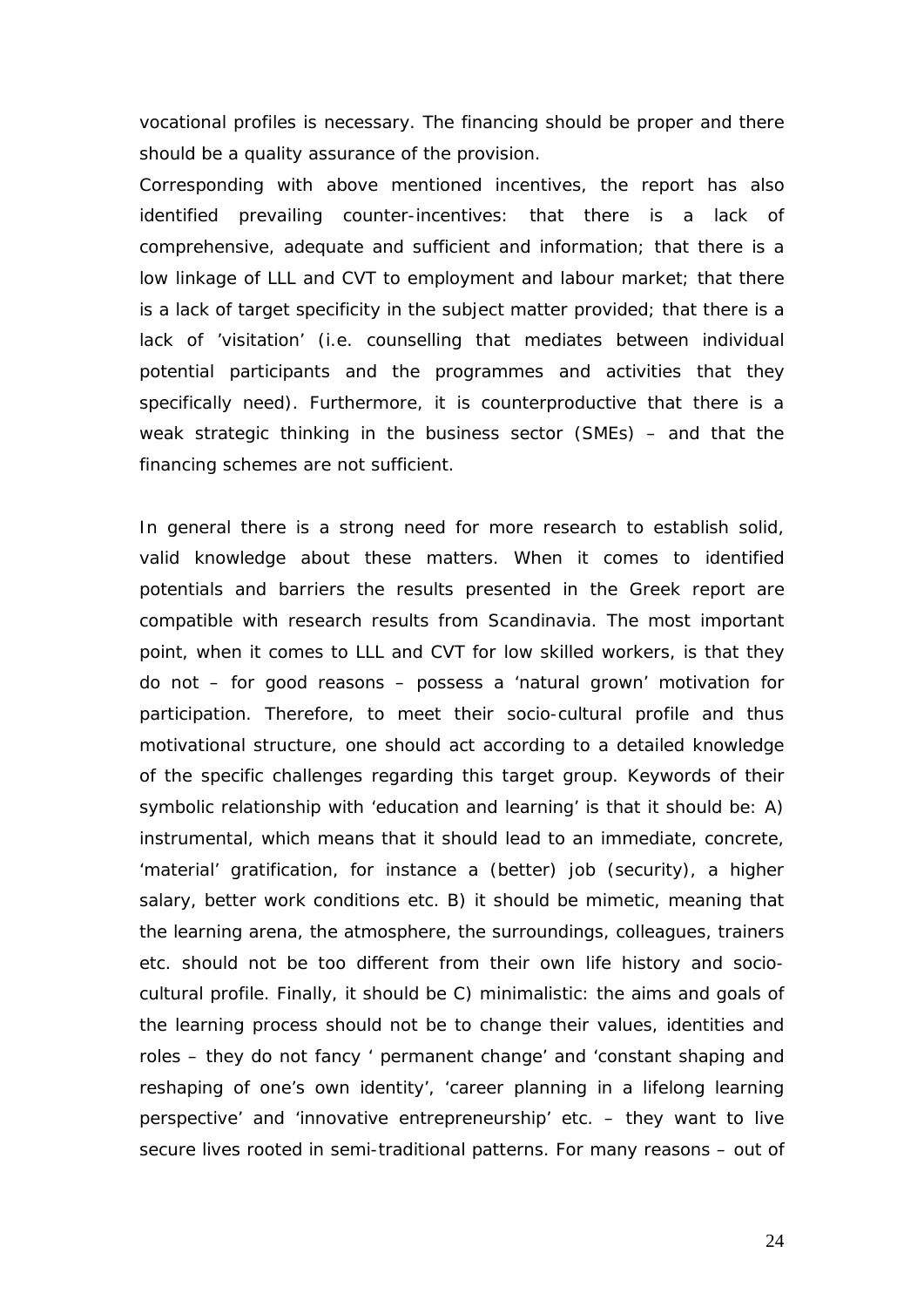respect, and to reach practical results etc.- they should be met with adequate challenges, and not with meritocratic ethnocentric approaches.

A part of the method behind the Greek national report was – as for the other national reports as well - to identify **'best practises**' in the present situation. Firstly, the concept of 'best practise' is defined: it is an activity, which is innovative and original; has results and impacts; can be repeated; meets relevant targets, and has a participation from the intended beneficiaries.

For the practical dissemination of this 'best practise' an organisation or institution should be established that could record and disseminate models of best practise for others to adopt, adjust and improve. The feed-back should be collected and worked on by the body mentioned.

Here, again it seems - seen from a Scandinavian point of view – as if there is a strong belief in centralised concepts. One could suggest that also NGOs, volunteer organisations, civil society associations etc. might be of relevance in this matter.

There is a need for an **implementing body –** although the situation has improved significantly during the last decade. This is due to coordinated actions, which has resulted in certification and monitoring, and to a (systematised) establishment of vocational training centres of top class quality. Also, there has been productive legislative interventions regarding staff qualification profiles, planning, monitoring, and evaluation etc. But still, it is debated whether this could be of a more continuous character? If it could get a firmer academic basis and thus lead to a continuous qualification improvement of staff etc.?

Regarding the **instructors,** the initiative and action 'instructing the instructors' (2002-2007) represents a big jump forward. This is witnessed by focus groups and trainees in the survey that lead to this Greek national report. But despite of this, still there is a need for continuity, systematic approaches, credit transfer and follow-up actions etc.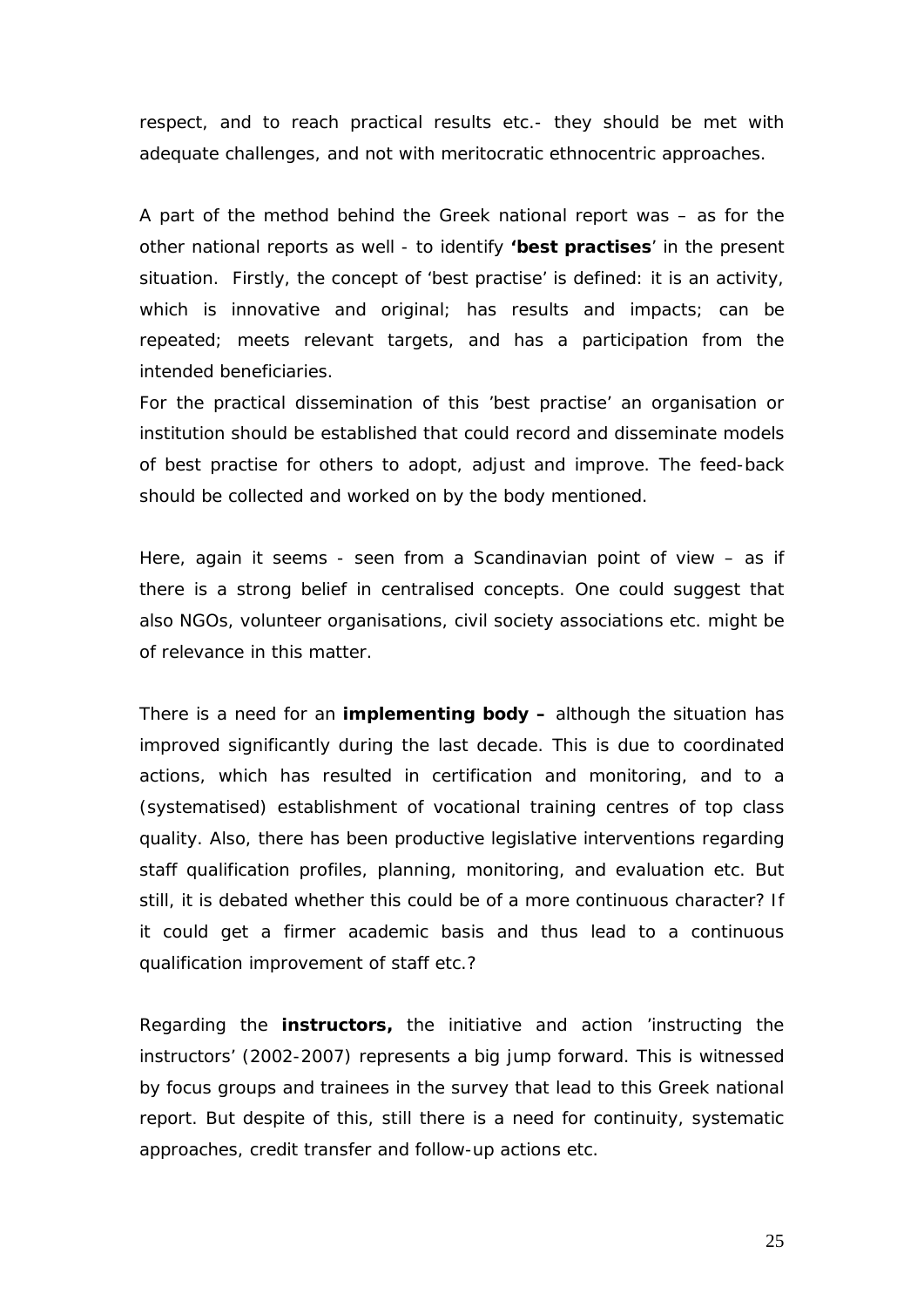When it comes to **vulnerable social groups,** there are NGOs and collective bodies involved in initiatives. The report points out that there is a potential for improvement of participation rate for this specific target group, if providers link content, aims and goals to employment strategies. Also, potential participants should be informed adequately, i.e. in a way that is compatible with the specific needs of the target group in question. Relevant questions to ask oneself as a provider would be – among others: what language is the mother tongue of the specific group? What is their level of literacy? Etc.

The report also presents some ideas about **alternative educational structures.** New initiatives, such as Open University, or distance and blended learning experiences among professionals, also in the adult education sector, can increasingly contribute to participation for specific groups. For instance those living in remote areas, or low skilled workers, or women with family etc. But we know – also from Scandinavian research results - that especially the target groups mentioned (let us call them the 'traditionalists', without meaning to stigmatise anyone) prefer face-to-face courses. This is understandable - and should be respected, both for pragmatic and ethical reasons - because these groups are more 'traditional and collective' oriented than 'modern and individualised'; they want and need the security of challenging themselves in peer groups, with friends and families around them – and not as lone rangers fighting their own constraints in a modern therapeutic coaching way. They prefer 'stability' to 'change' in their lives – which, of course, is not very compatible with late modern discourses of lifelong learning etc. Furthermore, there is some evidence that - eventually – *if* they participate in LLL and CVT they do it to some extent in order to 'catch up'! This means that they regret having failed schooling in the first round. So now that they finally found the possibility, courage and maturity to return they want to be sure that they reach the attracted results: solid knowledge and skills the way it was conceived 30 years ago when they left school (early). This implies that they want to be *taught.* They grew up with the idea that the only way you learn is when someone superior teach you something mostly in terms of scientific disciplines. They are for good reasons not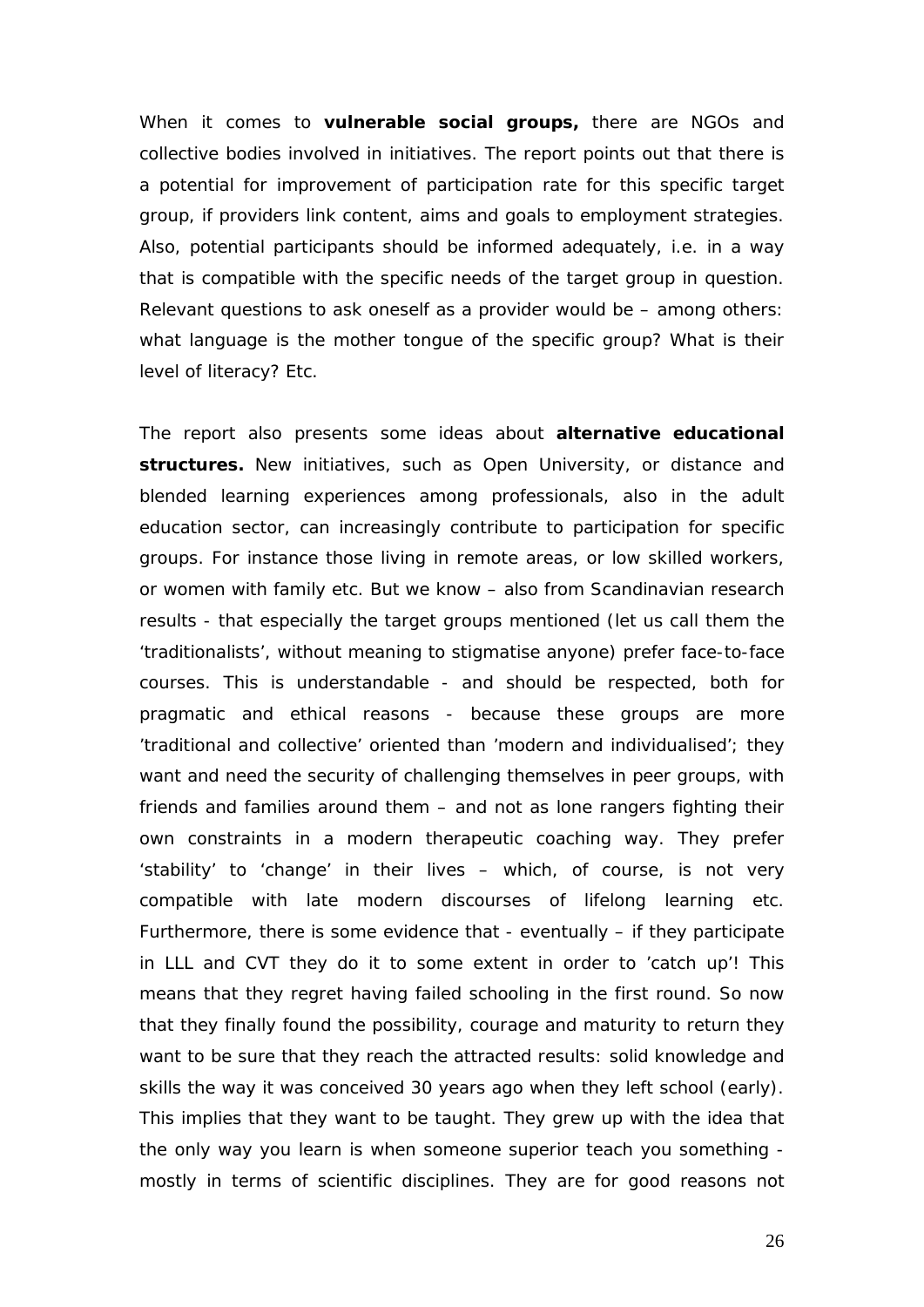inclined to trust for instance modern participatory learning theories that pay homage to concepts as 'self directed learning', 'experiential learning' etc. Concepts based on methods like for instance group work, projects, discussions etc. They want the teacher to respect them, but at the same time he should represent an authority that they can rely on. Only in this way they find it worthwhile to overcome all the practical, economical, psychological and emotional barriers connected with returning to school. It is an interesting psycho-dynamic complex: somehow they want the whole 'culture' around 'school'/adult education to replicate what they did not manage to cope with in childhood – but at the same time they want, of course, to be respected as grown up, mature people with some experience and knowledge of their own. There seems to be a rather ambivalent approach of these target groups to LLL and CVT.

Is **e-learning** an option, the report asks? In general, electronic communication services are rapidly penetrating Greece. But for underprivileged and vulnerable groups to a much lesser degree than for middle class people. The underprivileged groups do not to the same extent have the access to for instance internet. Maybe they cannot afford it, and they might also be hesitant towards it  $-$  among other things because they do not in general believe very much in their own learning abilities.

But still further experiments and experiences on for instance 'blended learning' could be implemented, collected and reflected. This could take place in for instance publicly financed, local community houses, with a proper equipment of computers, net connections, instructors etc.

How does CVT in Greece correspond with **EU and national employment strategies?** The Greek membership of EU has contributed to the development of a reliable CVT system, and to an increase of financing. But there is still a difficulty in adapting LLL and CVT to the national circumstances and preconditions: there is a lack of tradition for adult education (especially outside formal training), and it is therefore proposed in the report that there should be "actions whose clear objective is to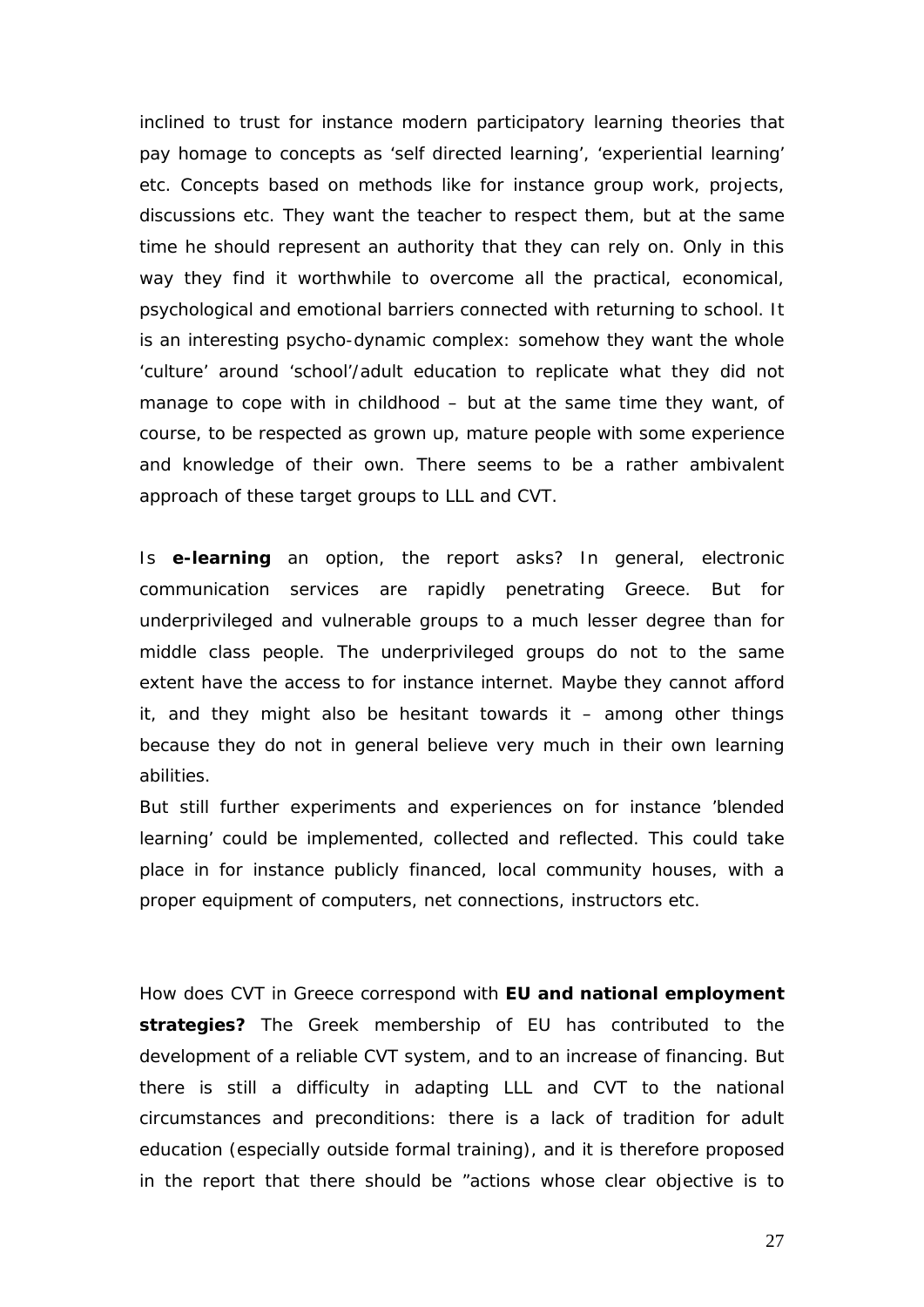develop more favourable collective mentalities and attitudes towards adult education…" . - No offence, but: seen from the point of view of Scandinavian adult education this might be a tricky proposal. One might ask if it is compatible with the whole ethos and history of adult education and enlightenment to try, from a centralised standpoint, to "develop more favourable collective mentalities and attitudes" towards an idea or a programme that is centrally conceived - in Brussels and/or Athens, by politicians and civil servants, belonging to post-modern global and cosmopolitan meritocracy, without any daily contact with the objects of these "actions"? The whole idea of adult education is to develop active, reflected and informed human subjects, not to pose own mentalities on passive objects!

The Greek CVT system and the **national labour market:** it is stated in the report that in Greece there are inadequacies in linking labour supply and labour demand. For this reason – among other things - it is important for CVT strategies to know whether unemployment is due to a lack of qualifications – or to a lack of investments? Here we could have in mind that in education economy an interesting point has been launched: in most theoretical traditions the idea is that 'business structures call for specific qualification structures' – for instance that advanced industrial structures and implementation of new technology call for (new) vocational as well as general and personal qualifications in the workforce. But it can also be seen the other way around: a well, comprehensive qualification structure in the workforce and population in general can call for new business structures, i.e. attract investments; and thus create new jobs for those with these attractive 'surplus' qualifications. For instance, if a country trains more chemical engineers than they need for the moment, it might be attractive for multinational medical companies to invest and settle down in this country or region, because they can find available the qualified staff they need.

As already pointed out it is likely to be the case that if there is no job waiting at the end of the training tunnel for the low skilled worker he is not very interested in and motivated for participation in LLL and CVT. This is due to the *instrumentalism* mentioned previously; so also this issue is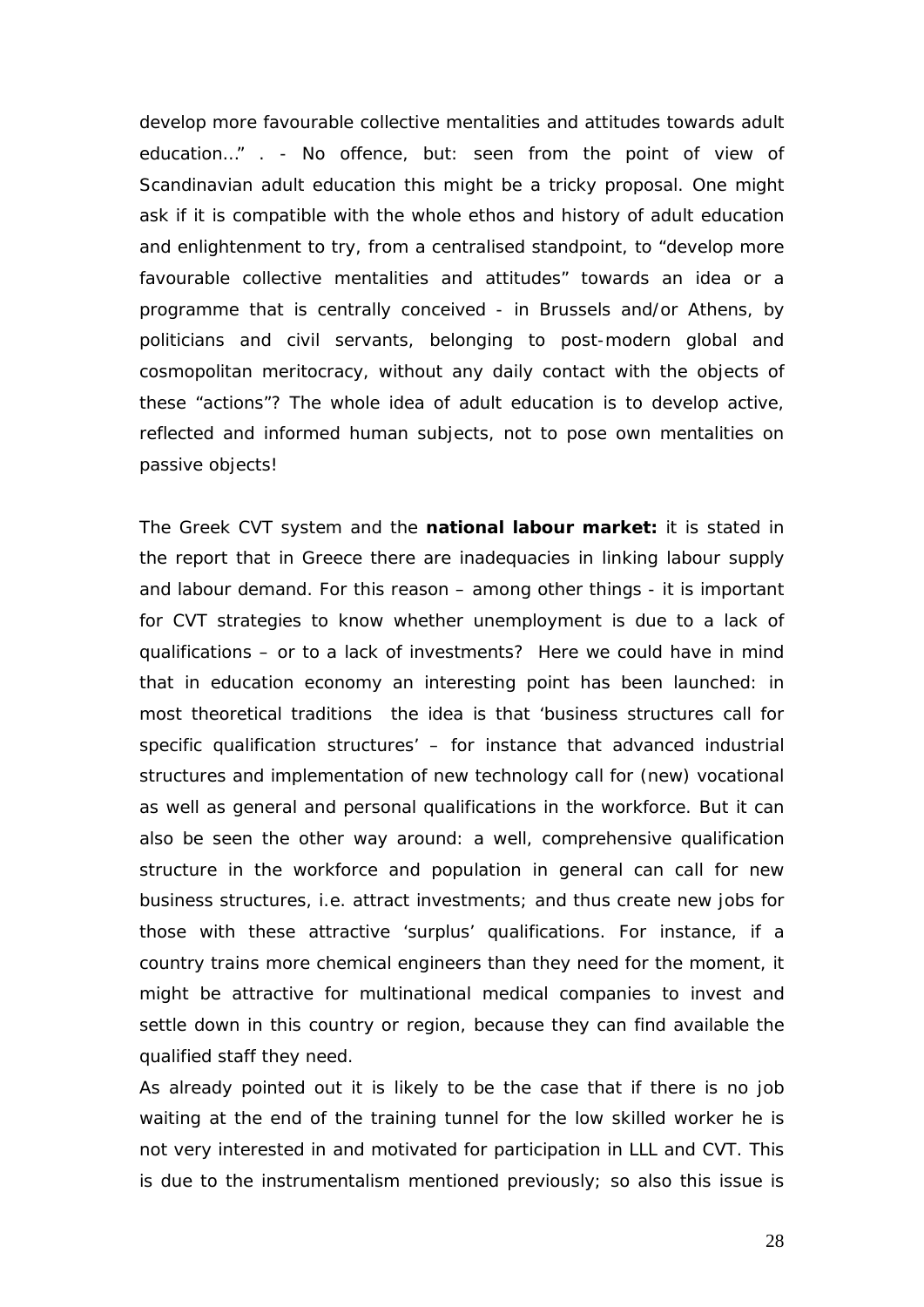extremely important when we discuss motivation and increased participation: educational actions should be combined with the prospect of a job afterwards. So a close connection between national labour market, qualification profiles framework and CVT/LLL is of great importance, when it comes to an increase of participation rates.

In the report the question is raised, how it is possible to **match CVT and participants?** It is said that we have – in a more systematic and scientific way – to explore educational needs. The question is how we do this? Is it by means of deduction, i.e. we analyse the business structure, derive or deduct qualification needs from this analysis, compare this 'need' with the existing qualification profile of the workforce; and out comes a deficit, a gap – which we fill by the means of LLL and CVT? But what does 'need' mean? Are qualifications always something workers lack – or something that they have, but which are not made usable in the prevailing work organization? Maybe a maximised 'surplus' thinking is strategically better, cf. previously about education economy. But on the other hand this does not match well with what is also said earlier about the instrumentalism of the workers' motivational profile etc. There is constantly a dynamic relationship between long term and short term thinking and actions, among all stakeholders.

Furthermore, information and matching/'visitation' procedures should be improved. We need a link of counselling between the enterprises (especially the SMEs) and the workers, i.e. the potential participants of LLL and CVT.

Also, courses should be monitored, in accordance with valid knowledge about the complex issue of LLL and CVT. The providers should be inspired to integrate relevant practical, *mimetic* (cf. previously) elements with a perspective of job finding – and trainers should be (made) capable of embodying this.

A dual system, which integrates theoretical, practical and on-the-job training elements, i.e. internships and the like, should be promoted. This should be combined with acknowledgement of prior informal and/or nonformal learning etc. Such an initiative would be attractive to a lot of workers without formally recognised skills. In Denmark we talk about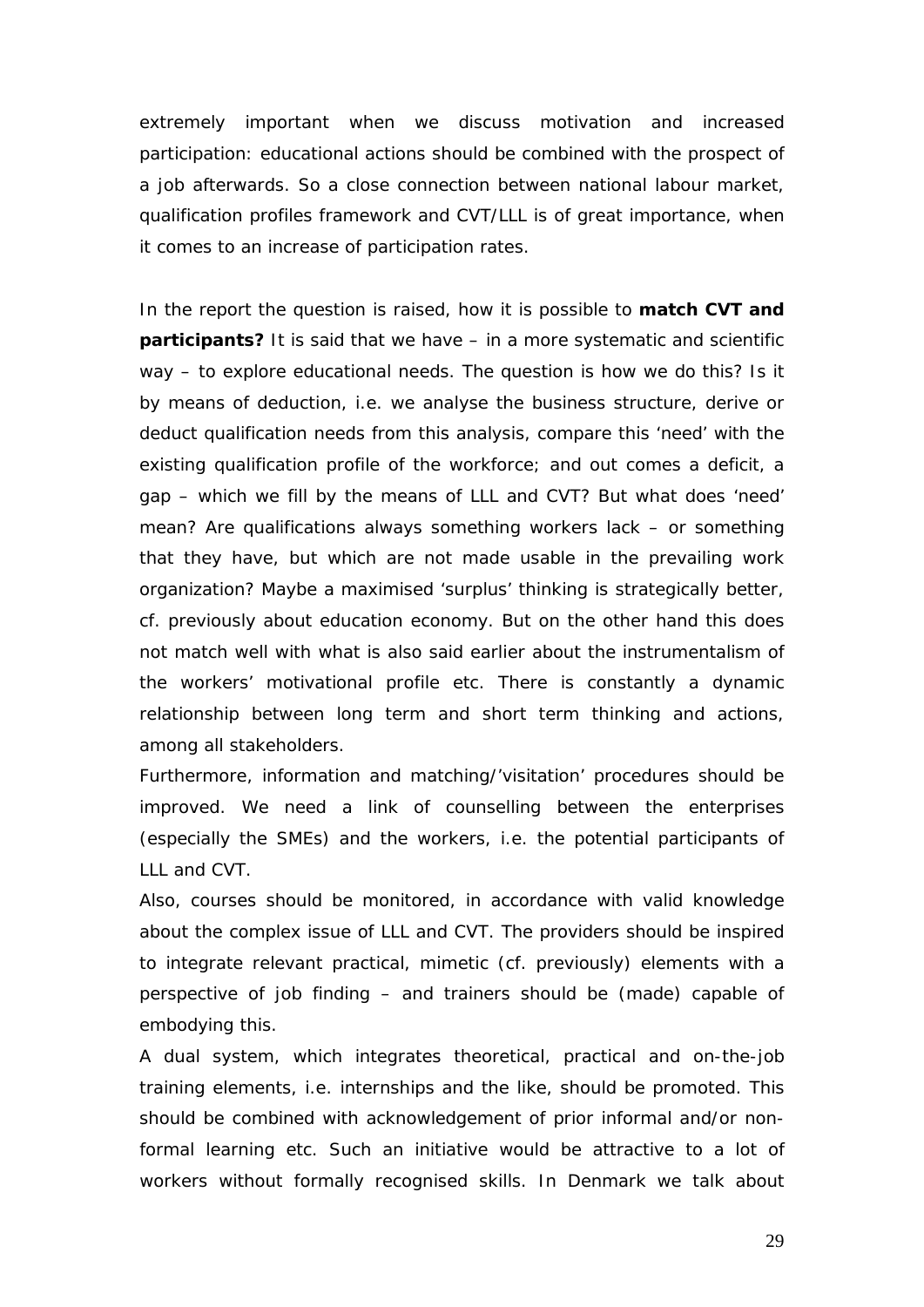'adult apprentices', who can acquire a full range of skills and a diploma investing less time – provided that they have already a relevant and solid practical experience.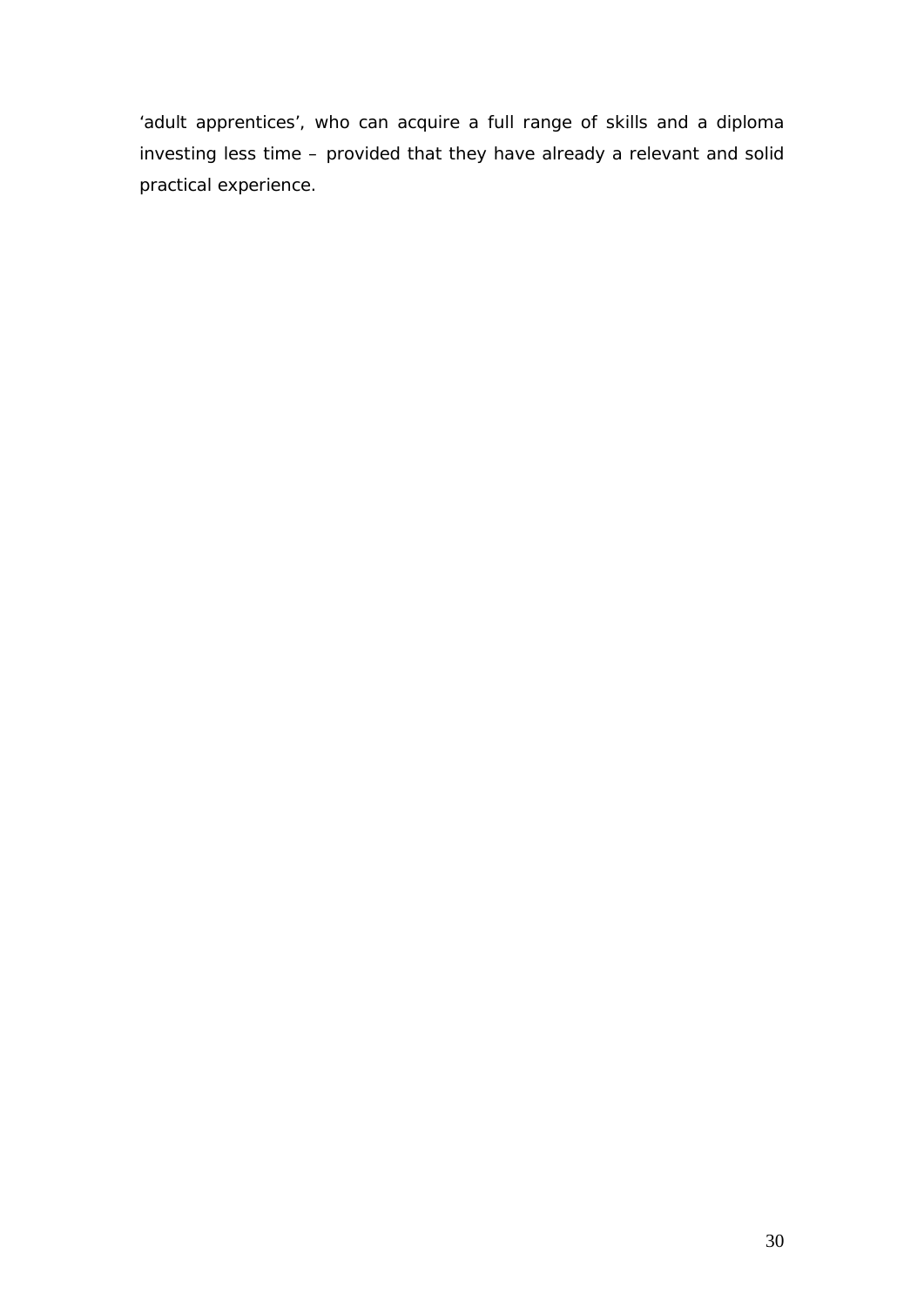# <span id="page-31-0"></span>**5. Romania – the CVT situation, reflections and recommendations**

In the Romanian national report some **strong points** of their CVT system is pointed out.

It is said that there is a consistent legislation, which includes quality assurance, accreditation of providers and assessment of participants' outcome. There is also an established infrastructure for involvement of stakeholders: tripartite body, social partners, sector committees etc.

But it is also said that in practise there are some **weak points.** There are bureaucratic aspects and implementation difficulties, and in practice the involvement of stakeholders is insufficient. Also, the institutional capacities are limited, and in general there is a need for the legislative and institutional frameworks to be consolidated and valorised.

The **financing system** gets in principle its resources from a) government, b) private business and c) special schemes (EU/European Social Fund - ESF). Furthermore, the set up of a 'training fund' has been debated, but it has so far been rejected by the social partners. The Unemployment Insurance Fund (UIF), which is an important source for funding of CVT, is not used by the companies; in the report, it is said to be too bureaucratic. EU-money is offered/posed. But there is a lack of capacity to develop and manage the financial resources for CVT. There is a poor cooperation between the stakeholders – and the control mechanisms are only focused on formal aspects.

When it comes to the level of **knowledge about the participants** the report points out that to some extent data are unreliable and insufficient. The in-formal and non-formal learning is not registered. For this reason it is stated that more research and systematic surveys are needed. Nevertheless, it seems clear that the participation rate is too low. This is – among other factors - due to the following obstacles: there is an insufficient awareness of the importance of CVT and LLL among all stakeholders. Also, there is a lack of financial resources. The access is difficult, for geographical reasons, and because of a lack of flexibility in the system and of basic skills among potential participants. Furthermore,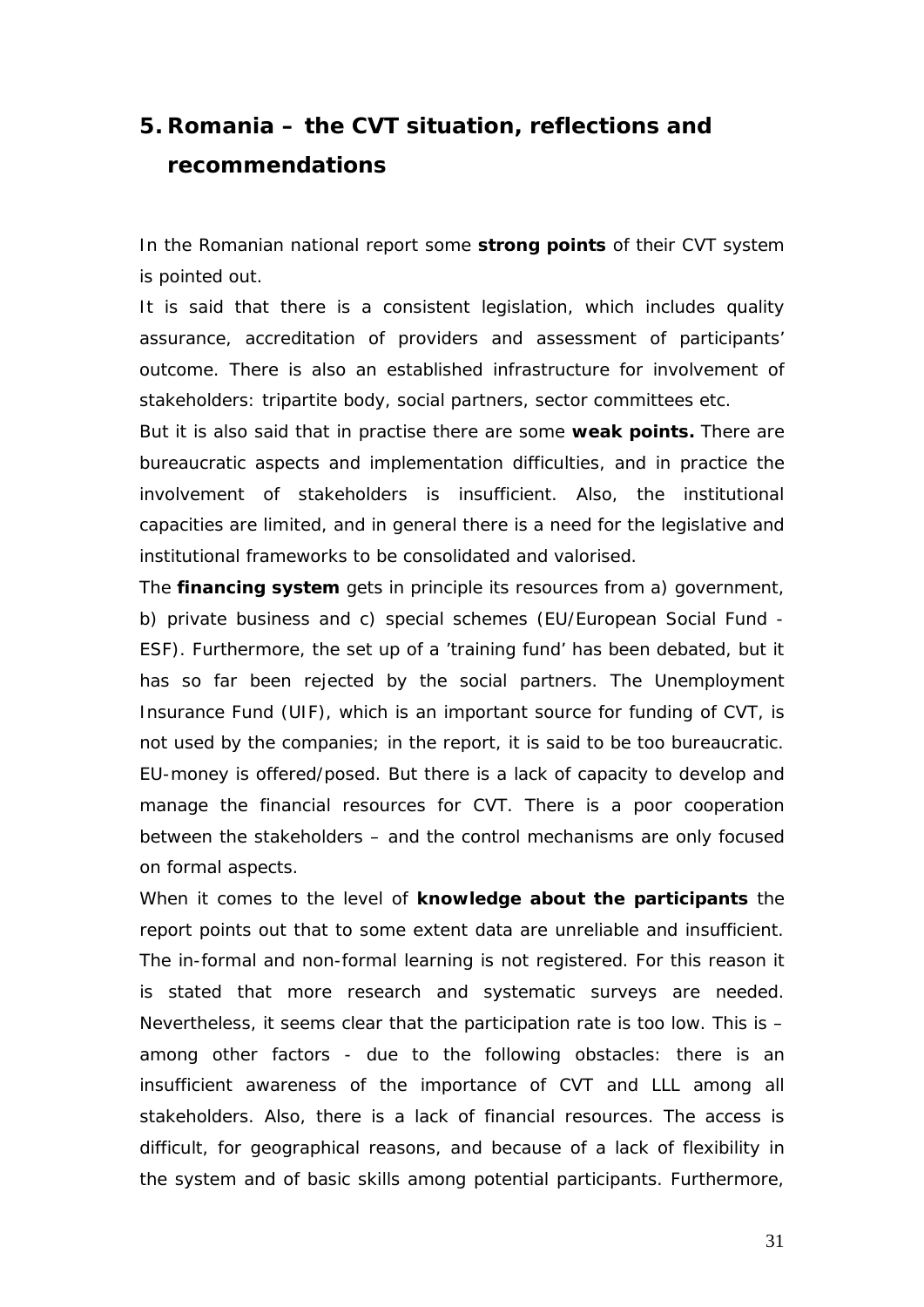the information and counselling measures are insufficient. There is a lack of professional culture around LLL and CVT and its stakeholders. The advertising is non-professional. There is also a widespread neglect of the importance of LLL and CVT. Finally, there is a certain short-sighted-ness among employers and trade unions.

Regarding the **good practices** situation in Romania it is complex: it is said that there are examples of 'good practices', but they are insufficiently disseminated. Also, there is a complex situation about the **contribution of different organizations.** There *are* institutions for quality assurance: for instance the providers of CVT have to be certified. Also, competences assessment centres have been established. The problem seems to be that these things do not work sufficiently. There is a need for a professionalization of the management. The same goes for evaluation methodology and practises: the (external) evaluators should be trained and certified. Also, the provision of LLL and CVT as such should be harmonised with European standards. Finally, it is a big problem that so far CVT certificates are not recognised by the national education system.

When it comes to **the role of the trainers**, the situation is that there is only to a limited extent CVT trainers available, who have specific adult education competences. There *are* valuable plans for a systematic training of CVT trainers, but they are not sufficiently implemented in the daily practise.

Regarding **vulnerable groups**, there are in Romania some formalised specific measurements (including CVT). Some good practises have been implemented by government in collaboration with the civil society.

**Distance and e-learning** activities are not very elaborated; most participants and other stakeholders prefer face-to-face learning. Of course the rate of internet access among the Romanian population is an important factor in this debate.

On this basis, **what policies could be recommended, and what ideas for further reflection could be put forward? -** from a Danish point of view. First of all, and rather generally: since the weak points of the system are so nicely pointed out in the national report it would be helpful to identify and elaborate, if possible, the specific reasons for the potentials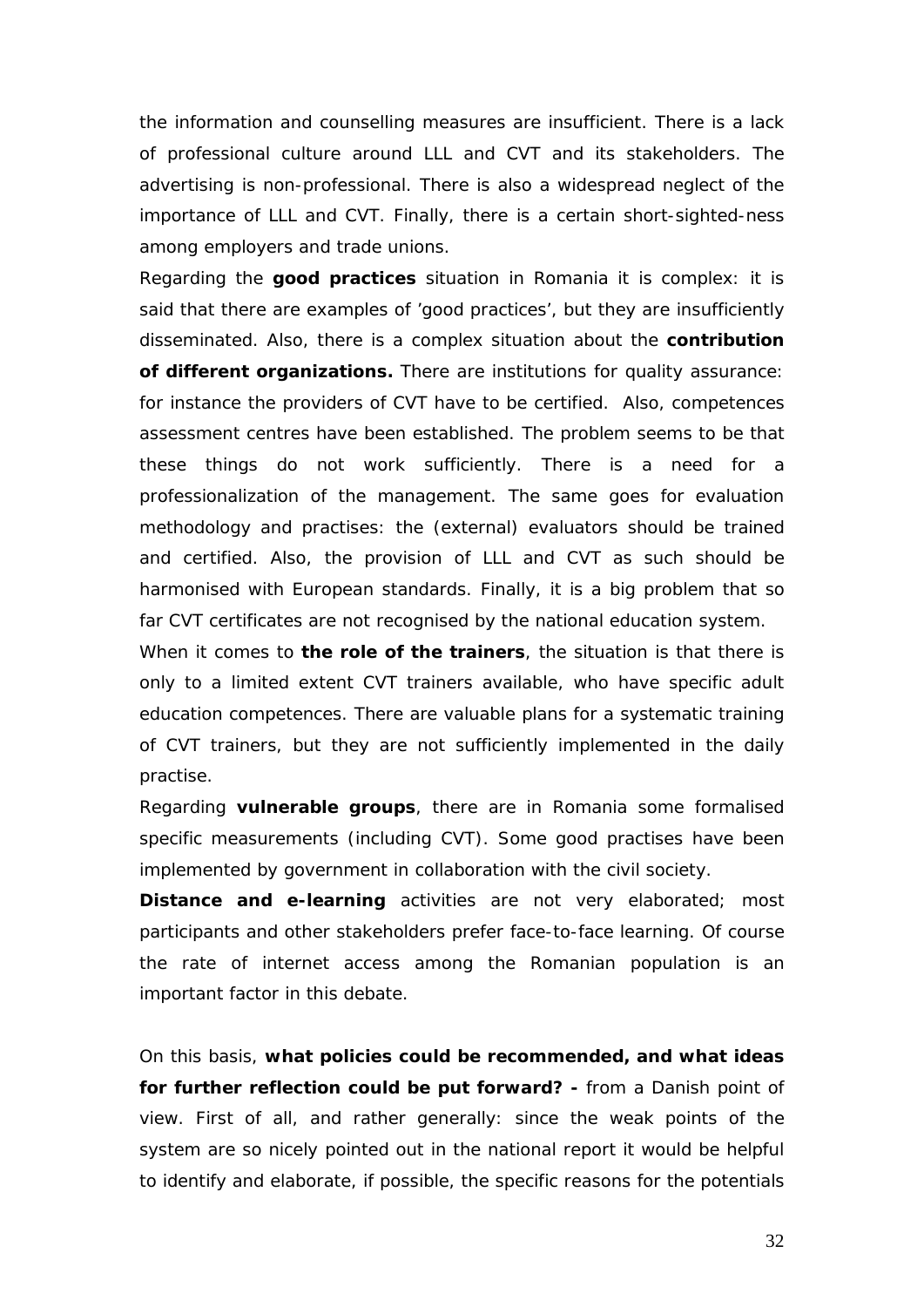of the system not being realised. To gain knowledge about the concrete obstacles would be the first step to overcome these. For instance, why is it that the social partners have rejected the 'training fund', and why do they not make use of UIF?

It also seems unclear whether it is taken into consideration that it makes a significant difference if participants are meant to be 'sent' to LLL and CVT or to take a 'personal initiative' towards participation. One can send participants to educational programmes – but one cannot make sure that they will learn anything at all from this if they are not personally involved and motivated!

For further incentives for an increased participation rate also the following could be taken into consideration: the system could develop more target group sensitive programmes and finances – plus initiate a system of formal recognition and accreditation of prior learning (in-formal as well as non-formal).

With geography as one of the obstacles for participation the rate of internet access should be increased. For educational purposes the public authorities might support and subsidise computer and internet access, for instance in local community centres. This would allow experimental projects of 'blended learning' (combination of face-to-face and e-learning) to take place.

More generally two points:

1) In Denmark the state plays an important and productive role in CVT and LLL. The Danish state is 'lean', professionally organised and non-bureaucratic. This is important since 'state' could be seen as a provider of general infrastructure for economy (roads, ports, competences) and facilitator for development. Seen from a Scandinavian point of view: when it comes to education, including CVT and LLL, it must be a national task to bring about competitiveness of the country, because private enterprise has for good reasons only its own benefit in mind. Of course this relates to a different social history in Scandinavia: our long term democracy, the comprehensive social welfare state, high and efficient taxation, new public management, highly organised tripartite collaboration, labour market flexicurity. The concept mentioned cannot be directly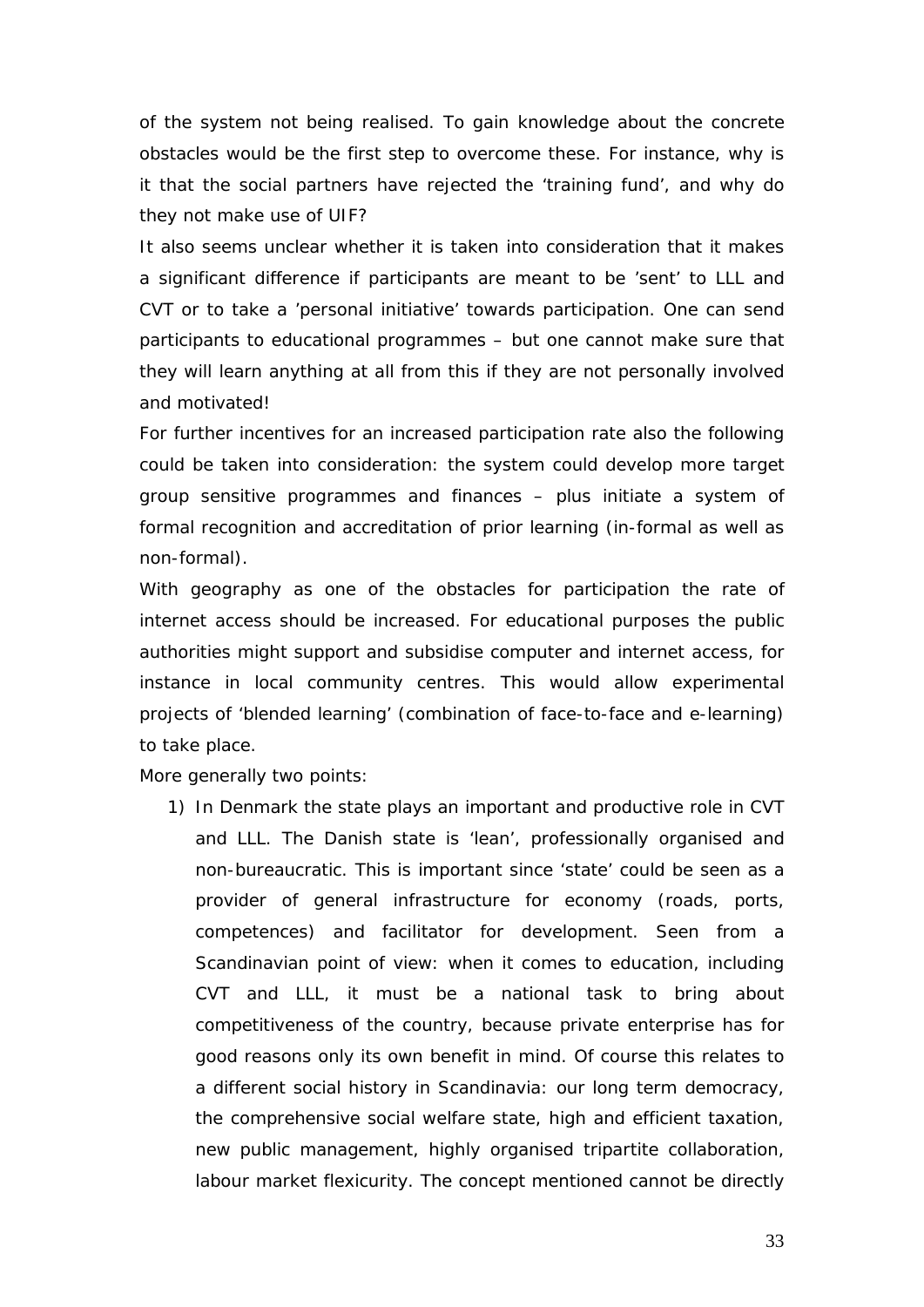implemented in the Romanian context, but it may serve as inspiration.

2) Also, the ethos and practice of compulsory, primary/grammar school is of utmost importance for CVT and LLL. It should represent positive experiences for children and young people. It should base its activities on concepts of inclusive, participatory approaches. It should be based on respectful, equal and symmetric relations between children, parents, teachers and management. And it should reflect and implement modern learning theories and didactical anchoring. This is relevant because of the fact that many of the psychological barriers against participation of adults in CVT and LLL can be related to problematic experiences from compulsory school.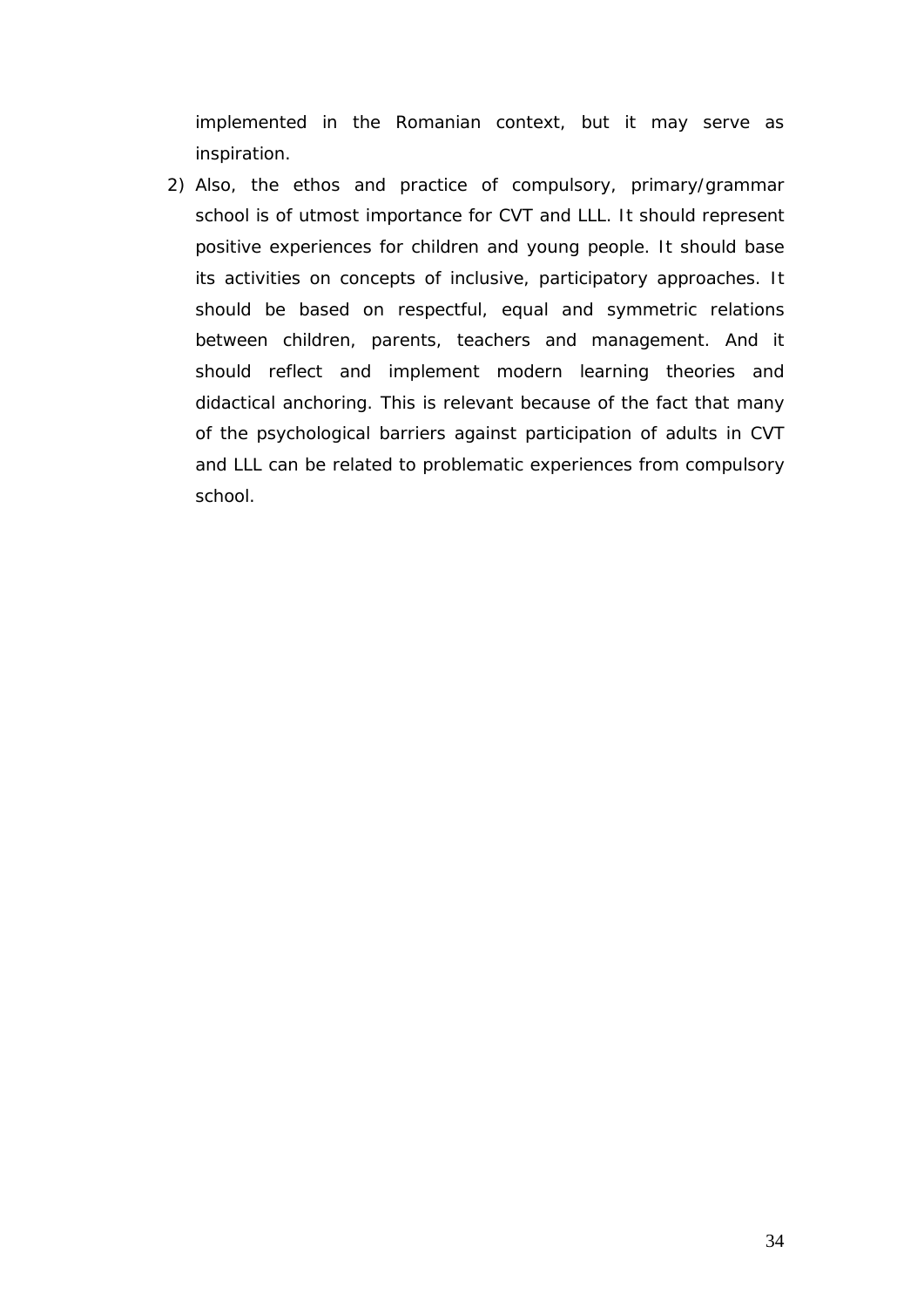# <span id="page-35-0"></span>**6. The European policy on Life Long Learning and The Lisbon goals**

#### <span id="page-35-1"></span>**6.1 The Lisbon goals**

The Treaty signed by the Heads of State or Government of the 27 Member States in Lisbon on 13th December 2007 provides the E.U. with modern institutions and optimised working methods to tackle both efficiently and effectively today's challenges in today's world. The European Council agreed on a new strategic goal in order to strengthen employment, economic reform and social cohesion as part of a knowledge-based economy.

The Treaty of Lisbon confirms three principles of democratic governance in Europe:

- **Democratic equality: the European institutions must give equal** attention to all citizens.
- Representative democracy: a greater role for the European Parliament and greater involvement for national parliaments.
- Participatory democracy: new forms of interaction between citizens and the European institutions, like the citizens' initiative.

The treaty also clarifies the relations between the European Union and its member countries.

Through the Lisbon Treaty the EU policies have to boost employment, adequate social protection and the fight against social exclusion. More analytically, the new challenges are pin-pointed in the following policy areas as following:

#### **Climate change and the environment**

Although sustainable development and environmental protection have been included in existing treaties, the Treaty of Lisbon sets out clear definitions, reinforcing the EU's action in these fields.

#### **Energy**

The Treaty of Lisbon helps Europe secure its supply and will promote the use of sustainable and competitive resources. For the first time there will be a principle of solidarity, ensuring that if one country faces severe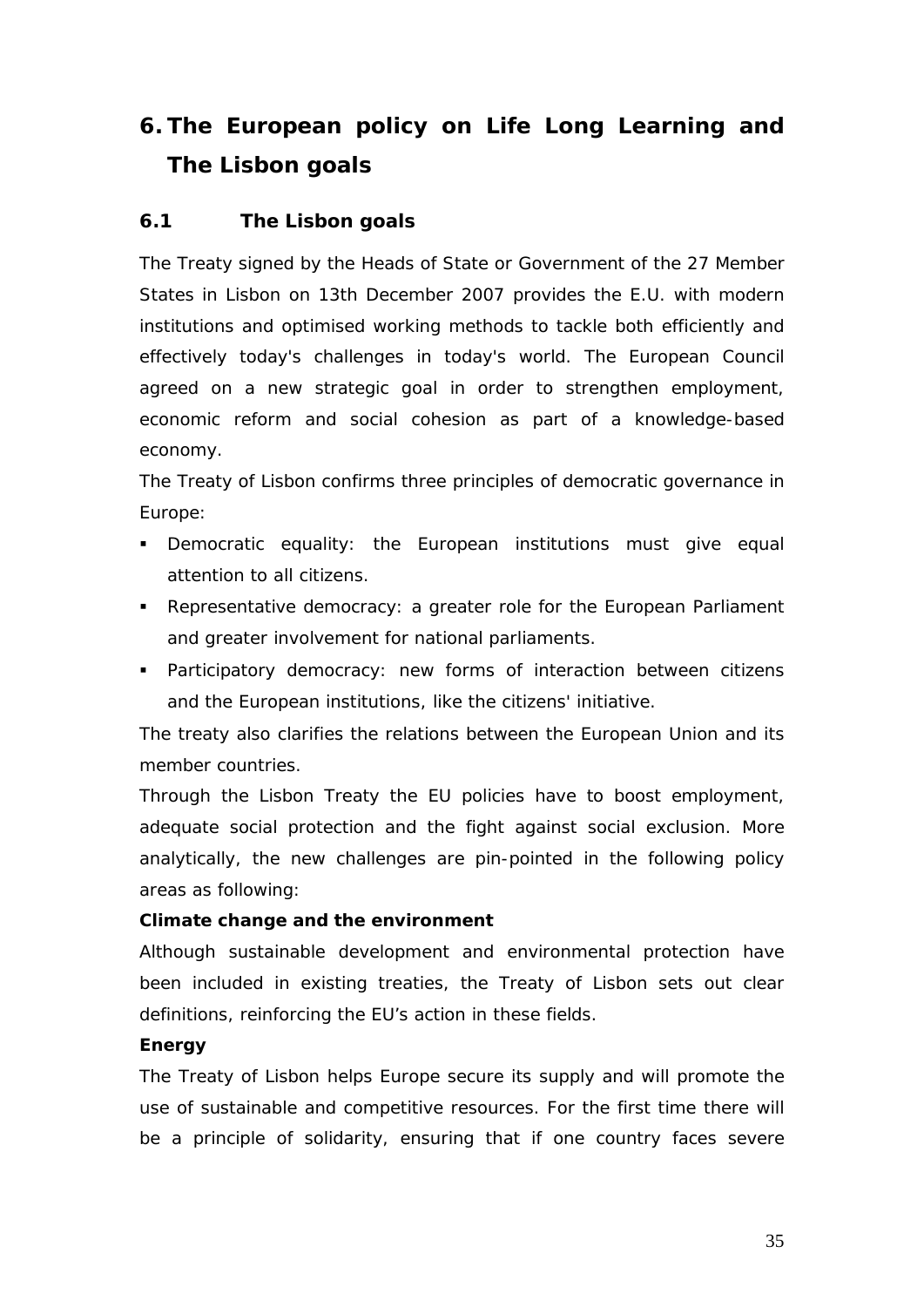difficulties in the supply of energy, other Member States will help keep the country supplied.

#### **Civil protection**

The Treaty of Lisbon aims to facilitate the prevention and protection against natural and man made disasters within the EU. A new legal basis will allow EU countries' actions in this field to be supported and operational cooperation to be promoted.

#### **Public health**

The Treaty provides for measures which have as their direct objective the protection of public health, including as regards tobacco and the abuse of alcohol. To step up patient protection, the E.U. will be able to set standards for medical products and devices.

#### **Public services**

The Treaty of Lisbon recognises the role public services play in social and regional cohesion – transport, schooling, health care all keep us going. A special protocol is attached to the Treaty, which sets out the key ways to make services of general interest effective and relevant.

#### **Regional policy**

The Treaty also consolidates economic, social and territorial cohesion in the Union; for the first time, the principle of territorial cohesion appears in the E.U. objectives. The Treaty of Lisbon strengthens the role of the regions and the new definition of the principle of subsidiarity – according to which the E.U. only acts where results can be better attained at EU level rather than national level – now refers to both local and regional levels.

#### **Research**

The Treaty of Lisbon puts at the heart of its research policy the establishment of a European Research Area in which researchers, scientific knowledge and technology circulate freely.

#### **Commercial policy**

The Treaty of Lisbon will extend the scope of Europe's commercial policy to include direct foreign investment. The tools of intellectual property: trade marks, designs, patents, copyright, are a driving force for innovation, growth and competitiveness.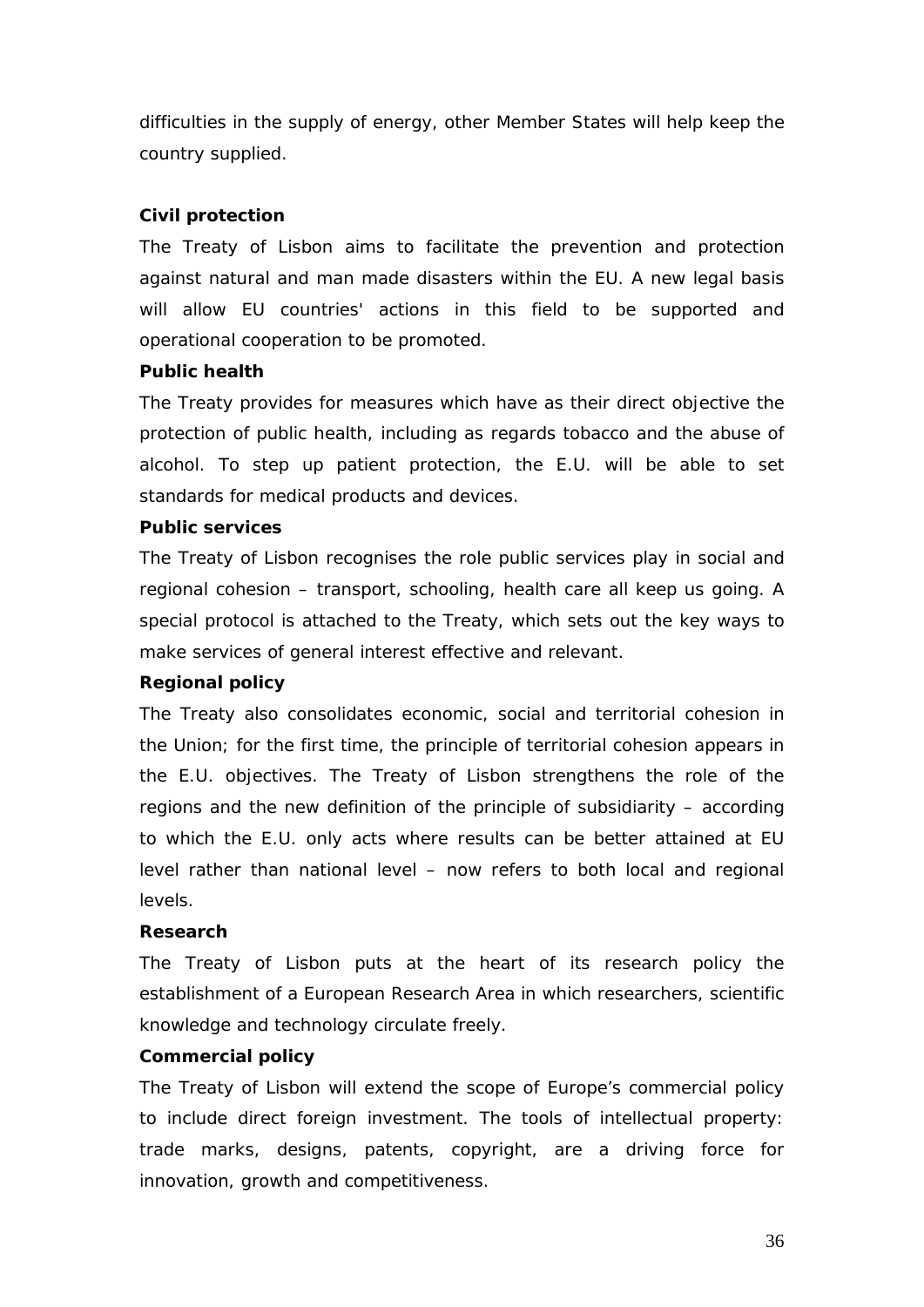#### **Sport**

New provisions will enable the EU to support, coordinate and supplement the actions of Member States, promoting neutrality and transparency in sporting competitions and cooperation between sporting bodies. It will also protect the physical and moral integrity of sportsmen and women, with particular emphasis on the young.

#### **Economy**

The euro area, comprising the countries having adopted the common currency, will also run more smoothly under the Treaty of Lisbon. The Commission will be able to issue a "direct" warning to Member States whose loose budgetary discipline risks jeopardising the proper functioning of the euro area.

#### **Data protection**

The Treaty of Lisbon clearly states that everyone has the right to the protection of their personal data. This right is also enshrined in the Charter of Fundamental Rights.

#### **Tourism**

The Treaty of Lisbon creates a new legal basis entirely devoted to tourism, which should reinforce the EU as the foremost tourist destination of the world.

#### <span id="page-37-0"></span>**6.2 The Lisbon goals in relation to Lifelong Learning**

The Lisbon European Council in March 2000 set the European Union the strategic goal, reaffirmed at the Stockholm European Council in March 2001, of becoming the most competitive and dynamic knowledge-based society in the world. Key elements of the strategy to achieve this were:

- The adaptation of education and training to offer tailored learning opportunities to individual citizens at all stages of their lives.
- The promotion of employability and social inclusion through investment in citizens' knowledge and competences.
- The creation of an information society for all.
- The fostering of mobility.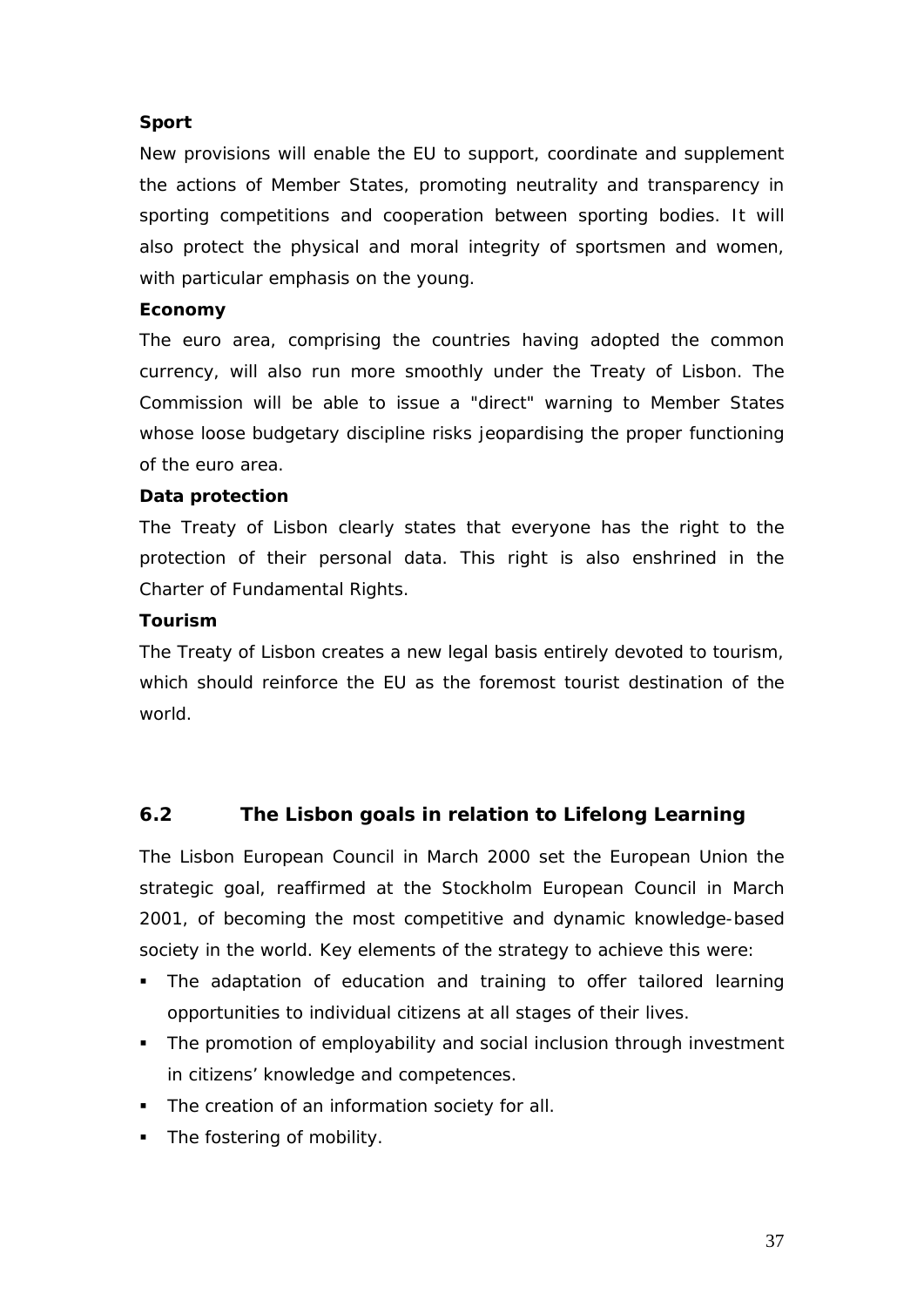Lifelong learning has been the subject of policy discussion and development for many years now. Yet today there is a greater need than ever for citizens to acquire the knowledge and competences necessary both to tap into the benefits, and to meet the challenges of the knowledge-based society. This is why the Lisbon European Council confirmed lifelong learning as a basic component of the European social model.

More analytically, in the section of the Presidency Conclusions of the Lisbon European Council<sup>[1](#page-38-0)</sup> "Modernising the European Social Model by Investing in People and Building an Active Welfare State" it is stated that:

- 1. A European framework should define the new basic skills to be provided through lifelong learning: IT skills, foreign languages, technological culture, entrepreneurship and social skills; a European diploma for basic IT skills, with decentralised certification procedures, should be established in order to promote digital literacy throughout the Union.
- 2. The Council and the Commission are invited to address four key areas among which: giving higher priority to lifelong learning as a basic component of the European social model, including by encouraging agreements between the social partners on innovation and lifelong learning; by exploiting the complementarity between lifelong learning and adaptability through flexible management of working time and job rotation; and by introducing a European award for particularly progressive firms. Progress towards these goals should be benchmarked.
- 3. The European Council makes a special appeal to companies' corporate sense of social responsibility regarding best practices on lifelong learning, work organisation, equal opportunities, social inclusion and sustainable development.

<span id="page-38-0"></span><sup>&</sup>lt;sup>1</sup> Presidency Conclusions, Lisbon European Council, 23 and 24 March 2000.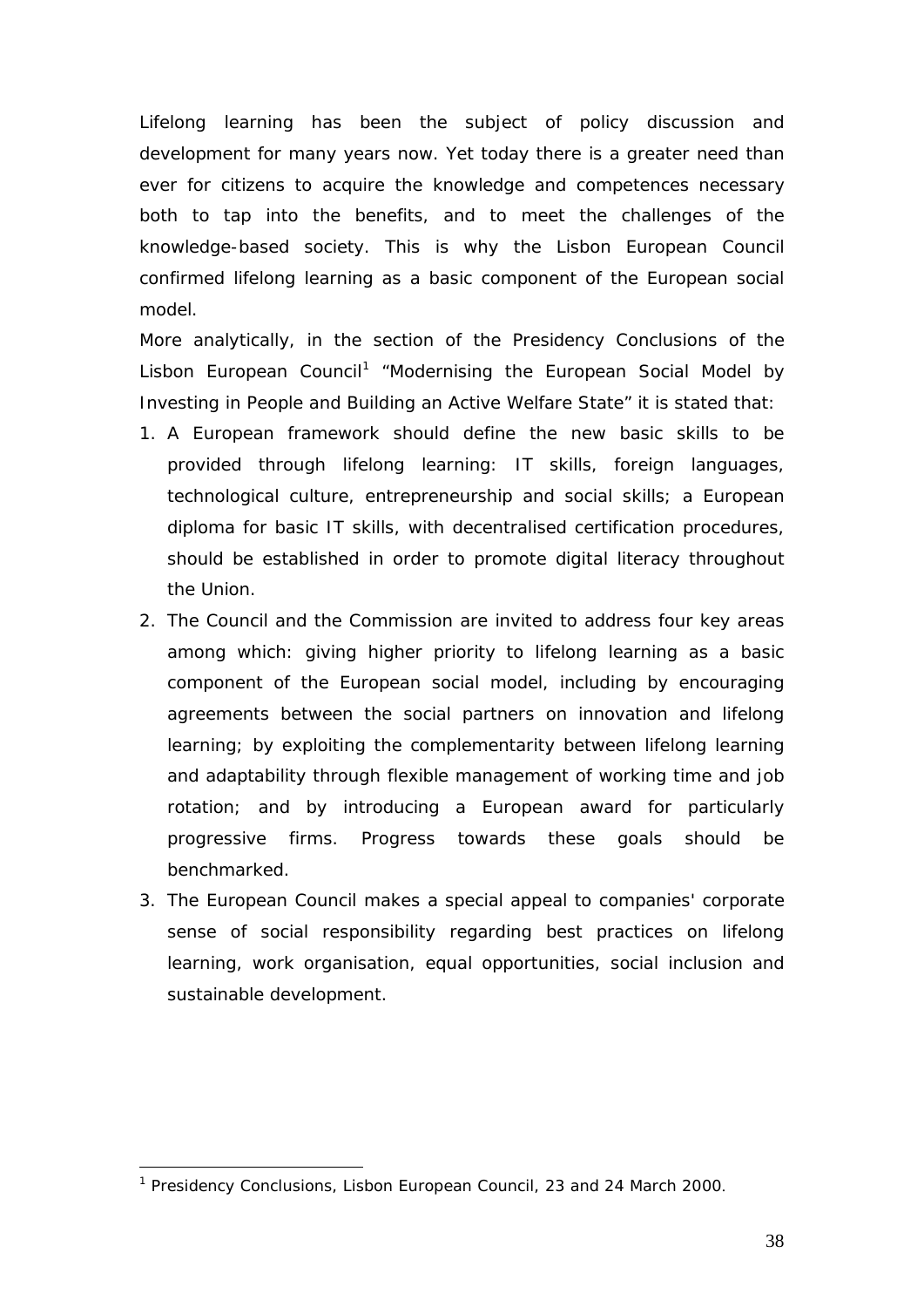### <span id="page-39-0"></span>**6.3 The Integrated Guidelines for Growth and Jobs (2008-2010) on Lifelong Learning**

In the Spring Council in 2005, Heads of State and Government renewed the Lisbon Strategy and placed its focus on growth and jobs. They organised the Lisbon Strategy around three year cycles, whilst strengthening ownership and accountability by clearly distinguishing between reforms which should be undertaken by Member States and those for which the Community should take the lead. As one of the instruments to implement the Strategy, the Council approved a set of integrated guidelines that are meant to guide Member States, as they implement national reforms, through their National Reform Programmes (NRP). The integrated guidelines expire at the end of the first three-year cycle, and therefore need to be renewed for the next cycle.

During the first cycle of the renewed Lisbon Strategy (2005-2008) Member States have stepped up the implementation of structural reforms, although the pace and intensity differs between them. The common objective during the next cycle (2008-2010) should be to use the Lisbon instruments, including the country-specific recommendations as adopted by Council in 2007 linked to the integrated guidelines, to full effect in order to speed up the effective delivery of outstanding reforms and are presented in two parts: a) The broad economic policy guidelines and b) The employment guidelines.

Within Guideline 17: "Implement employment policies aiming at achieving full employment, improving quality and productivity at work, and strengthening social and territorial cohesion" the quality of jobs, including pay and benefits, working conditions access to Lifelong Learning and career prospects, are crucial for a flexicurity approach, as are support and incentives stemming from social protection systems.

Within Guideline 20: "Improve matching of labour market needs." Lifelong Learning constitutes a way for workers in a rapidly changing economy in order to cope with new ways of working, including enhanced exploitation of Information and Communication Technologies (ICT), and changes in their working status with associated risks of having to face temporary losses of income better accommodated through the provision of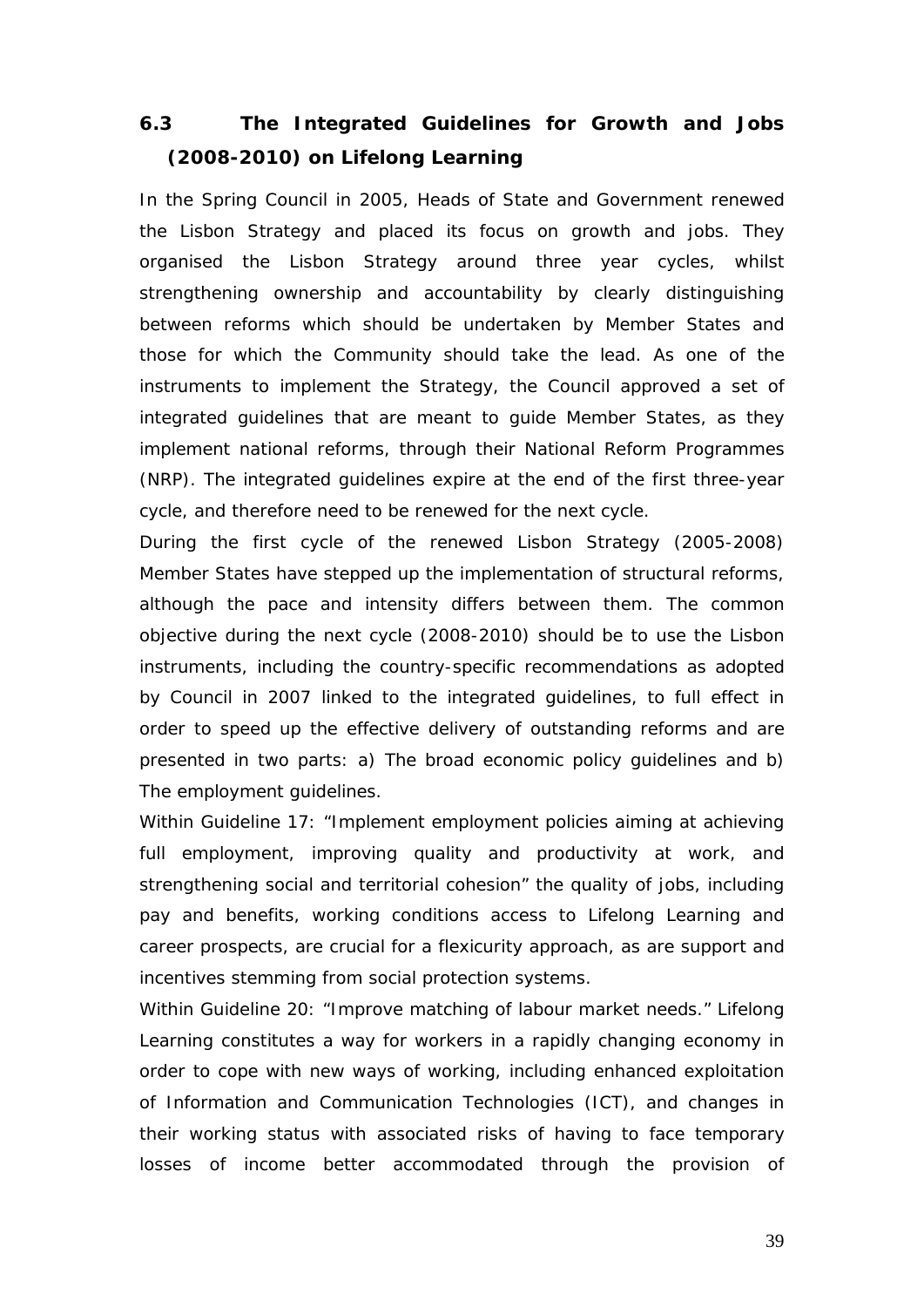appropriate modernised social protection. In addition, Lifelong Learning constitutes one of the four key components that should be taken into account in relation to flexicurity. More analytically, the four key components are the following:

- **Flexible and reliable contractual arrangements through modern labour** laws; collective agreements and work organisation.
- Comprehensive Lifelong Learning (LLL) strategies to ensure the continual adaptability and employability of workers, particularly the most vulnerable.
- **Effective active labour market policies (ALMP) that help people cope** with rapid change, reduce unemployment spells and ease transitions to new jobs.
- Modern social security systems that provide adequate income support, encourage employment and facilitate labour market mobility (this includes broad coverage of social protection provisions, unemployment benefits, pensions and healthcare, that help people combine work with private and family responsibilities such as childcare).

Within Guideline 22: "Ensure employment-friendly labour cost developments and wage-setting mechanisms", Lifelong Learning and investment in human capital in general are necessary in order to enhance access to employment for men and women of all ages, raise productivity levels, innovation and quality at work. It is also pointed that in the effort for knowledge-based and service-based economies that require different skills from traditional industries, skills which also constantly need updating in the face of technological change and innovation all stakeholders should be mobilised to develop and foster a true culture of lifelong learning from the earliest age.

Finally, within Guideline 23: "Expand and improve investment in human capital", it is stated that expand and improve investment in human capital should be achieved (along others) through efficient Lifelong Learning strategies open to all in schools, businesses, public authorities and households according to European agreements, including appropriate incentives and cost sharing mechanisms, with a view to enhancing participation in continuous and workplace training throughout the lifecycle, especially for the low-skilled and older workers. In this context, it is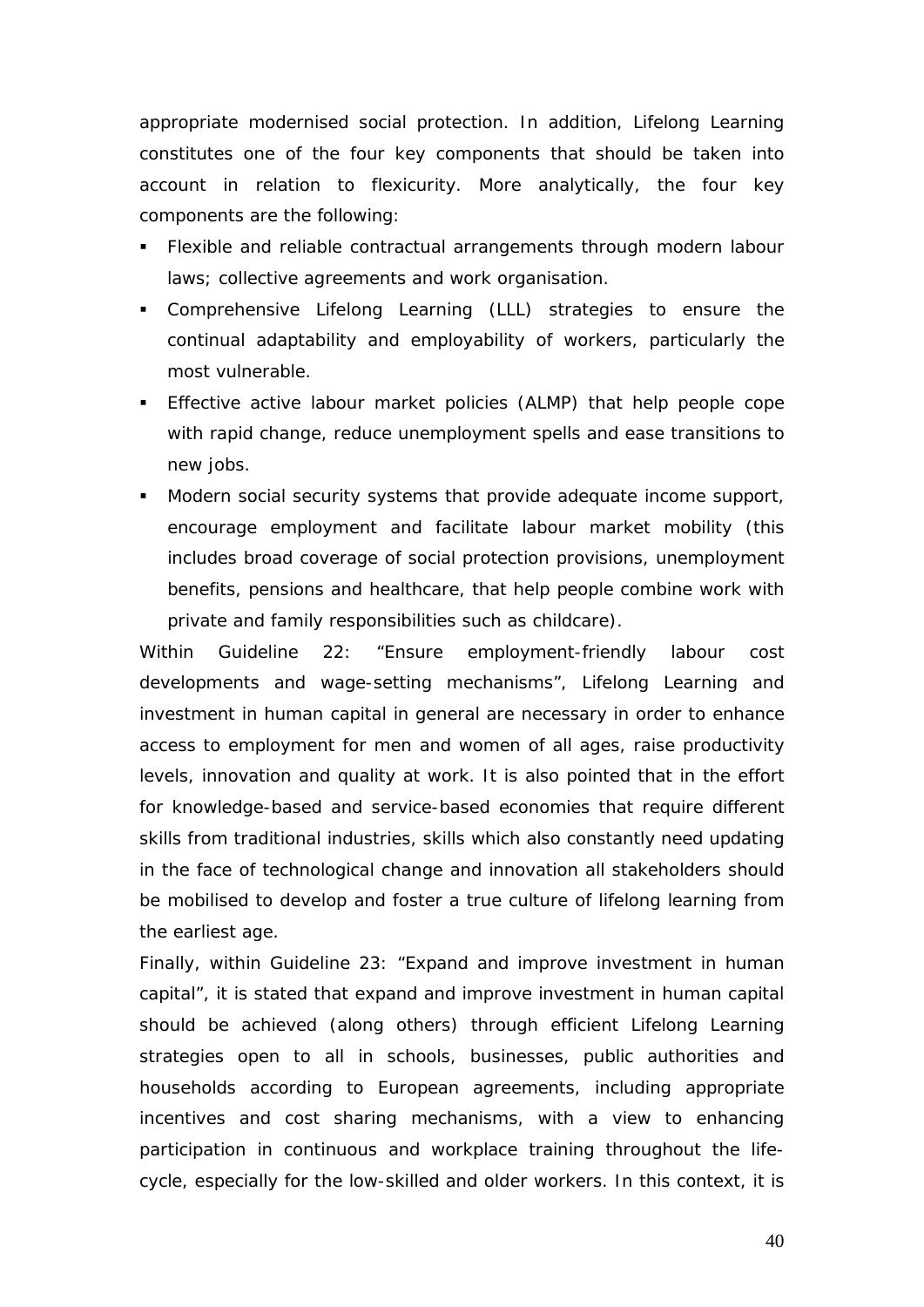also pointed that in order to ensure that supply meets demand in practice, lifelong learning systems must be affordable, accessible and responsive to changing needs.

#### <span id="page-41-0"></span>**6.4 The European Policy on Lifelong Learning**

The role of the E.U. in education and training policies is a supporting one. The national governments of Member States are in charge of their education and training systems, but they cooperate within the E.U. framework in order to achieve common goals. The EU's strategy emphasises countries working together and learning from each other.

While vocational training had already been identified as an area of Community action in the Treaty of Rome in 1957, education was formally recognised as an area of European Union competency in the Maastricht Treaty establishing the European Community in 1992. The treaty states: "The Community shall contribute to the development of quality education by encouraging cooperation between member states and, if necessary, by supporting and supplementing their action, while fully respecting the responsibility of the member states for the content of teaching and the organisation of education systems and their cultural and linguistic diversity".

The E.U. member states and the European Commission have in recent years strengthened their political cooperation through the Education and Training 2010 work programme. The programme integrates previous actions in the fields of education and training at the European level, including vocational education and training under the Copenhagen Process, and links up to the Bologna Process, which is crucial in the development of the European Higher Education Area. Its objectives and targets are the following:

- **IMPROVING THE QUALITY and effectiveness of education and training** systems.
- Facilitating access to education and training systems.
- Opening up E.U. education and training systems to the wider world. While there also five E.U. level benchmarks that are set for 2010:
- The average rate of early school leavers should be no more than 10%.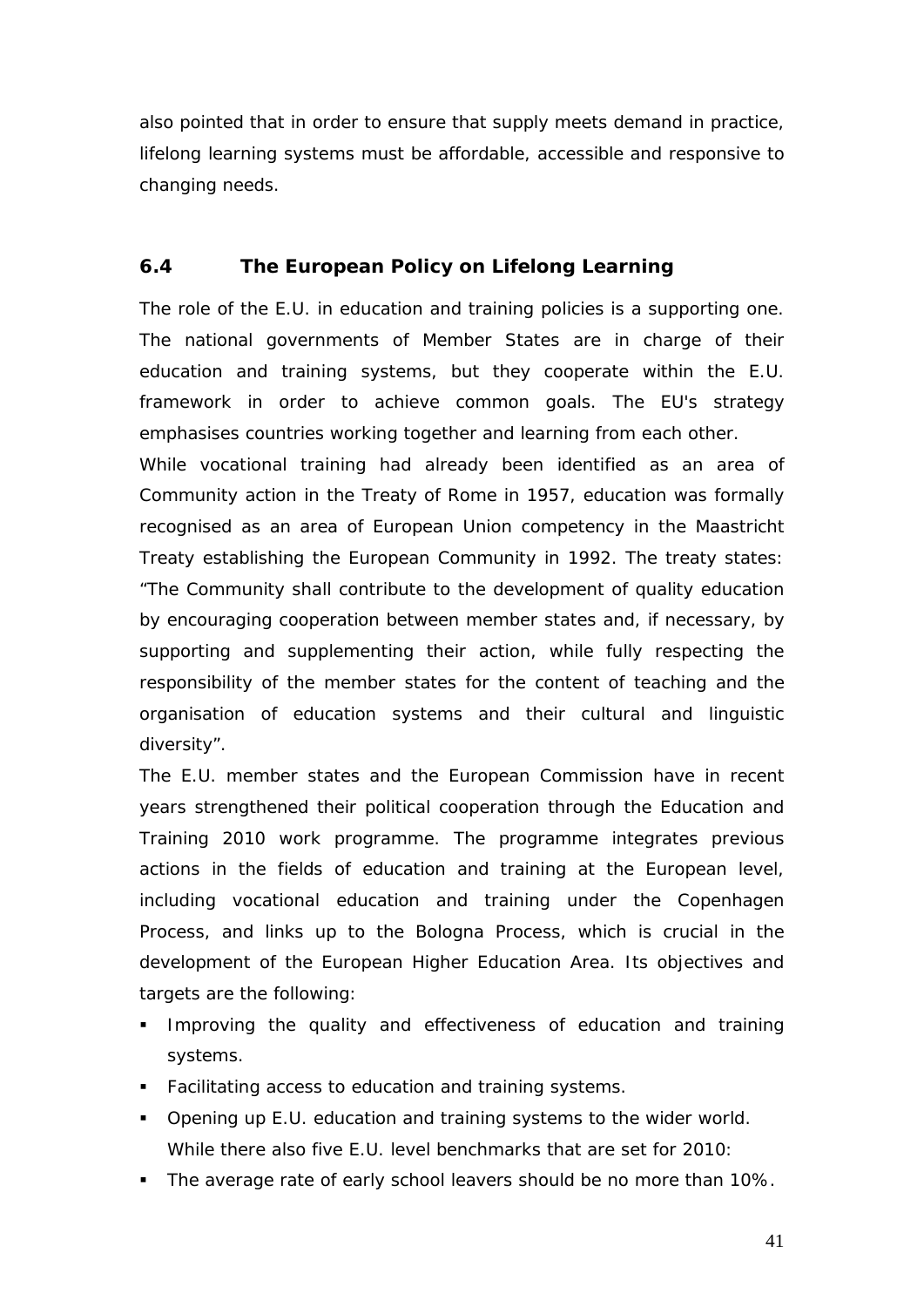- The total number of graduates in maths, science and technology should increase by at least 15%, while the gender imbalance in these subjects should be reduced.
- 85% of 22 year olds should complete upper secondary education.
- The share of low achieving 15 year olds in reading should decrease by at least 20%.
- The average participation of working adult population in lifelong learning should rise by at least 12.5%.

What do we mean by Lifelong Learning?

"All learning activity undertaken throughout life, with the aim of improving knowledge, skills and competences within a personal, civic, social and/or employment-related perspective".<sup>[2](#page-42-1)</sup>

#### <span id="page-42-0"></span>**6.5 The strategic challenges on Lifelong Learning**

Following a wide consultation with Member States and other actors during 2008, the Communication "An updated strategic framework for European cooperation in education and training" {Brussels, 16.12.2008, COM (2008) 865 final} suggests long-term strategic challenges to guide the policy cooperation for the period to 2020. The challenges reflect the contribution of education and training to the Lisbon Strategy and the renewed Social Agenda.

The four strategic challenges in the years to 2020 are set out in the Communication as following:

- Make lifelong learning and learner mobility a reality.
- **IMPROVE the quality and efficiency of provision and outcomes.**
- **Promote equity and active citizenship.**
- Enhance innovation and creativity, including entrepreneurship, at all levels of education and training.

These challenges should be addressed in a joined-up policy across the systems as a whole (schools, higher education, vocational education and

<span id="page-42-1"></span> <sup>2</sup> *Communication from the Commission, "Making a European Area of Lifelong Learning a Reality". Brussels,21.11.2001. COM(2001) 678 final.*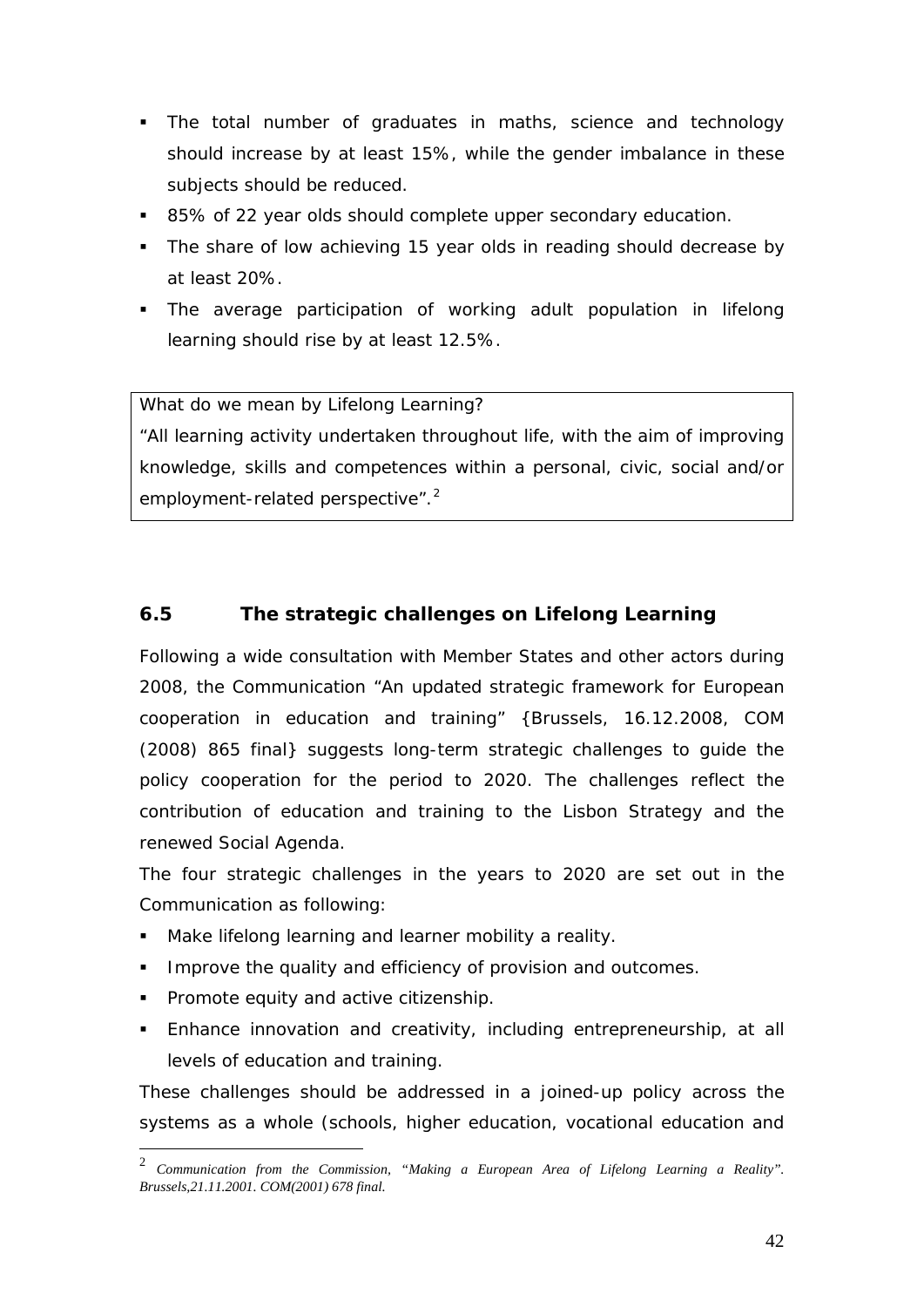training/VET and adult learning). Lifelong learning is therefore a fundamental perspective underpinning all the above challenges. While these strategic challenges should form the basis for policy cooperation for the period 2009-2020, more specific objectives should be established for priority attention in shorter term blocks. More analytically those are:

#### Strategic challenge: Make lifelong learning and learner mobility a reality.

Priority themes to be highlighted in 2009-10.

Member States and the Commission should give priority to achieving better implementation of:

• Lifelong learning strategies: Complete the process of implementation of national lifelong learning strategies, giving particular attention to the validation of non formal and informal learning and guidance.

• European Qualifications Framework: Link all national qualifications systems to the E.Q.F. by 2010 and support the use of an approach based on learning outcomes for standards and qualifications, assessment and validation procedures, credit transfer, curricula and quality assurance.

Member States and the Commission should focus on developing the policy cooperation on:

• Expanding learning mobility: Work together to eliminate barriers and expand opportunities for learning mobility within Europe and worldwide, both for higher and other levels of education, including new targets and financing instruments at the European and national levels.

Strategic challenge: Improve the quality and efficiency of provision and outcomes.

Priority themes to be highlighted in 2009-10.

Member States and the Commission should give priority to achieving better implementation in the following fields:

• Languages: To enable citizens to communicate in two languages in addition to their mother tongue, promote language teaching in VET and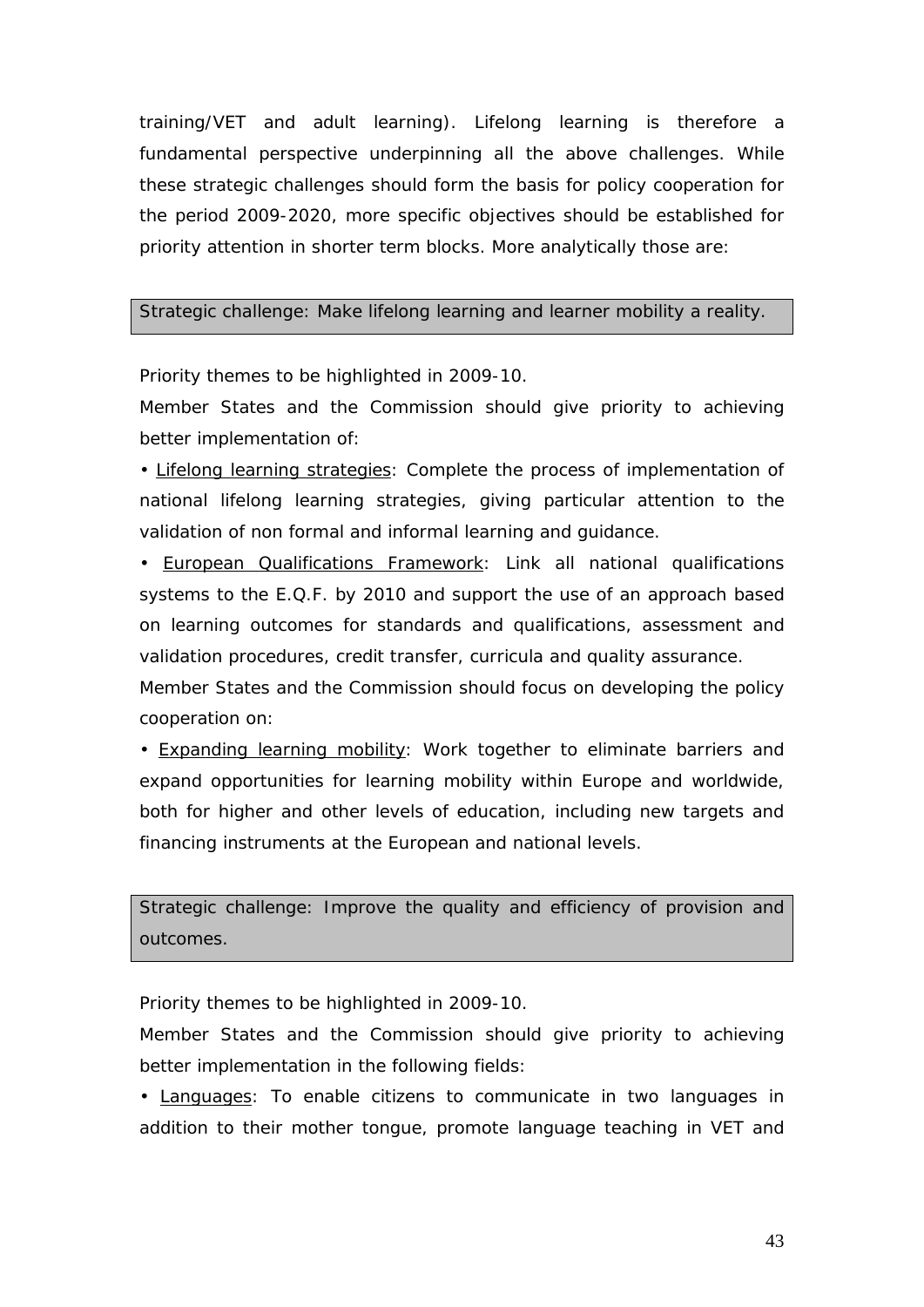for adult learners and give migrants the opportunity to learn the language of the host country.

• Professional development of teachers and trainers: Focus on key elements of teachers' initial training and on expanding the range and quality of the continuing professional development opportunities for teachers, trainers and staff involved, for example, in leadership or guidance activities.

• Governance and funding : Implement the modernisation agenda for Member States and the Commission should focus on developing the policy cooperation on: higher education (including curricula), the quality assurance framework for VET15 and develop standards for adult learning professionals. Promote evidence-based policy and practice with a particular emphasis on establishing the case for sustainability of public and private investment.

• Basic skills in reading, mathematics and science: Set up a high-level group on literacy to investigate the problems behind the decline in reading performance among school pupils and make recommendations to improve literacy levels across the E.U.. Intensify existing cooperation to improve the take-up of maths and science at higher levels of education and training, and to strengthen science teaching. Member States should consider establishing national action plans for achievement in basic skills, including for adults.

• "New Skills for New Jobs": Ensure that the assessment of future skill requirements and the matching of labour market needs are fully taken on board in all education and training planning processes.

#### Strategic challenge: Promote equity and active citizenship.

Priority themes to be highlighted in 2009-10.

Member States and the Commission should give priority to achieving better results in:

• Early school leaving: Strengthen preventive approaches, build closer cooperation between general and vocational sectors and remove barriers for drop-outs to return to education and training.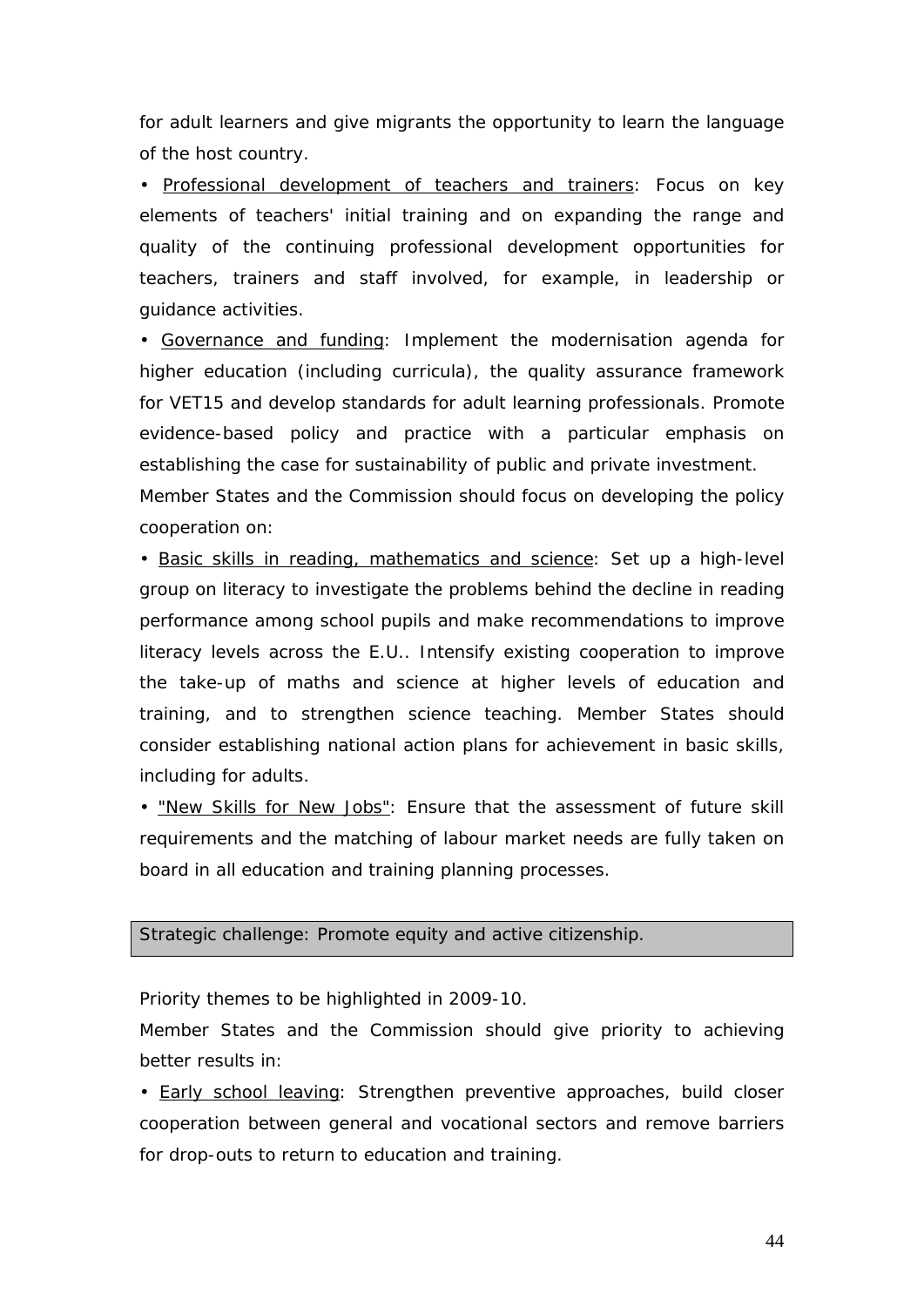Member States and the Commission should focus on developing the policy cooperation on:

• Pre-primary education: Promote generalised equitable access and reinforce quality of provision and teacher support.

• Migrants: Develop mutual learning on best practices for education of children from a migrant background.

• Learners with special needs: Promote personalised learning through timely support and well coordinated services. Integrate services within mainstream schooling and ensure pathways to further education and training.

Strategic challenge: Enhance innovation and creativity, including entrepreneurship, at all levels of education and training.

Priority themes to be highlighted in 2009-10.

Member States and the Commission should give priority to achieving better implementation of:

• Transversal key competences: Integrate transversal key competences fully into curricula, assessment and qualifications.

Member States and the Commission should focus on developing the policy cooperation on:

• Innovation-friendly institutions: Promote creativity and innovation through developing specific teaching and learning methods (including the use of new I.C.T. tools and teacher training).

• Partnership: Develop partnerships between education and training providers and businesses, research institutions, cultural actors and creative industries.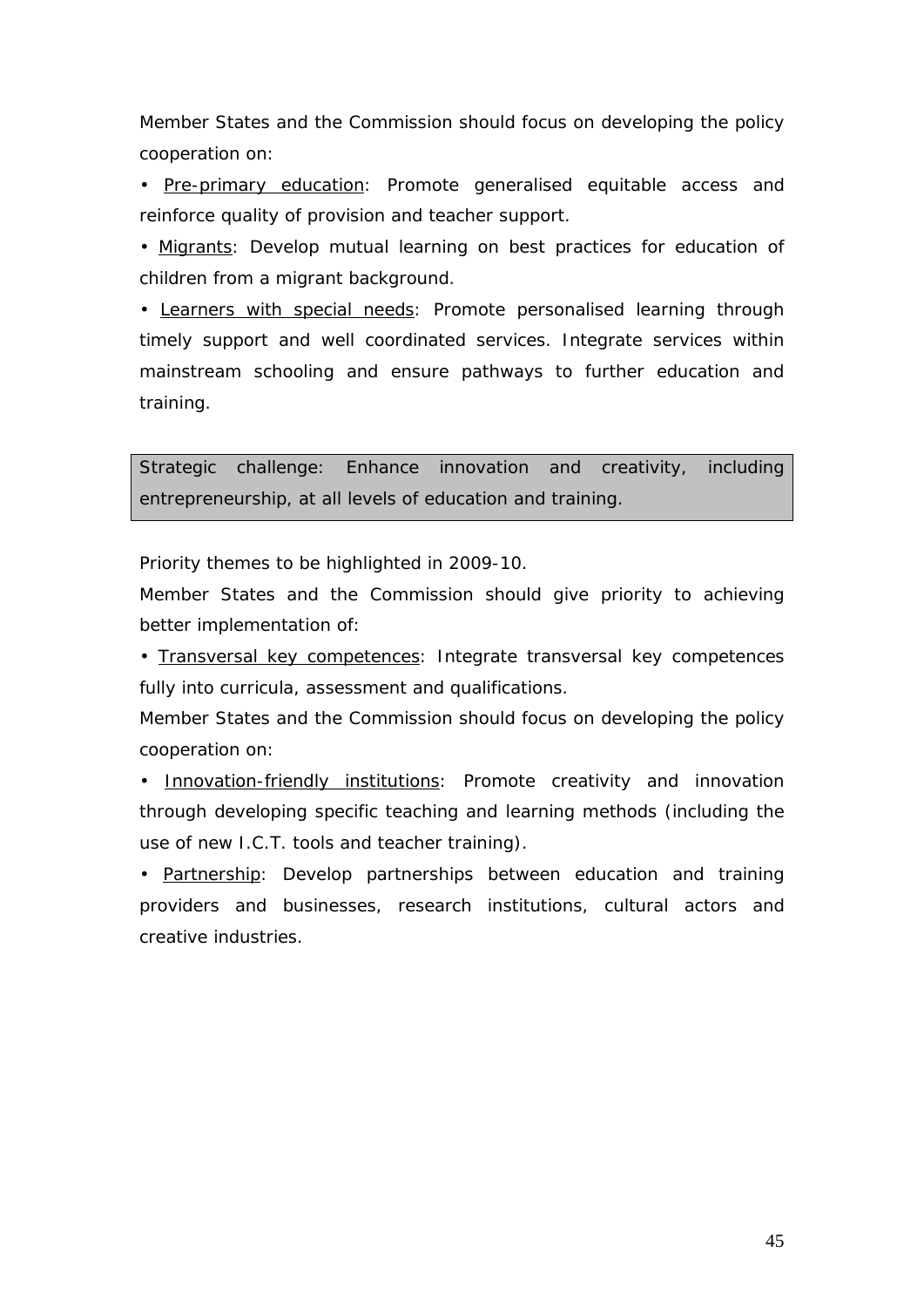#### <span id="page-46-0"></span>**6.6 Investment in human capital**

Investment in "human capital" is key to increasing opportunities for individuals and to tackling social exclusion. What is more, investing in technology is useless unless Europe also invests in people who can make that technology work for growth and jobs.

Lifelong learning means high quality initial education for all, from an early age and throughout lifetimes; reducing drop-out rates from schools; world-class higher education; vocational training systems that respond to students and employers' needs; real opportunities and incentives to learn new skills throughout careers, including for older workers. The Lisbon Growth and Strategy aims to make Europe's education and training systems into world leaders.

Member States committed themselves to establishing comprehensive lifelong learning strategies by 2006, to ensure everyone can update their skills throughout their lifetime. However, in its December 2007 Annual Progress Report on the Growth and Jobs Strategy, the European Commission identified lifelong learning as an area where progress at national level is limited. The E.U. has adopted for 2007-13 a new generation of European funding programmes for lifelong learning, worth €7 billion, which involves four sub-programmes focusing on different stages of education and training and continuing previous programmes:

1. **Comenius** for schools.

It should involve at least three million pupils in joint educational activities, over the period of the programme

2. **Erasmus** for higher education.

It should reach the total of three million individual participants in student mobility actions since the programme began.

3. **Leonardo da Vinci** for vocational education and training.

It should increase placements in enterprises to 80,000 per year by the end of the programme.

4. **Grundtvig** for adult education.

It should support the mobility of 7,000 individuals involved in adult education per year by 2013.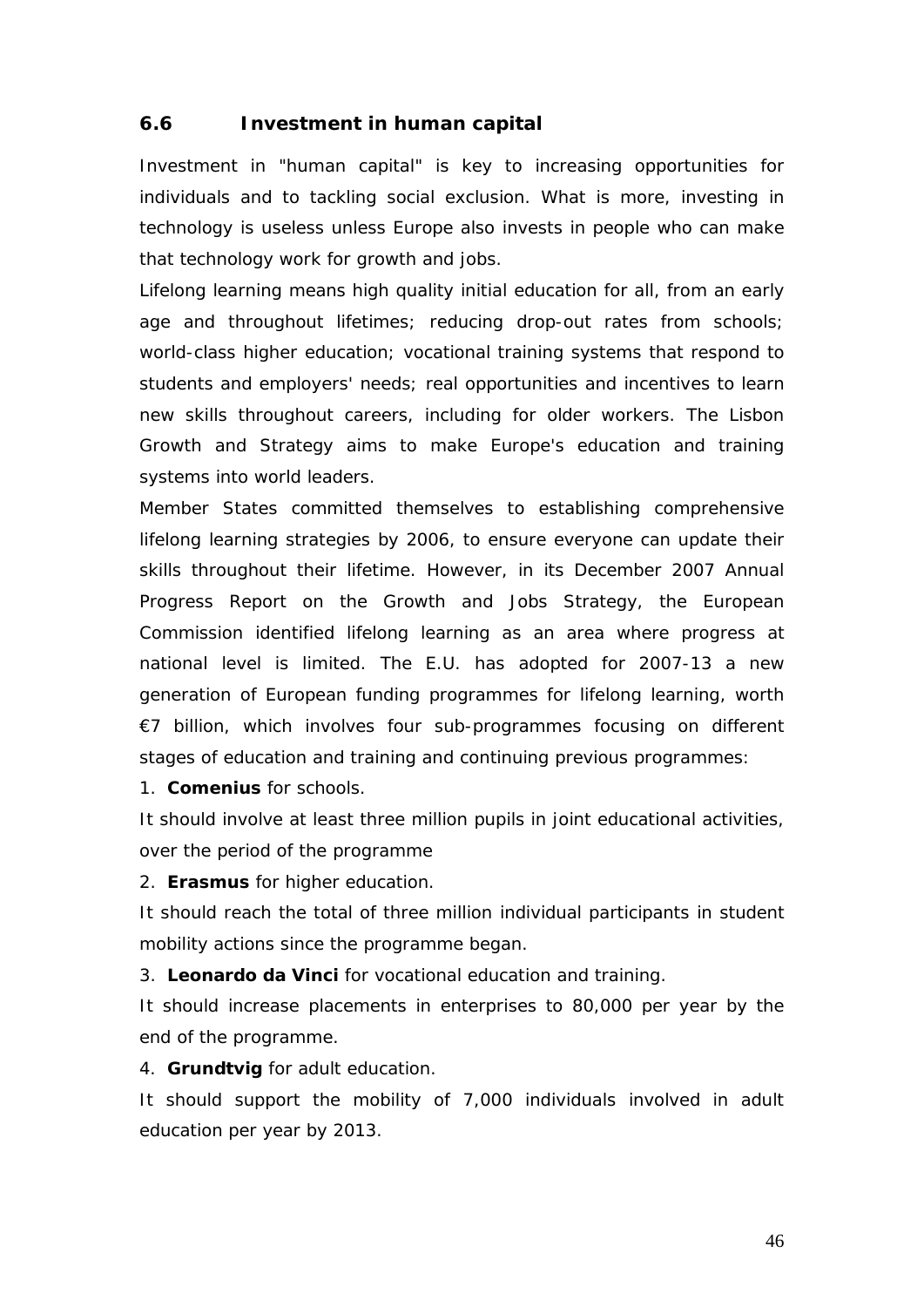In this context, the E.U. has also launched the operation of **Eurydice** portal. As from 16 September 2008 the Education, Audiovisual and Culture Executive Agency (EACEA) has taken over responsibility for the European-level activities of the network and a new European Eurydice unit has been established in the Agency. Eurydice provides a vast source of information, including detailed descriptions of how European education systems are organised and how they function and comparative studies covering various aspects of education systems, such as the funding of higher education, language teaching, the teaching profession and so on. This information is provided free of charge.

In addition, the E.U. has also launched the operation of **Ploteus** portal. Ploteus (a Portal on Learning Opportunities Throughout Europe) was set up in order to respond to the conclusions of the Lisbon and Stockholm European Councils (March 2000 and March 2001), which invited the European Commission and Member States to create a Europe-wide service providing information on jobs and learning opportunities. The purpose of Ploteus is to put into effect the right to freedom of movement for European citizens by providing the necessary information. Ploteus aims to facilitate navigation among existing information resources on learning opportunities. The work of identifying and classifying the information resources is carried out by the National Resources Centres for Vocational Guidance (Euroguidance) - a European network funded by the Leonardo da Vinci programme and by national authorities.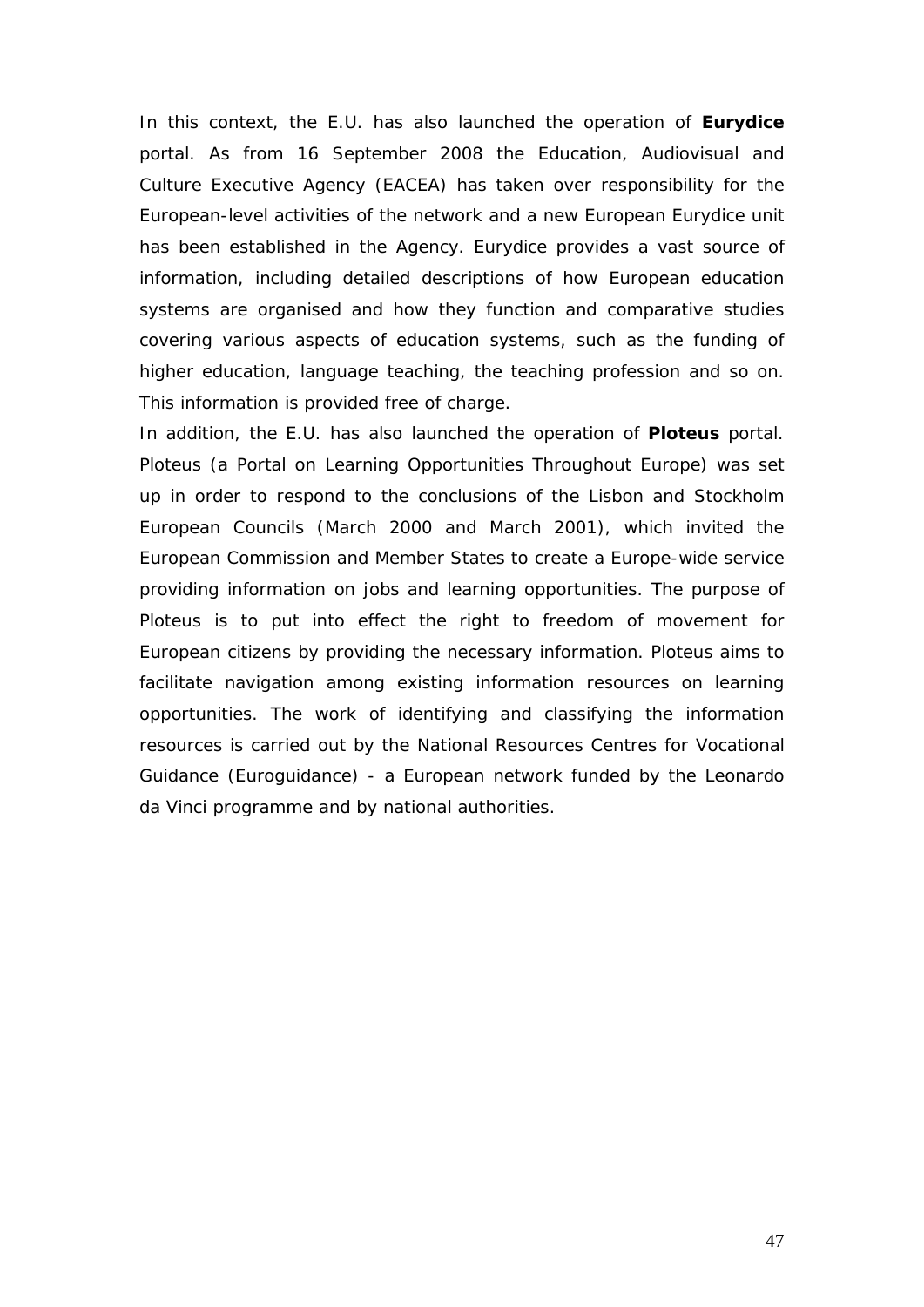# <span id="page-48-0"></span>**7. European Employment Strategy (EES) and LLL – a critical assessment and some policy recommendations**

As pointed out above the Lisbon goals are about creating employment, economic reform and social cohesion. This should take place in a knowledge based economy, which should also be characterised by equality and social inclusion/protection, via a representative and participatory democracy. Fundamentally, it should aim at sustainability (of energy, climate, social cohesion etc.).

To offer some critical reflections and questions from a Danish viewpoint: If we take Denmark as a case one might claim that publicly financed LLL does not create social inclusion and cohesion. It does exactly the opposite, it becomes a sophisticated tool for polarisation between social groups. How? If for instance 20% of the low-skilled people participate in public financed LLL and CVT per year, while 60% of those with good skills do, then we will of course see a general upheaval of the qualification structure. But we will also see a widening of the relative gap between social groups and generations. This might be the reason why some have talked about the 2/3-society. There seems to be a strong centrifugal power in advanced capitalism: more and more people are no longer capable of keeping a solid grab of the labour market. In Denmark approximately 30% of the population between 18-65 years are constantly excluded and on (lasting) social benefits: unemployment, pre-pension, sick leave schemes, etc.

One might also ask how above mentioned objects and goals relate to so far dominating neo-liberal growth strategies (deregulations of for instance transport patterns, CO2-emissions etc.)? The dynamics are that at the same time political forces in EU – parallel with deregulation concepts want to regulate in a Keynesian way. For instance by creating new jobs in a sustainable economy: wind energy, recycling, household frugality  $=$ economy – in the classical Greek meaning of the word. *But*: all of this severely influence CVT and LLL – in terms of goals, aims, objectives,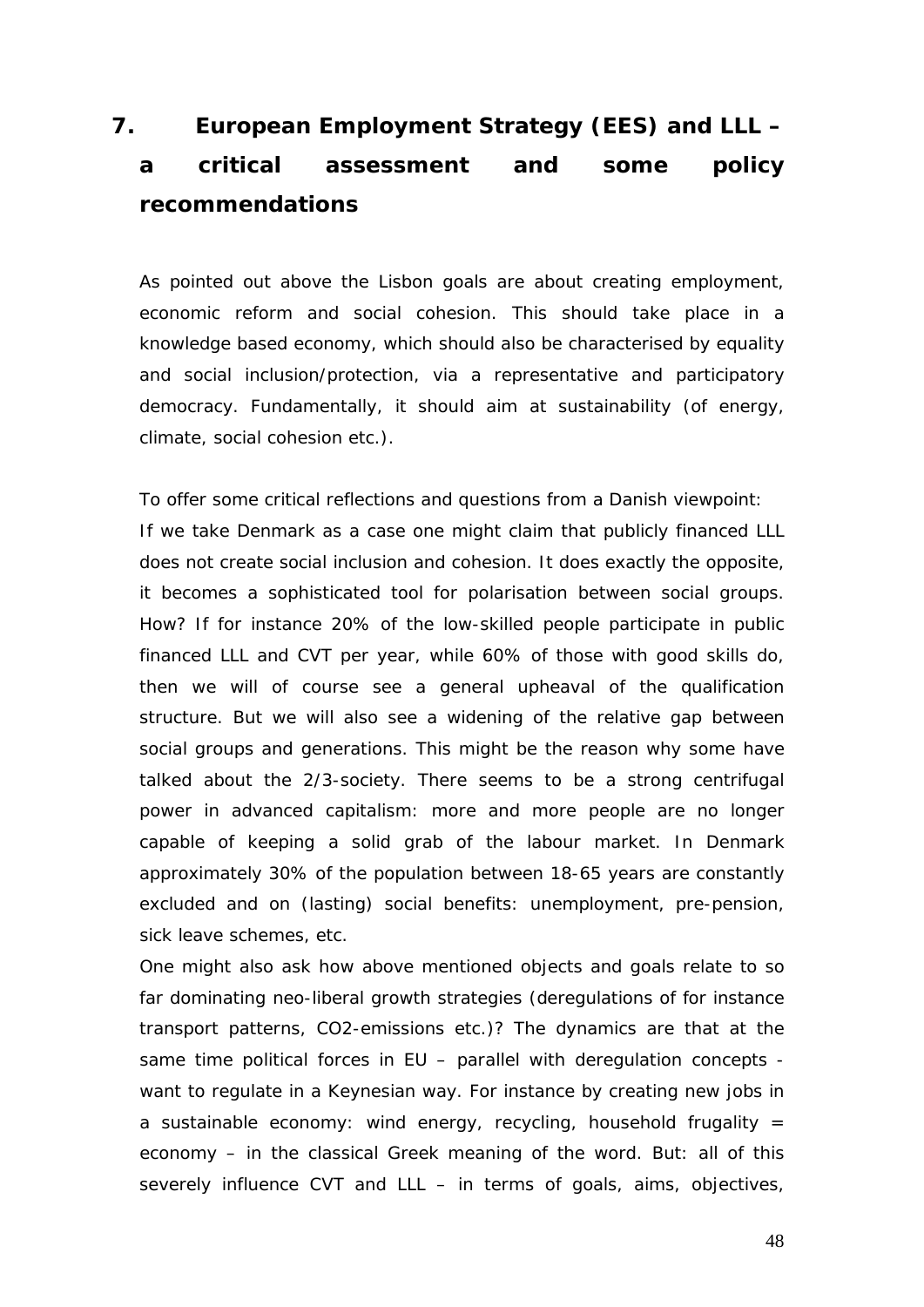curricula, organisation, financing, provision, governance, didactics, methodology, learning material, learning arenas etc. etc. It may also to some extent be incompatible and inconsistent with other policies and discourses (i.e. neo-liberal and market based concepts) of EES and LLL. For the regulated approach of course 'public service', i.e. the state, or other public authorities, and legislative regulations etc. should play a role in social/regional cohesion. This 'public service' for the 'common good' should be effective and relevant towards general interest. But this also implies, of course, that politicians, civil servants and public employees should think and act less bureaucratic, inefficient and selfish.

This also relates to CVT and LLL: we must critically ask ourselves, to what extent different stakeholders are in it for 'the general good'? Or only in it for 'the money'? The dilemma between these discourses is: market (orientation), including private providers, is said to be the most efficient and cost effective. On the other hand, governments have political goals, i.e. they intend to promote public service, sustainability etc. EU seems in general to be torn between two: neo-liberal market philosophy and Keynesian regulation philosophy – and this is also visible in policies and debates regarding EES and LLL.

To come up with **some recommendations,** we can begin by asking ourselves, how we can develop policies and practises, which are not either too cynical or too idealistic?

We have to have in mind the concept of 'subsidiarity' (at national, regional and local level). Things that can be fixed locally should not be regulated from far away (Brussels).

This means that we should ourselves develop ideas, policies and actions that are sensitive towards our own concrete socio-historical situation. National stakeholders, researchers and experts etc. should reflect these things – integrating, of course, inspiration from others outside.

This relates to a basic question we have to ask ourselves: who are the real experts in our contemporary hyper-complex world? There is a postmodern dictum: "If there is a centre it isn't inside and punctual, but outside and around". This means: 'truth' is no longer based on the sovereign overview and total insight of the one(s) centrally placed on top of the societal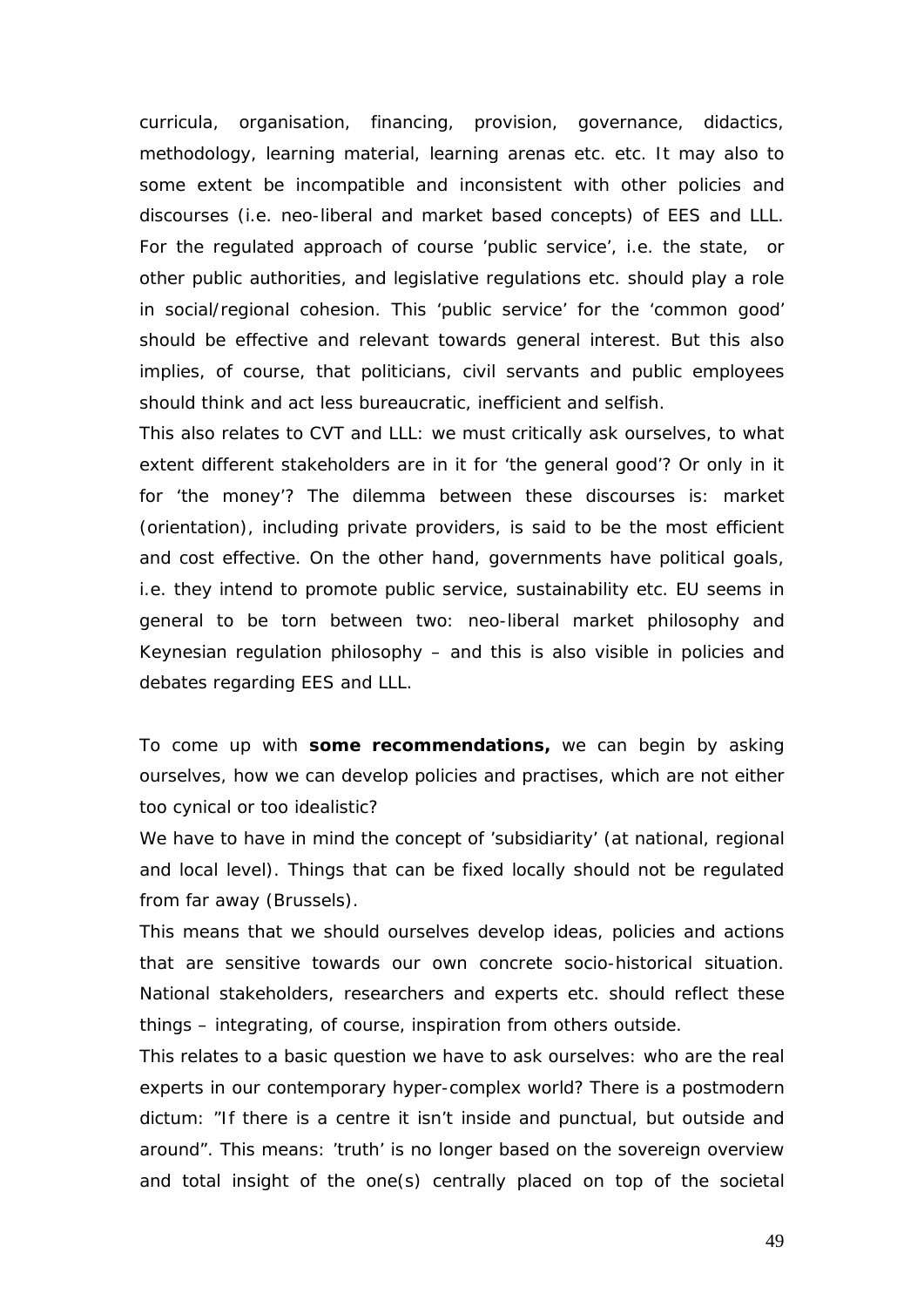pyramid or hierarchy. 'Truth' – or maybe better: 'plausibility' - is produced or constructed via communication between informed actors. This implies the development and implementation of participatory methods on all levels.

For this reason, increasingly, we have to rely on everyday/barefoot experts – instead of the so far expert-expert, who is/was someone who came from far away in a helicopter and gave clear answers to questions he didn't know. With the obvious result of inadequate generalisations, prejudices and reductions of complexity. This can be seen as the opposite of the concept of 'subsidiarity'.

The expert-experts can see many/most things, but not the details in the periphery very clearly. And the devil is in the detail, as we know. The barefoot experts do not see everything. But they see details close to them very clearly. Thus, to combine the two visions by means of participatory approaches, should give optimal results, i.e. plausible answers.

#### **The Lisbon goals and LLL**

LLL is "a basic component of the European social model", it is said. This component is meant or supposed to create competitiveness, dynamics, employability, social inclusion, information (technology) and mobility. This is going to be done by offering education, training and"tailored learning opportunities to individual citizens" at all stages of their lives.

This is certainly a wonderful programme - but the literal implications are enormous. Imagine the resources it would take to tailor adult learning provision to all individuals in the 27, strongly diversified, EU member countries. Given the complexities put forward in previous chapters of this paper. One would like to see a detailed plan of implementation, financing etc. Until then the first reaction will be sceptical: is this really seriously meant – or rhetoric, just hot air?

It is also said in the Lisbon strategy that workers should take risks, invest in their own future, create new forms of employability via LLL and CVT, become entrepreneurs of their own lives etc.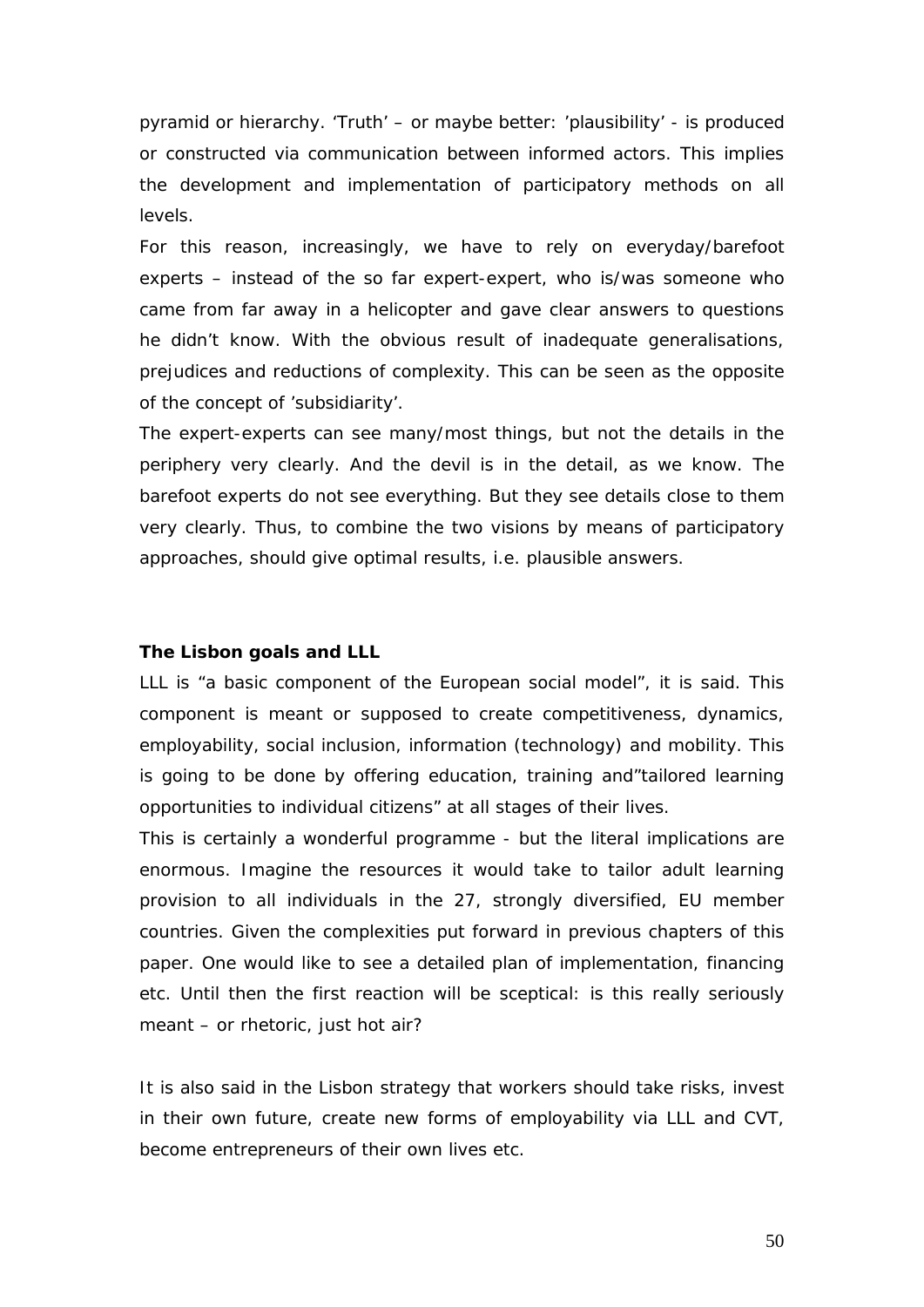But how does this match with traditional life styles and attitudes of the target group: low skilled and older (industrial) workers, cf. what has been analysed previously? One might say that their 'habitus' (their total sociocultural profile, cf. French sociologist Pierre Bourdieu) has been adequately and still is basically REACTIVE. Now policies are created around a(n illusion of a?) PROACTIVE attitude of the post-industrial worker. But we are to a large extent talking about the same persons/subjectivities! To explain this a bit: historical epochs seem to become shorter and shorter. We were hunters and gathers for hundreds of thousands of years; we were agriculturalists for 7-10.000 years; we were industrialists for 150-200 years; we are now in knowledge, information, post-industrial society. This means that many low skilled older workers have already lived and worked and developed identity during 3 different historical epochs: they grew up in the countryside, were farm-workers from when they were 12-14, then left for the big cities during the sixties, got jobs in industry and construction. Now they are supposed to adapt to globalised information and knowledge society - over night. They were brought up, trained, socialised to act reactively: the most important general and personal qualification they could develop was the ability and willingness to do what they were told to do. Now the demand for them is exactly the opposite: act pro-actively, do not expect to be told what to do, but tell yourself what is the right thing to do (take initiatives, act innovatively, run risks, change your attitude constantly etc.). From tomorrow you are an entrepreneur of your own life, no longer a subordinate. This is not easy.

### **One can propose some means to increase participation – on a structural level:**

Expand collective agreements between social partners. Also the state could be integrated in tripartite agreements with shared responsibilities of financing etc. - An obstacle here is of course the actual and decreasing degree of organisation on most European labour markets – are the social partners' organisations strong enough to really play a significant role in EES, LLL and CVT?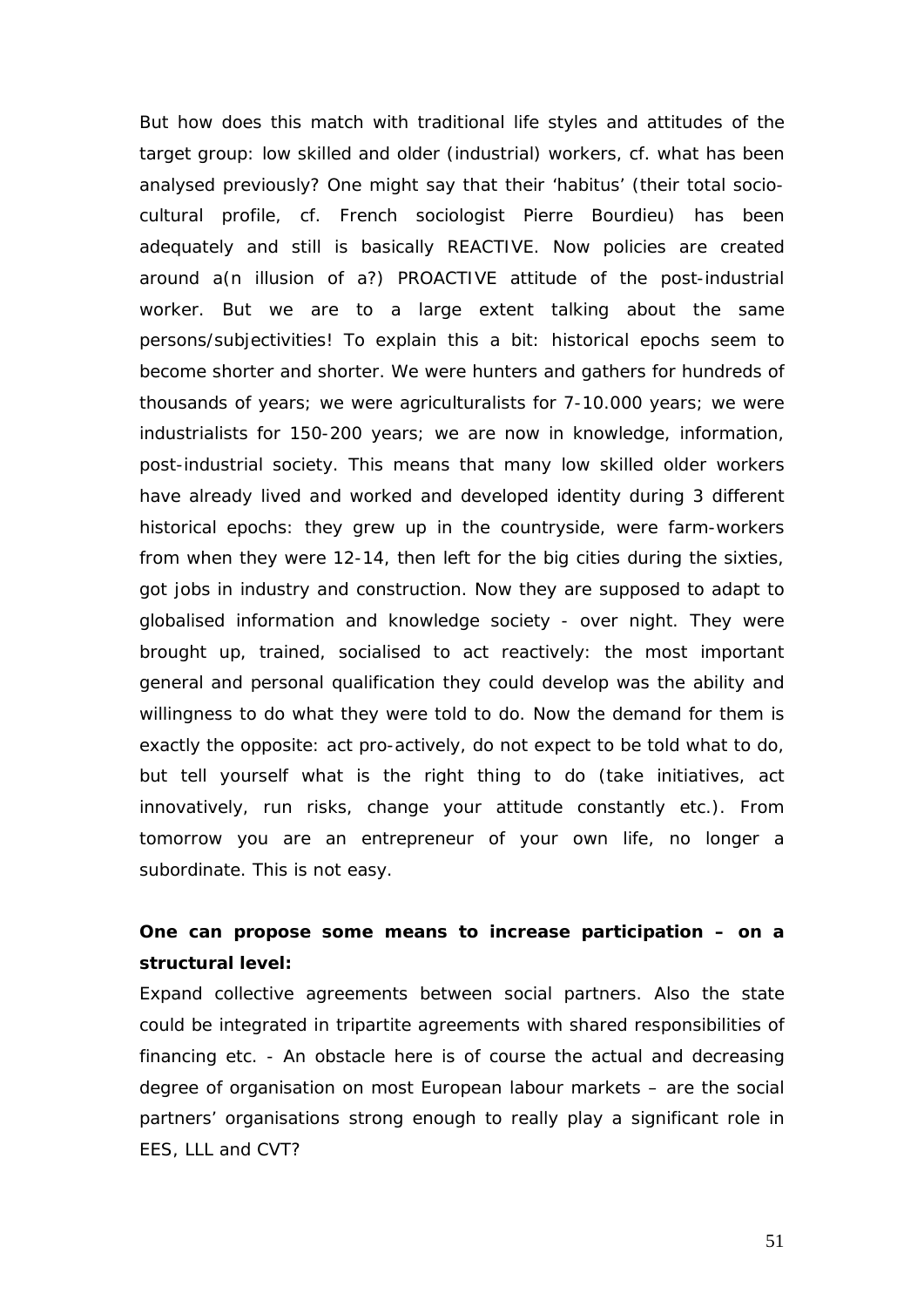Develop a modern and lean work organisation in the companies. This will activate existing, but hidden, qualifications - and reveal the need for new ones. – An obstacle here is the actual economic structure with the many SMEs that cannot be expected to lead this step forward.

Initiate active labour market policies: job-rotation schemes, paid educational leave, training of unemployed etc. – The question is how widespread between the member states the role and resources of (welfare) state is? What level of taxation is possible? To what degree do people have confidence in the state and the politicians? Etc.?

Given the modern globalised economy and international division of labour it is generally accepted that technological change and innovation leads to a constant need for updating of skills. "All stakeholders should mobilise and foster a true culture of life long learning from the earliest age", it is stated in the Lisbon Paper. – The question is, how realistic this is in the present context of (all of) the member states. The differentiated national challenges should be reflected and met in a sophisticated and delicate way.

The EU Commission proposes LLL investments and activities "especially for the low skilled and older workers". – The obstacle here is evidence that this is the toughest challenge of all, cf. previously and unanimous statistics, surveys etc.

In this regard EU proposes as a LLL policy that countries should work together and learn from each other. – The problem seems to be that so far none have sufficiently solved the fundamental problems mentioned above.

**The strategy for 2010** contains the following elements:

- National qualifications should be linked to European Qualification Framework (EQF)
- Qualifications and skills should be standardised
- Assessment and validation procedures should be reinforced and implemented
- Credit transfer possibilities should be facilitated, nationally as well as internationally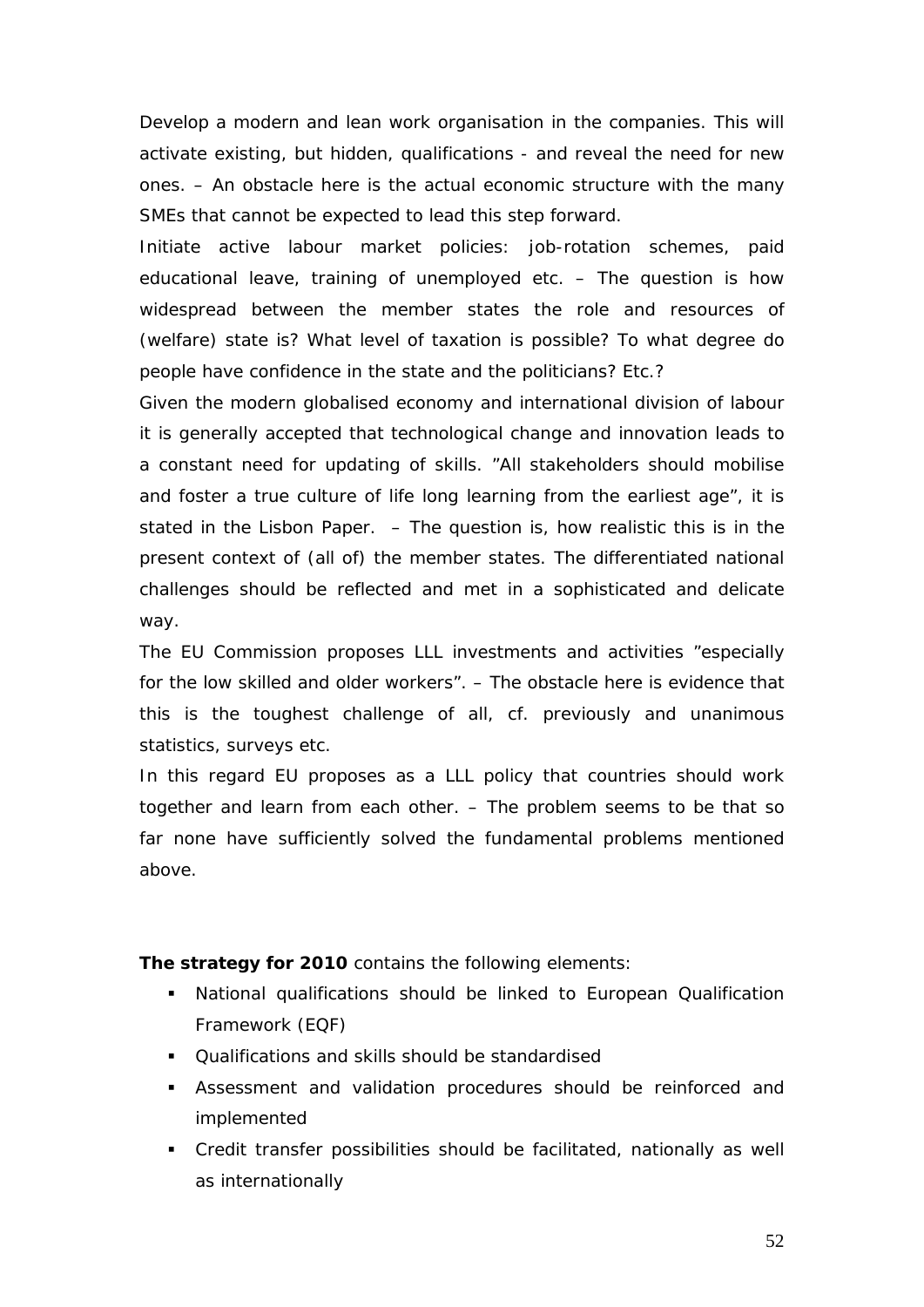- Curricula- and quality assurance should be improved
- **Learning mobility should be expanded**

The more specific **priorities 2009-2010** are the following:

- Citizens should improve their foreign language skills: they should master minimum two foreign languages on level of communication.
- Teachers and trainers should be professionalised: they should improve their initial training, and include leadership and guidance skills in their qualification profile.
- Governance and funding should be improved: evidence based measurements and sustainability of investments should be implemented.
- Citizens' basic skills on all (age) levels should be improved: literacy, numeracy and (natural) sciences – cf. PISA surveys, Asian positions etc.
- Skills requirements should be matched with future labour market needs.
- **Drop outs should be prevented. General and vocational sectors** should be combined. Second chancers' access to education and training should be improved.
- Pre-primary education should be strengthened. Target group sensitive initiatives should be improved – and they should be aimed at migrants, learners with special needs etc.
- **Innovation-friendly institutions should be developed for instance** when it comes to ICT and teacher training.
- **Partnerships should be established between providers, businesses,** research, cultural actors and creative industries, for instance.

This message to the member countries from the European politicians could be narrowed down to: *invest in human capital!* Unfortunately, the Lisbon Paper also has to admit that "Progress at national level is limited" (based on a report from December 2007). – It seems essential to identify the concrete reasons for these difficulties, specifically towards each national context. This is the only way to move forward.